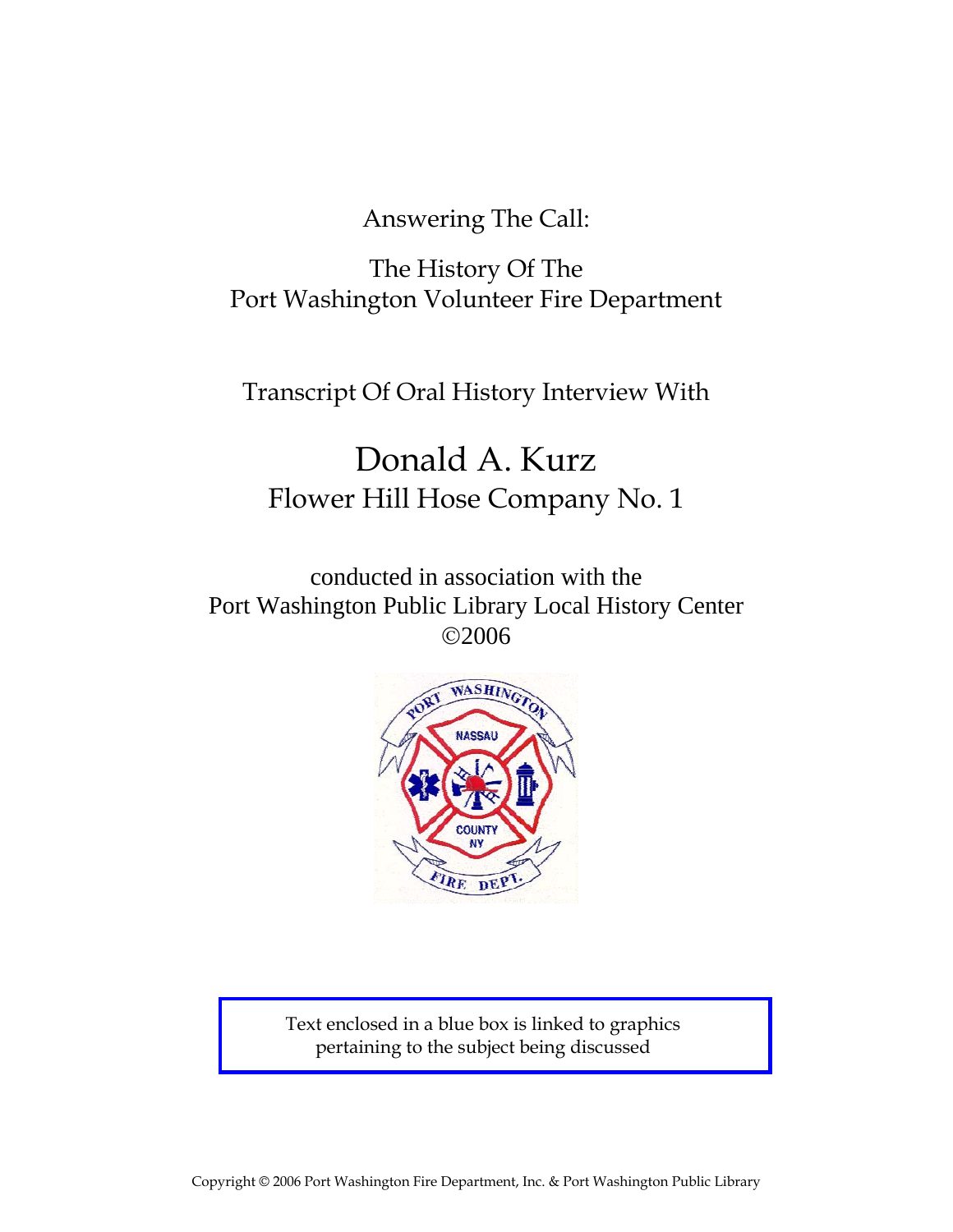Interview with Donald A. Kurz by Sally Olds pk October 14, 2004

Q: This is an interview with Donald A. Kurz. Today is October 14th, 2004. The interview is taking place in the Port Washington Public Library. My name is Sally Olds. Can you please say your name.

Donald A. Kurz: Donald Kurz.

Q: And which company are you a member of?

DAK: Flower Hill Hose Company.

Q: How old were you when you joined the Department?

DAK: Twenty-one.

Q: So how many years have you been a member?

DAK: Thirty-two.

Q: And what made you want to join, in the first place?

DAK: Well, my father was a member. And his brother. At that time, he was probably a forty-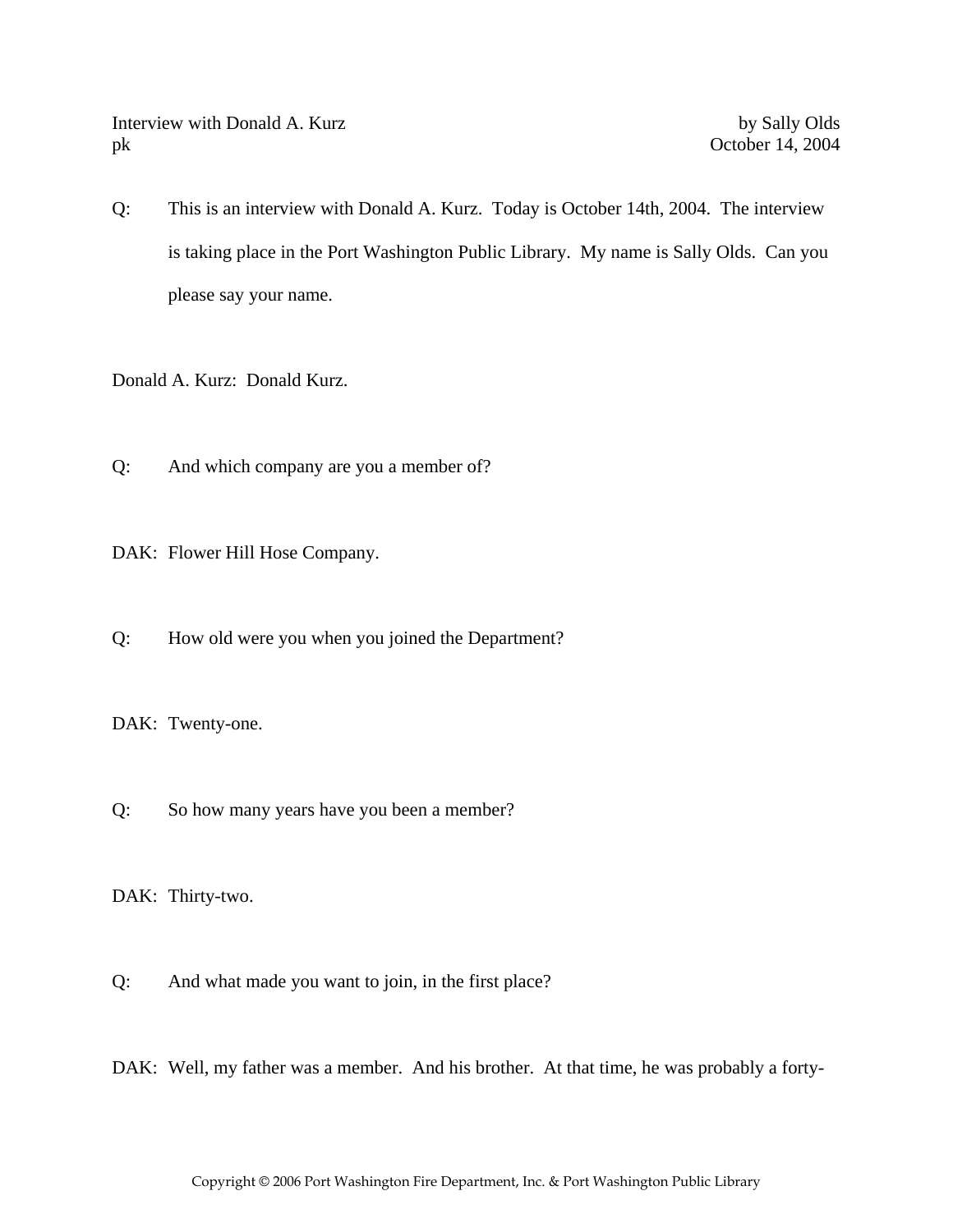five-year member, or thereabouts. And I had grown up around the Fire Department. We lived on Evergreen Avenue. The firehouse was on the next block, on Haven Avenue. So, I'd been listening to the horns blow and walking over to the firehouse after the horn blew, to see where the fire was, since I was, you know, old enough to do that--six, seven years old. So, it was kind of inbred in me.

- Q: And what would you ...
- DAK: I waited--I waited until I was twenty-one. I thought of joining when I was eighteen, and I was in college at the time. I thought it was better to wait until I got out of college to get involved. I actually didn't finish college, but quit college and joined the Fire Department at that point.
- Q: What kinds of things did you do when you were a kid and going over to the firehouse?
- DAK: Well, everybody knew me, because, you know, I had been there with my father many times. My father was a lot older than most kids my age's fathers. So most of the younger firemen looked up to him as an older member. And he didn't go to many fires when I was--after I was born. He was already fifty-one years old when I was born. So, you know, I walk over there with him or walk over there by myself, and they all knew me, and we would--you know, I'd just ask where the fire was, and they'd tease me and, you know, dress me up as a runt, and things like that. So, it was--it was fun. I always had a lot of fun. And, you know, some of the other neighborhood kids would tag along with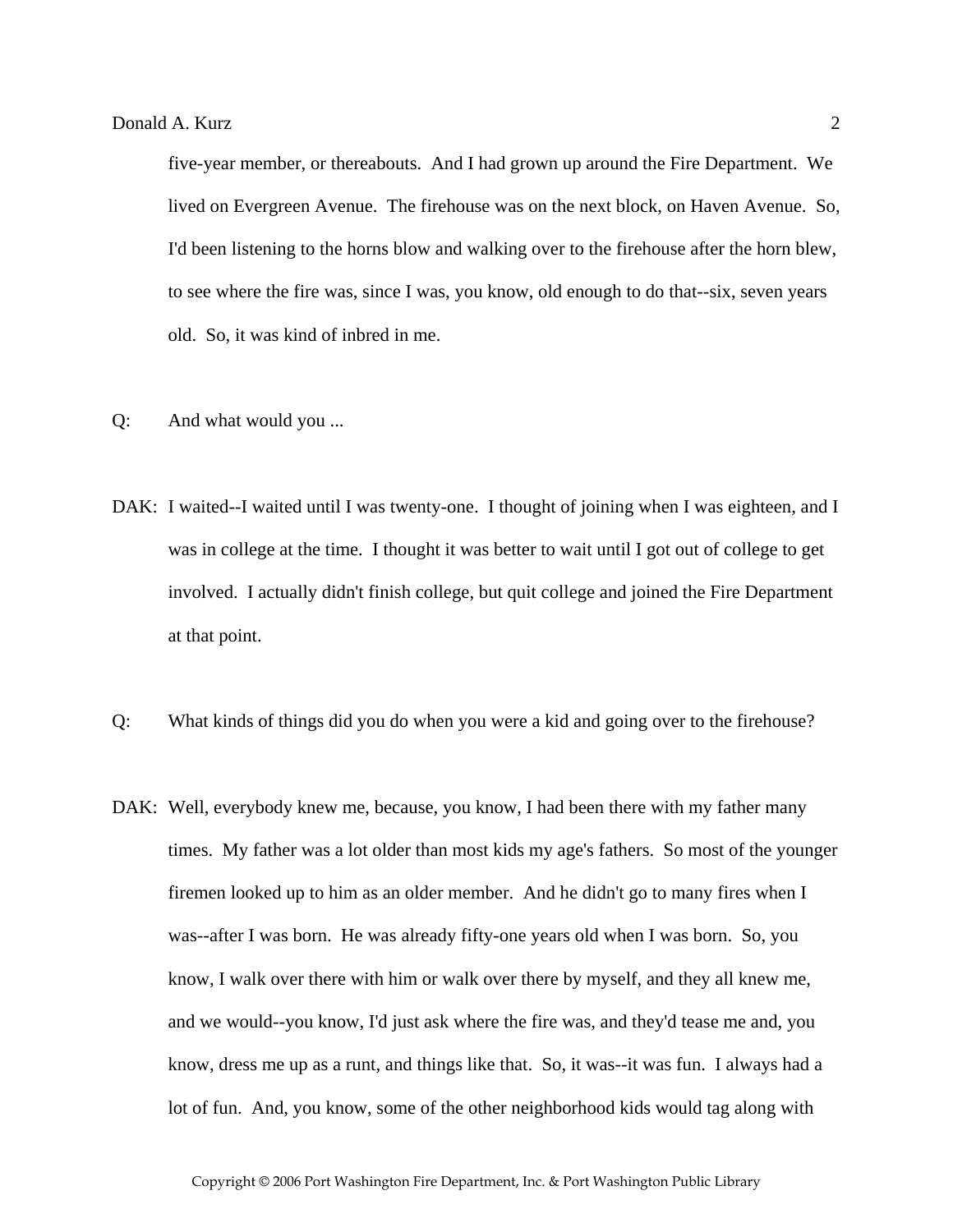me, although their fathers weren't firemen, but they would tag along with me. And we'd go inside and look at the fire trucks and, if you were lucky, go into the back room and play pool while they were out at the fire. And sometimes they wouldn't let you do that. If they knew who you were, they'd let you do it. And that's about it.

Q: What's your father's name?

DAK: William.

- Q: And how did they dress you up as a runt? What did you wear?
- DAK: Well, they would, you know, take one of the men's coats and put it on you and put a pair of boots on you, and it would obviously be way too big, and the helmet would be way too [big. And that was the name of their racing team--the Runts. So, they had a picture on the](http://www.pwfdhistory.com/trans/kurzd_trans/fhh_artifact004.pdf)  side of all their trucks of a small man in extra large fire gear and they would call him "the Runt."
- Q: So that was you.
- DAK: Yeah, well, at times, yeah (laughs).
- Q: Did you have childhood memories of actual fires, though? Did you ever go to a fire or ...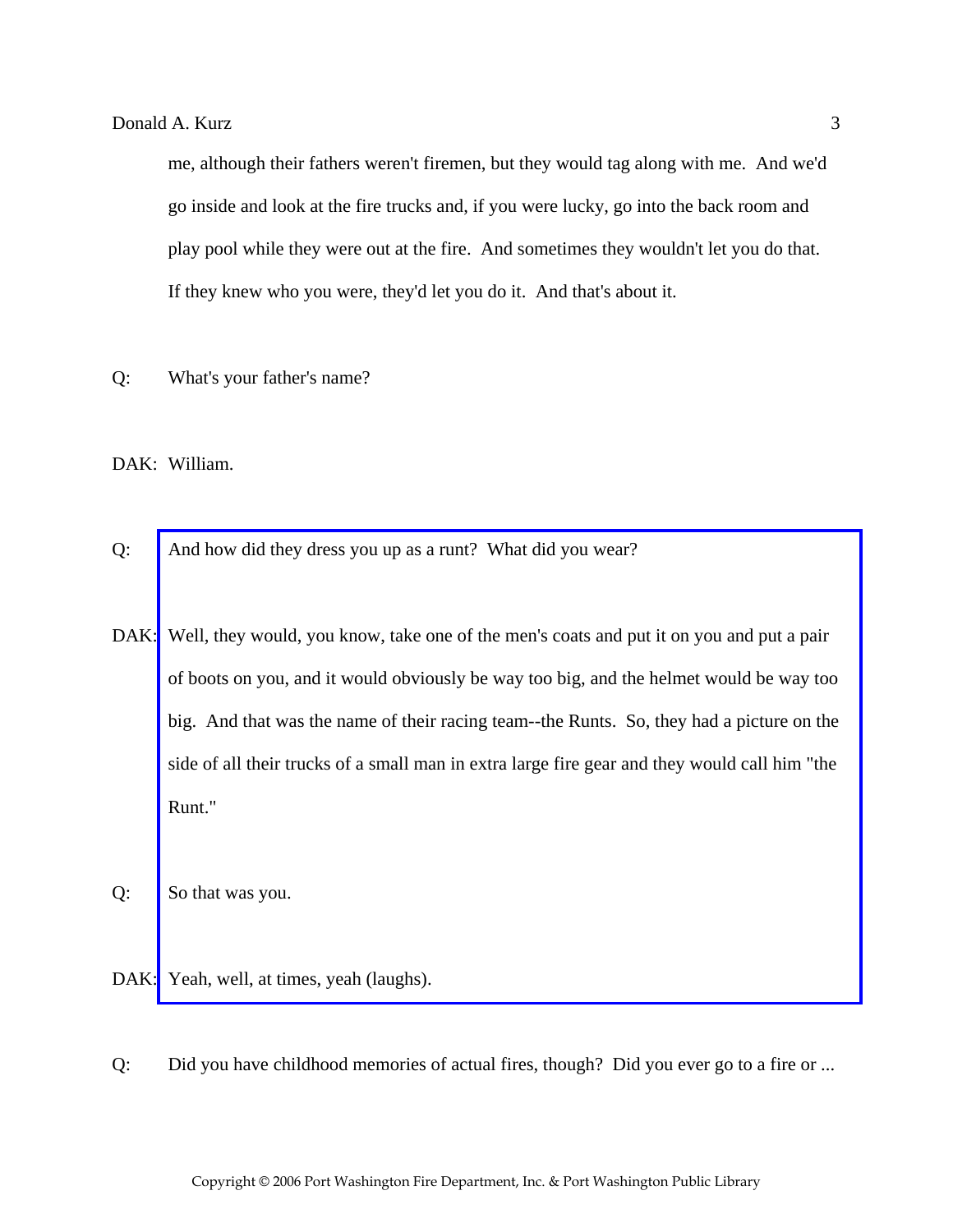- DAK: [Yeah, I can remember going down to watch Bradley's burn.](http://www.pwfdhistory.com/trans/kurzd_trans/peco_fires002.jpg) I don't recall a lot of things about the fire. Just, you know, lots of hose lines and lots of fire. And that was down on lower Main Street. Other than that, I remember-- I can recall going to look at, watch house fires, but I don't recall where any of them were. So, that's about it on that. I do remember a fire at the Port Variety Store on Main Street, which is adjacent to what's now the Fleet Bank. And that was going through the roof when we got there. It's right around [the corner from my house, and we walked around to watch it. And the Manhattan Food](http://www.pwfdhistory.com/trans/kurzd_trans/pwfd_news046_web.jpg)  Store fires, I remember that. That was burning. I was a little older when I went up to watch that one burn--still not a fireman, though.
- Q: What do you remember about your early days in the Department?
- DAK: Well, I joined when I was twenty-one, so I was a little bit older than most of the--not much older, but a little bit older than most of the younger fellows that were joining at the time. I waited thirteen months to get into the fire company. In those days there was a waiting list. But, you know, the night I joined, you know, my father was very happy. He pinned the badge on me, and so that was nice. And presented me with the key and--to the firehouse, and that kind of stuff. I was very active right away. Because I had been hanging around the firehouse my whole life, and most especially in those thirteen months that I was waiting to become a member. So, and I lived right around the corner from the firehouse, so, then, you know, the first time the fire alarm blew, I was the first or second guy in the firehouse. So I was very active right away. I took part in a lot of fires right away. I was a member for two years as a probationary member. You're not allowed to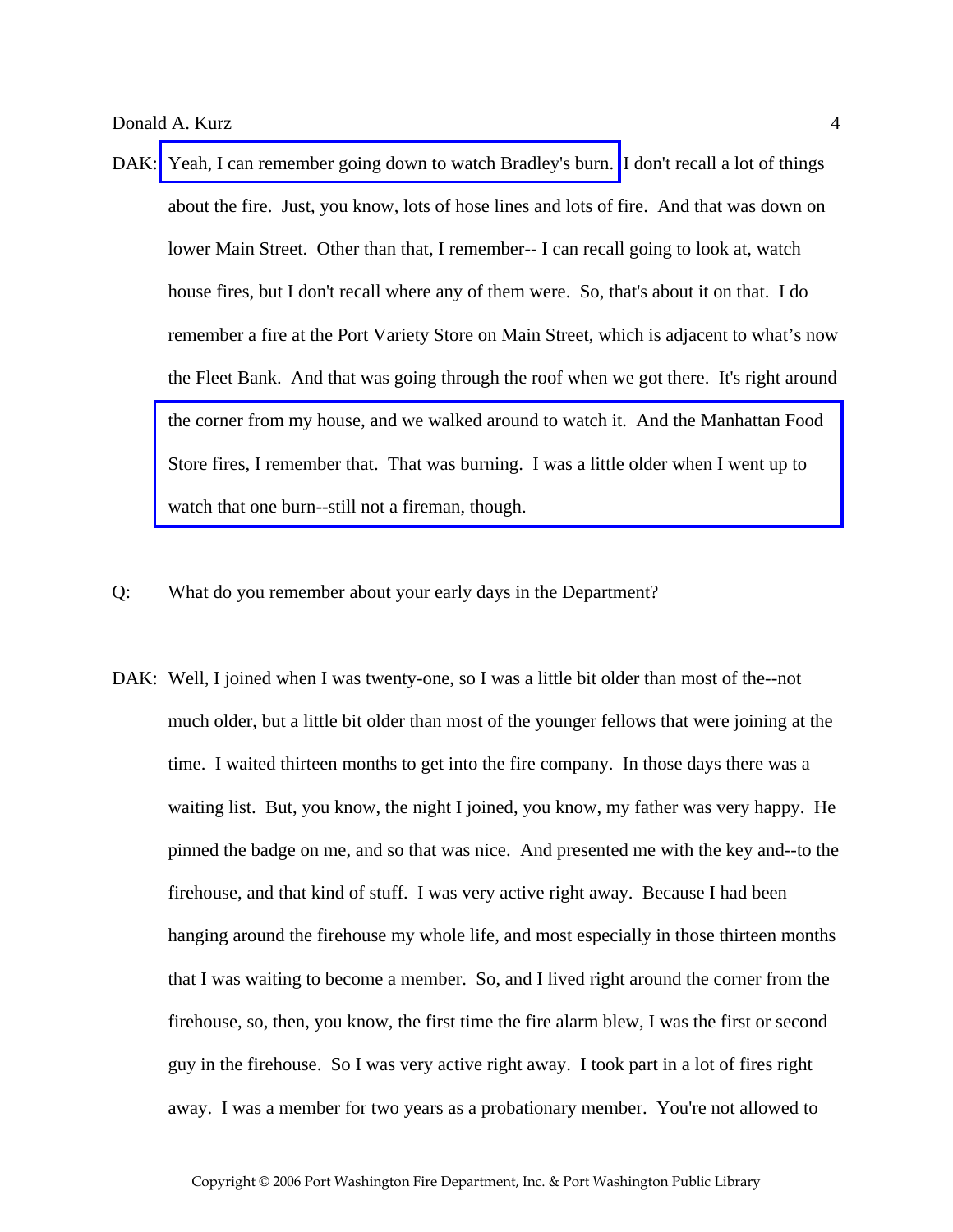run for office. But as soon as I got off probation, I ran for Second Assistant Engineer. And I had been driving trucks since I was fourteen or fifteen years old. Oil trucks, coal trucks. So I was familiar with the operation of trucks. So I became a driver fairly quickly. I was probably only a member for eight or ten months and I was driving the fire trucks, and pumping them. So, that set me up to become an officer fairly quickly, and I ran for office in 1974, I guess it was. And--no, I think it was '75--1975, I ran for office. And was elected Second Assistant Engineer. I ran against Doug Strockbine, who was the same age as me, but had been a member for longer than me. And, you know, somebody had to win and somebody had to lose, and I was lucky enough to win. Although he's a nice guy, but, you know, I was lucky enough to win. Maybe on my father's credentials; I'm not sure (laughs).

- Q: And what did you do as a Second Assistant Engineer?
- DAK: Well, Second Assistant Engineer is responsible for helping run the work nights, keeping the trucks clean, and keeping the trucks organized. Making sure that the proper gear is on the trucks. Making sure we get the proper gear back after every fire. Making sure the air bottles are full. Generally, in those days we had a lot of probationary members. There were twelve, thirteen probationary members all the time. So we--you know, there were a lot of people on work nights to keep organized. We had the Engineer at that time, I think his name was Jerry Christianson. He was the Chief Engineer. He was responsible for work nights. But he would delegate a lot of the duties to the younger engineers, and we would keep things organized. At fire scenes, you were responsible for helping lay out the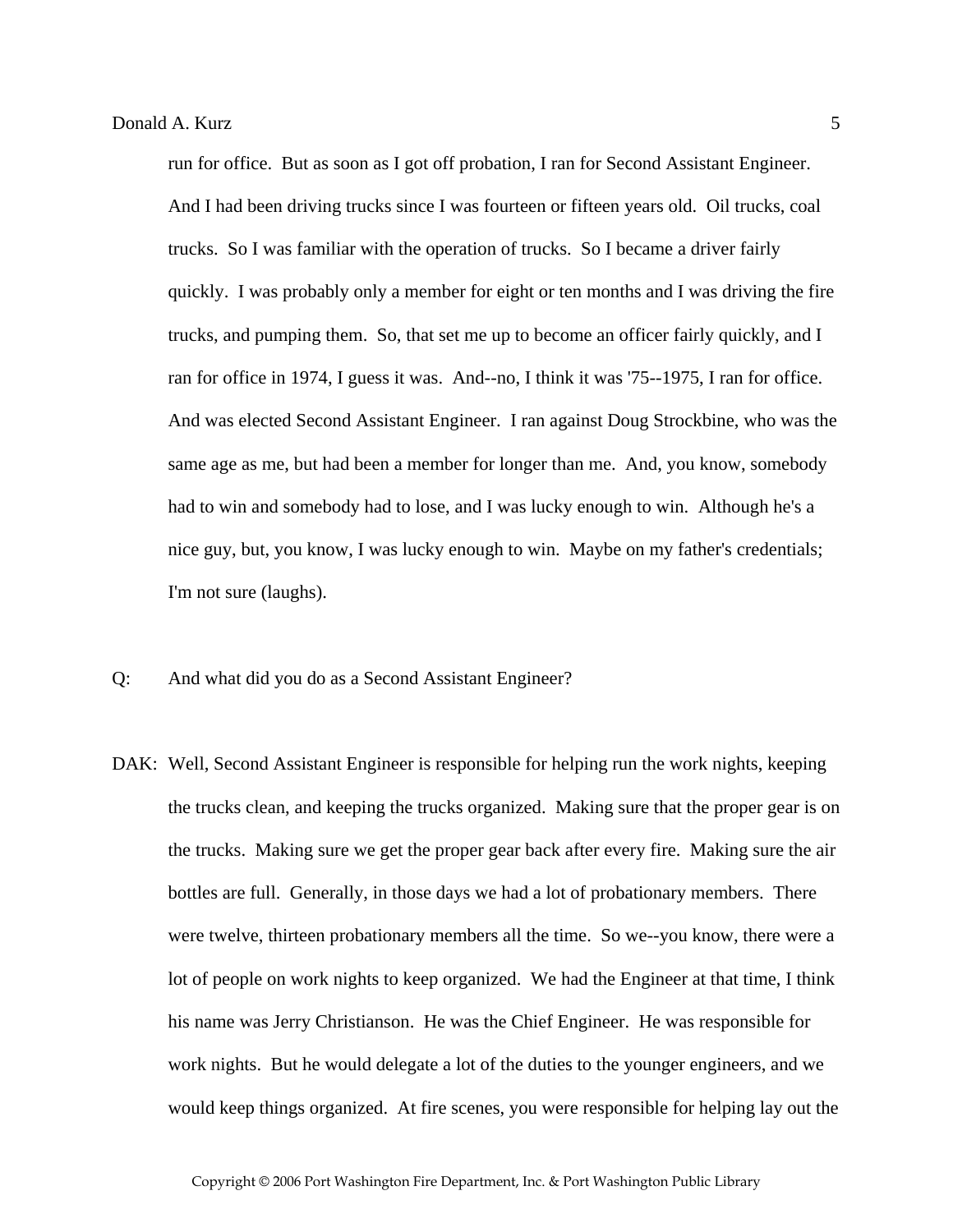hose lines. You weren't supposed to go into a fire as a Second Assistant Engineer, although, you know, if you were the first one there on the scene, you would be in the fire. Which frequently I was, because I was the only officer on the first due truck out at night. So, frequently I did get an opportunity to go into the fires, which you weren't really supposed to do, but lack of being, there being a Lieutenant or a Captain there, you would go in and act as a Lieutenant or a Captain until they got there. So we put out a lot of fires in the hose company in those days. It was probably right at the turn when people weren't as fire conscious--safety conscious--as they are today. So we used to get a lot of fires. There's a lot of small fires, bedroom fires. People were smoking in bed and they didn't have smoke detectors. And overloading electrical outlets and electrical extension cords. So you can really see the change in the way people treat their own homes between now and then, especially.

- Q: And what do you think is responsible for that change?
- DAK: Well, just knowledge. People, you know, they talk about it more. And they push the issue more. Smoke detectors--I can remember going to a fire up on the Terrace Section, and the lady had been smoking on the couch and fallen asleep, and she was very lucky. You know, it was in the day, but she was very lucky to get out without any burns or anything like that. I guess the smoke woke her up, or the heat woke her up or something woke her up. The fire--the couch was actually burning pretty good right around the seat-the part on the couch where she was laying. And I said to her, I said, "You know, you have no smoke detectors in the house." And in those days, the fire company was giving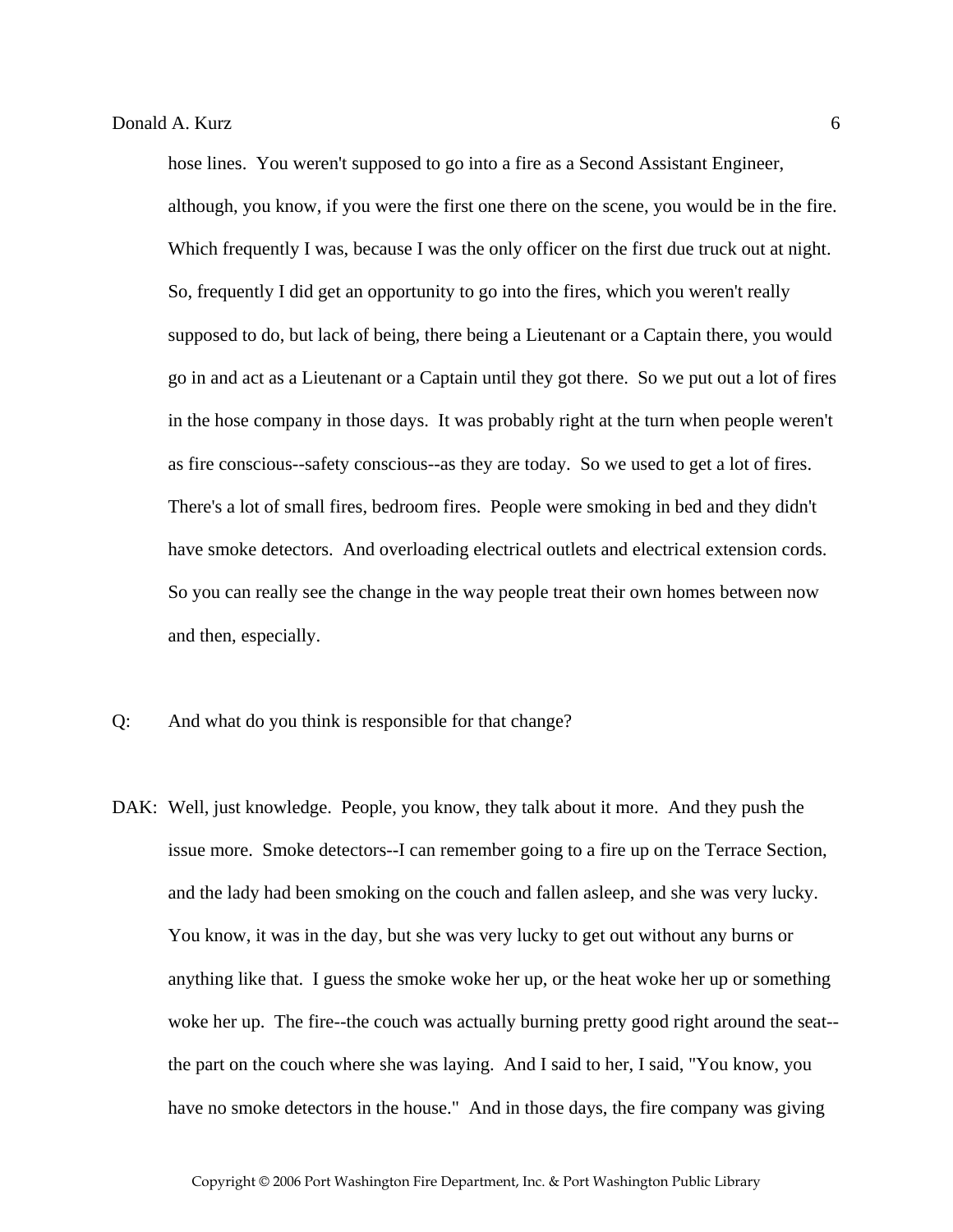away smoke detectors free. We would even come and install them for the people, if they wanted us to. And she said, "I don't need a smoke detector. My nose is my smoke detector. You see, I got up and I got out." I said, "Well, you know what? You weren't in a dead sleep either. You were sitting here in the afternoon watching TV." I said, "You don't know." But today, everybody has smoke detectors in their house. So--and it's important that they do.

- Q: Does the Fire Department sell smoke detectors now?
- DAK: Not to my knowledge. Not any longer. We used to in the old days. We gave them away, and then the expense got to be a little, you know, much. So we were selling them for what they cost us. And we would always keep two or three hundred smoke detectors there, and when we got down to fifty or sixty, we would order another batch. And we sold them for eight or ten dollars. And then, again, we would go and install them for people, if they asked us to. But we were--well, our fire company was right by the train station, so frequently we had a sign on the building, "Smoke detectors. Stop in and pick one up." And frequently, on work nights and in the evenings if guys were hanging around the firehouse, they could sell a smoke detector. We had a little box, and you'd take the ten-dollar bill and put it in the box, and hand the people a smoke detector. And then that way, at the end of the month, if there was--if there weren't smoke detectors- enough ten-dollar bills to cover the smoke detectors that we sold, it wasn't a big deal. Because if somebody took a smoke detector, they must have needed it.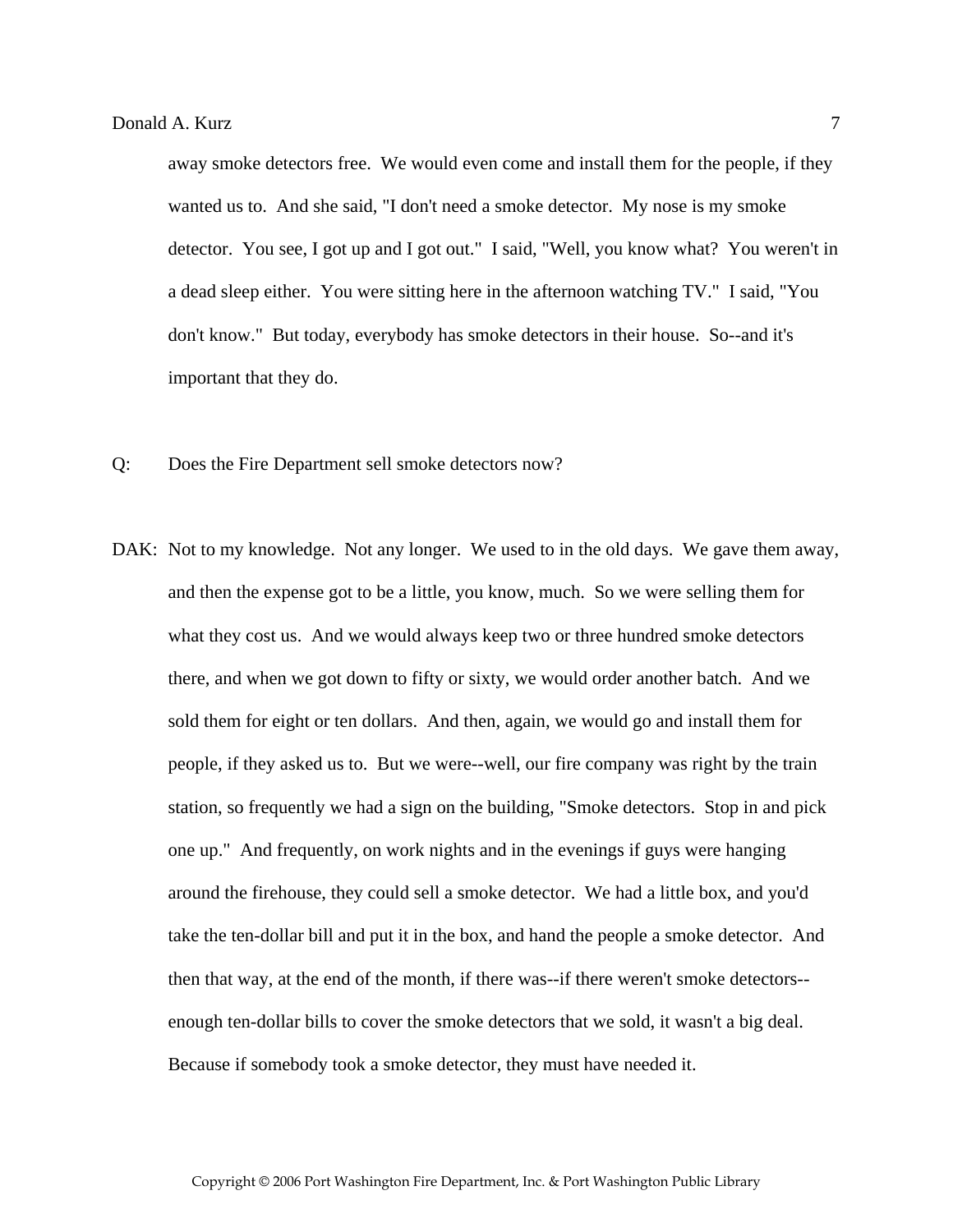# Donald A. Kurz 8

- Q: When did you stop selling them?
- DAK: I don't recall. I mean, I was an officer in those days, so I kept track of those things. Then, after I got out of office, I lost track of that. Probably in the early '80s, I would guess. So it was a number of years ago.
- Q: Do you remember any particular problems that came up when you were--well, Second Assistant Engineer? Then, where did you go from there? I mean, what was your next office?
- DAK: After I was Second Assistant Engineer for one year, in 1976, I ran for Chief Engineer and was elected Chief Engineer. I went up the line very quickly. You know, a normal progression is two years as Third Assistant Engineer, two years as Second, two years as First, two years as Chief Engineer, two years as Second Lieutenant, two years as First Lieutenant, and two years as Captain. And my progression was two years as probationary member, one year Second Assistant Engineer, one year as Chief Assistant-- Chief Engineer, two years as First Lieutenant, and two years as Captain. And when I got out as Captain, I ran for Vice President and was Vice President for a year and then President for a year.
- Q: What made you decide to move into the administrative end rather than running for Chief?

DAK: Well, when I got out as Captain, there was a Chief's election just coming up that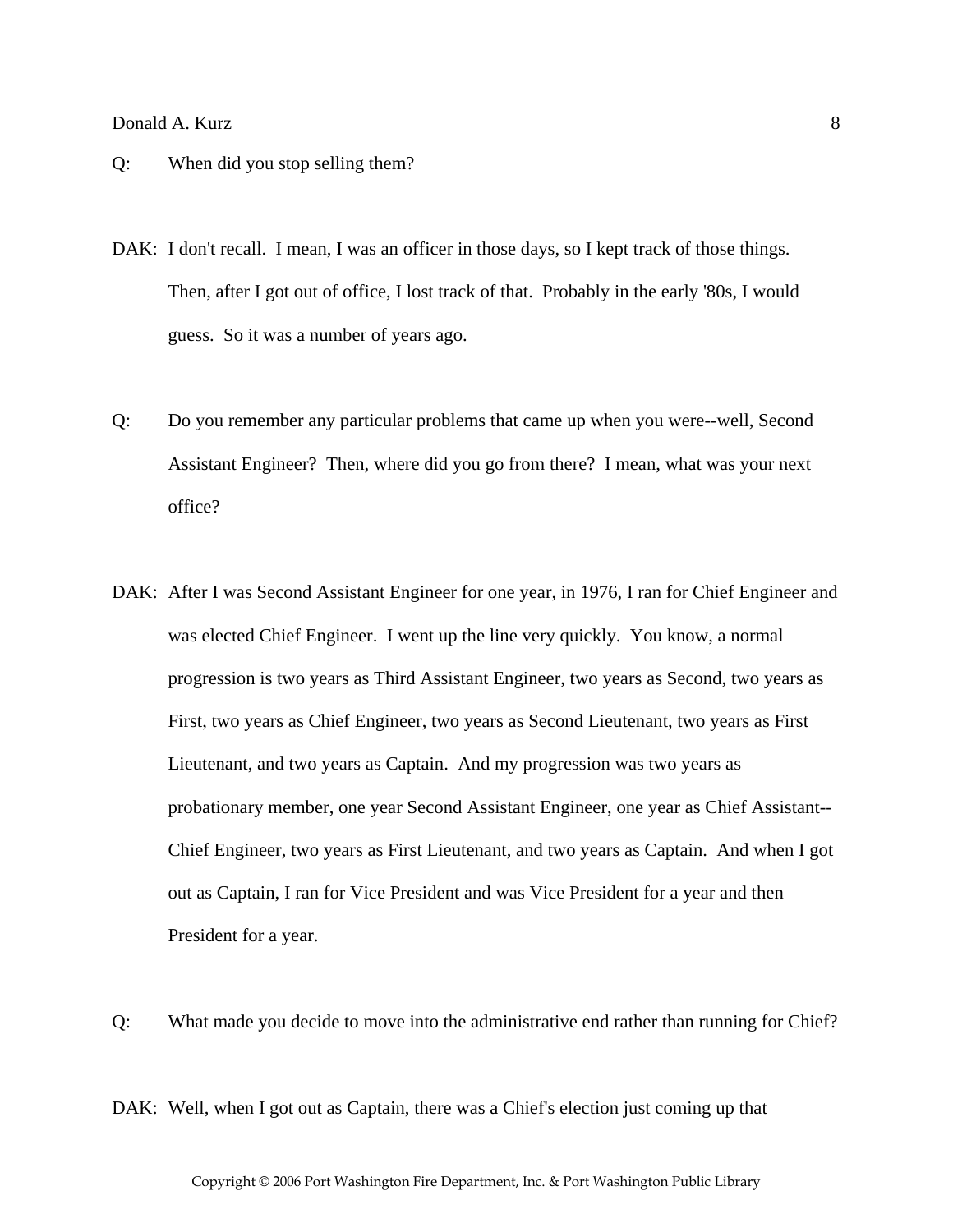following March. And I was a pretty popular individual in the Department at that time- not blowing my own horn, but, you know, a lot of people knew me because of my father, because of the fact that we were in business in Port Washington. A lot of the older fellows knew me. I knew all the younger fellows, because I was very involved. And I thought probably I had a pretty good shot at winning as Chief. But two other ex-Captains from Flower Hill I knew had plans to run for Chief. One was Jim Duncan and the other was Charles Lang. And Charlie had already run for Chief against Tom Murray six years prior, and lost. Charlie and I were good friends; Jimmy and I were good friends. And I said to myself that that wasn't the thing to do, to run for Chief against two good friends. I talked to Charlie, who said he was definitely running. To make it a three-way race didn't make any sense to me. So I decided not to run, and after that I got so busy that I really didn't have the time to run for Chief. It's a very time-consuming job.

- Q: And so how was it moving over from being a line officer to administration?
- DAK: Well, I still kept my hands in the line--in the line duty operations, because I still lived close enough to the firehouse to make the truck at night, to make the truck during the day. In those days, my office was on Evergreen Avenue, as well as my parents' home. And I lived on Beechwood Avenue, which was a few blocks away. I had gotten married in the interim. So I was always on the truck, so I stayed pretty involved in the firefighting aspect as well. The administrative portion of the fire duty was really fairly simple for the Presidents and Vice Presidents, at that time, because we had a very well-versed Secretary and a very well-versed Treasurer. So they kept things in line in that department. And the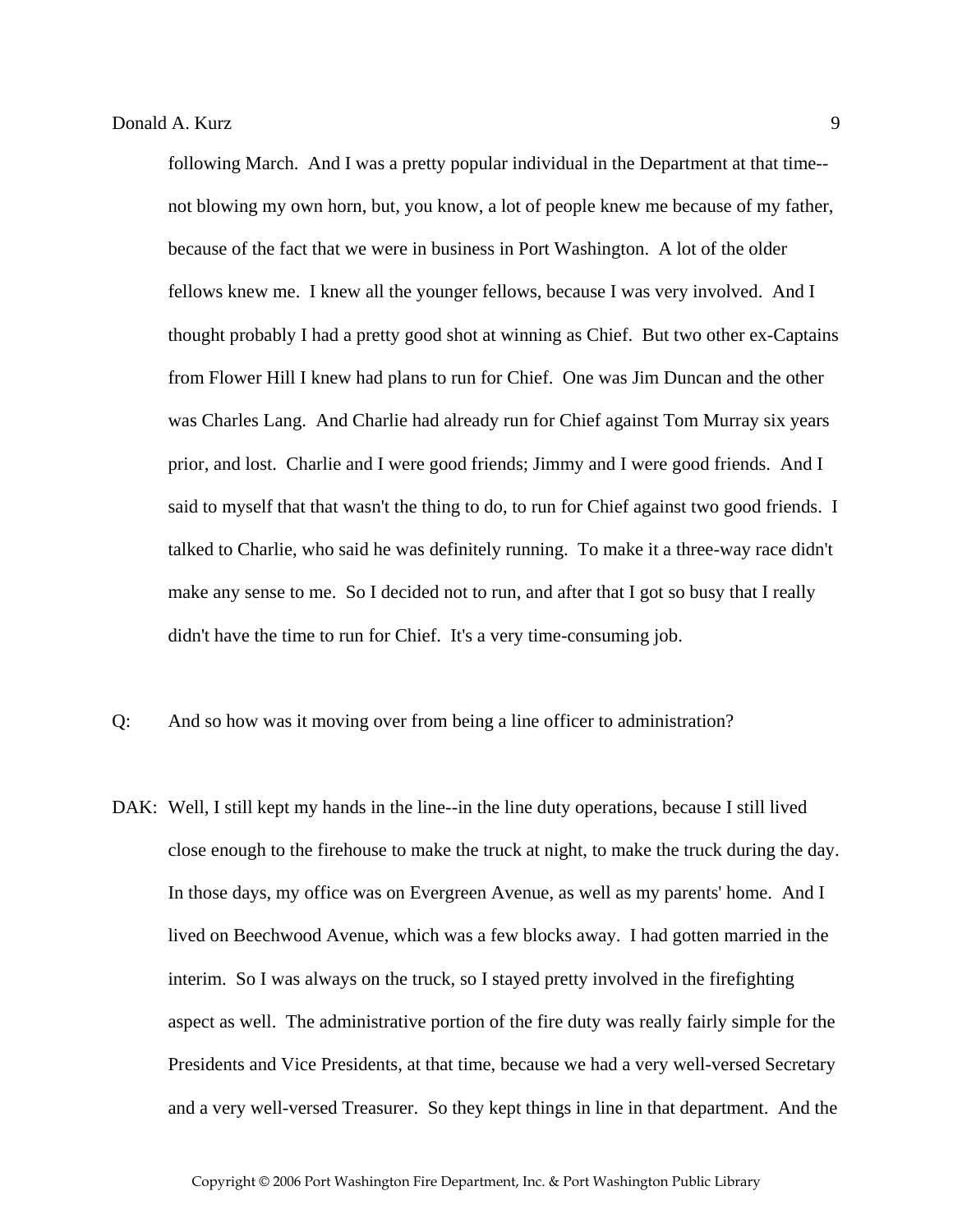job as President was really to keep things moving, keeping committees morning, making sure the committees were doing their job. So it was a fairly easy job. Time-consuming, but very easy, as well.

Q: Who was your secretary then?

DAK: George Kroll.

Q: And the Treasurer?

DAK: Robert Failey.

- Q: Do you remember any specific issues that came up, especially any controversial ones?
- DAK: Nothing that, you know, hits me real big--let's go back to the fires for a minute. We had some pretty big fires when I was an officer coming up the line. That was the times of the [boatyard fires.](http://www.pwfdhistory.com/trans/kurzd_trans/news_cocks252_web.jpg) [We had Sigsbee's Marina fire.](http://www.pwfdhistory.com/trans/kurzd_trans/news_cocks246a_web.jpg) [We had the Riviera Restaurant fire,](http://www.pwfdhistory.com/trans/kurzd_trans/pwfd_news005_web.jpg) which was really not a boatyard fire, but it was associated with the boatyard. So it was kind of mixed and matched, then. There was actually probably an arsonist going around setting these boatyards on fire. We had the boatyard fire down here at, well, what was Purdy's boatyard at one time. And I'm not sure what the name of it was when it burned. But there were a lot of boats burning there, as well. So I learned a lot fighting those fires. But at the Sigsbee's fire, I was pumping one of the trucks, and that was probably the first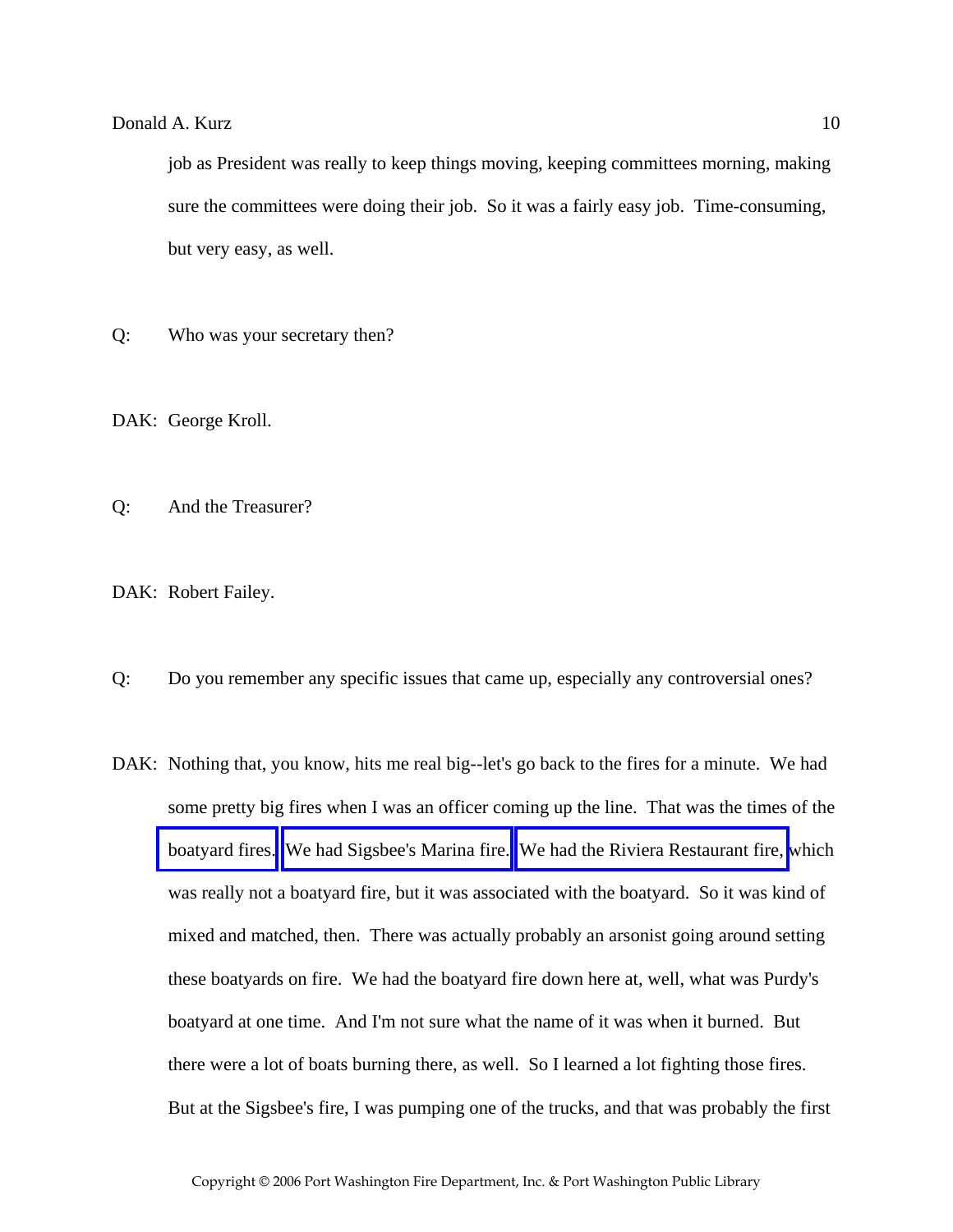huge fire that I ever pumped a truck at. And there were, you know, you learned a lot doing that, with five and six lines coming off of your truck and feeding aerial ladders and not having enough water to do all the things that you needed to do. And obtaining more water and finding out where the water was coming from. So, you really learned a lot about how that end of firefighting worked. I had been in many small fires as a junior officer, but I'd never fought a huge fire like this, either. So, instead of being back at the pump and watching the whole operation work, you actually learned a lot how the Chief moved these lines in and how he moved his apparatus around to accommodate the fire.

- Q: You said it was a problem getting enough water, with all the hoses. So, how ...
- DAK: Well, that was down at Sigsbee's. At Sigsbee's was at the end of Capi Lane. There really is a small water main on Capi Lane. So the Chief had a truck come in from Bayview Colony and hit the mains over there. And they laid lines all the way in from Plandome Road. So, there were--there was distribution coming from all over. This pumper would pump to that pumper, and he would pump to the pumpers that were at the scene, which was myself and another pumper. I know Protection's pumper was in there as well. So, it was a learning experience.
- Q: What was the first fire you fought?
- DAK: Well, that's too many years ago (laughs). First fire--I guess probably the first major fire was up in Sands Point. I don't recall where it was. It was a typical house fire. I know I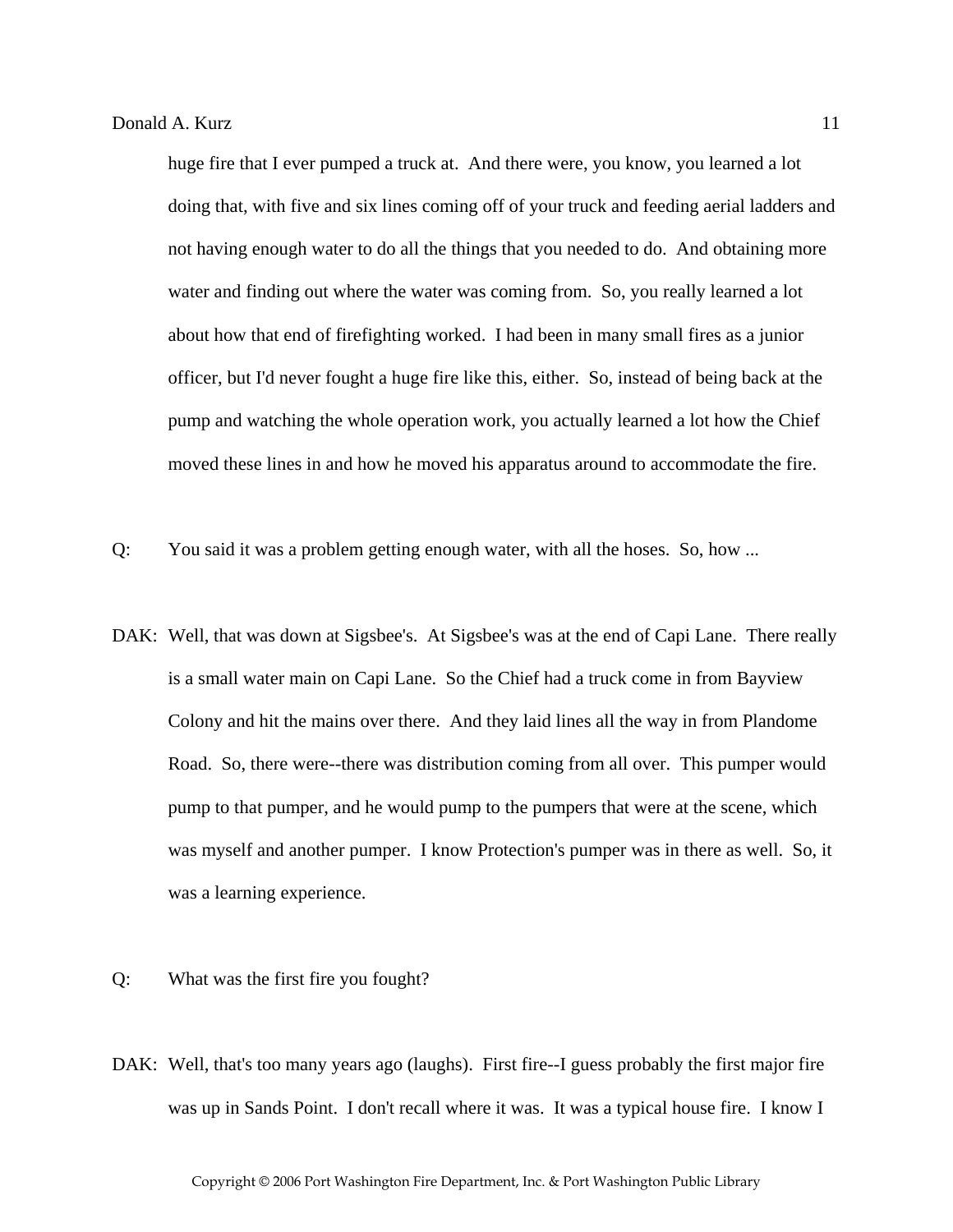got hurt at the fire. That's what makes me remember it. Maybe it was on Messenger Lane. I'm not positive on this, you know. I got hurt, got a small cut on my arm, and Bobby Lanik who was also a member of our company at that time, took me to the--he was going to take me to the hospital, and we were going right past Dr. Jenkins' office, and Dr. Jenkins had afternoon visiting hours. So we just stopped in there and he stitched me up.

- Q: How did you cut yourself?
- DAK: Oh, trying to open a window and the window burst, or broke, and my hand went through it. So, probably shouldn't have been doing what I was doing, but I was trying to vent the basement, let air into the basement.
- Q: Did it break because of the fire itself or ...
- DAK: No, no. Sliding--me sliding the window, and I was apparently over-zealous.
- Q: And were you injured at any other fires?
- DAK: I was-- I guess when I was First Lieutenant, we had a fire up on Fairview Avenue, at the top of Fairview Avenue. And I came in on the second truck. Our 8-5-7 was first due. And I got there on 8-5-5, and Charlie Lang was driving. We actually came up an adjacent road--probably Highland Avenue--and came across the top of Woodland. And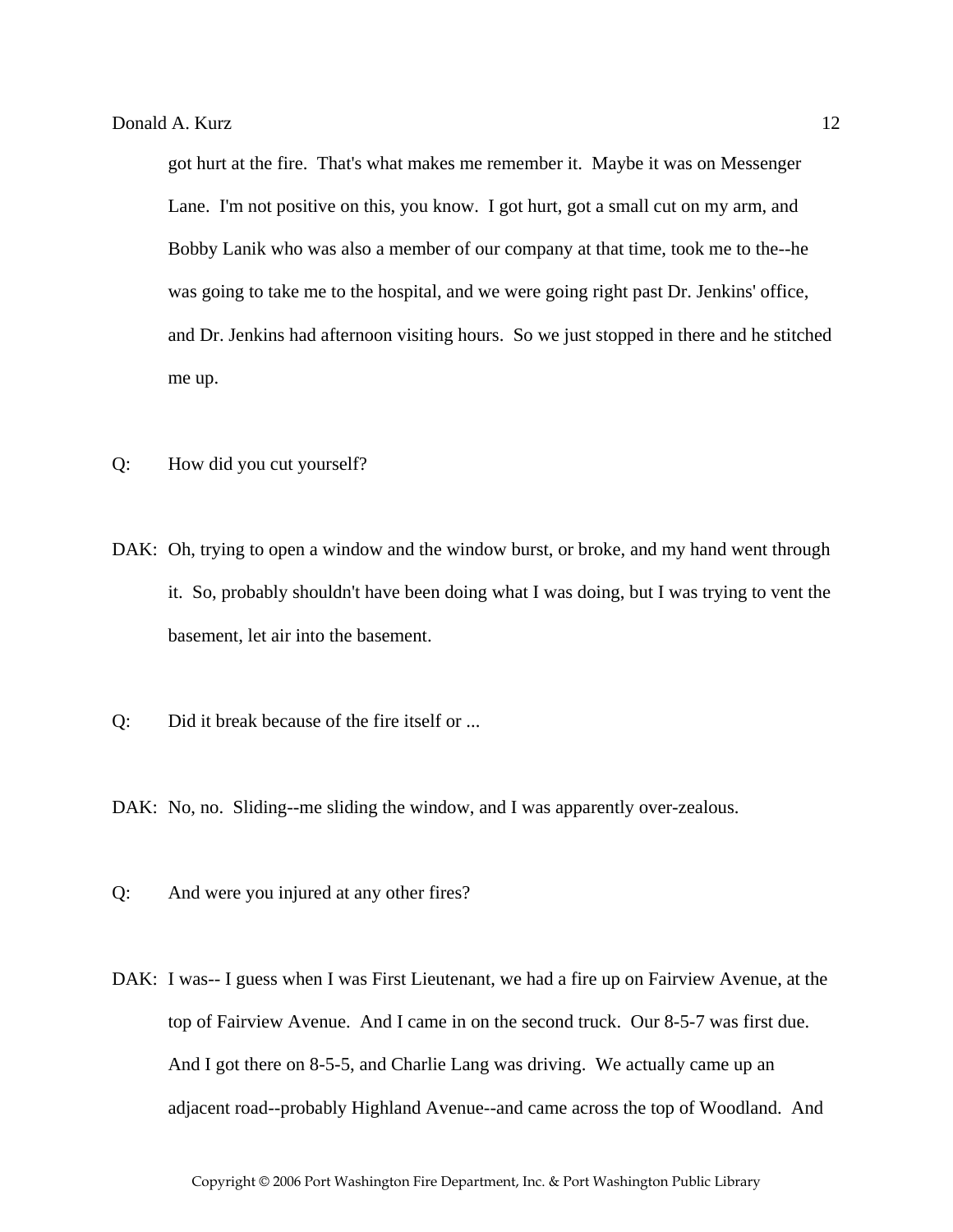we were facing down. I was the First Lieutenant, and I knew there were no other officers higher than me in town. So I ran down to the fire, and at that point there was fire coming out of every window of the building. And they were screaming on the front lawn that there was a woman in the building. Well, you know, I mean, I really probably should have stepped back and looked at the building and said to myself that there's no way that anybody could be alive in there. But I positioned the line at the front of the building, and told them not to do anything; just stand there. And we took a line in the side of the building where there was the least amount of fire. Side door of the house. Myself and Carl Schroeter and Timmy Wade took the line in. And we fought the fire in the kitchen and put it out. And we fought the fire in the dining room, which was adjacent to the kitchen. And we were just trying to make the living room where there wasn't a big fire load. And I don't now recall why. Maybe we had put it out already. But I told them to hold the line there--Carl and Timmy--and I was going to go up, move in and make a search. And I moved in about five or six feet, and the floor collapsed underneath me and I ended up in the basement. And I literally--I mean, I was fine. There was no fire load in the basement, thank God. There was fire above me. I could see the fire above me. But they had the line five or six feet away. I wasn't overly worried about it. As I stood up, Carl was moving ahead to find out what happened to me, and he fell in on top of me. So, now there were two of us down there (laughs). And by the time we found our way out- we had run out of air, so we were we were eating a lot of smoke--well, actually Billy McCarthy heard us yelling down there. And we had--we tried to move around and find the staircase to come back upstairs, but there was so much storage in the basement that we couldn't find our way. It was so dark I guess we must have lost our hand lights on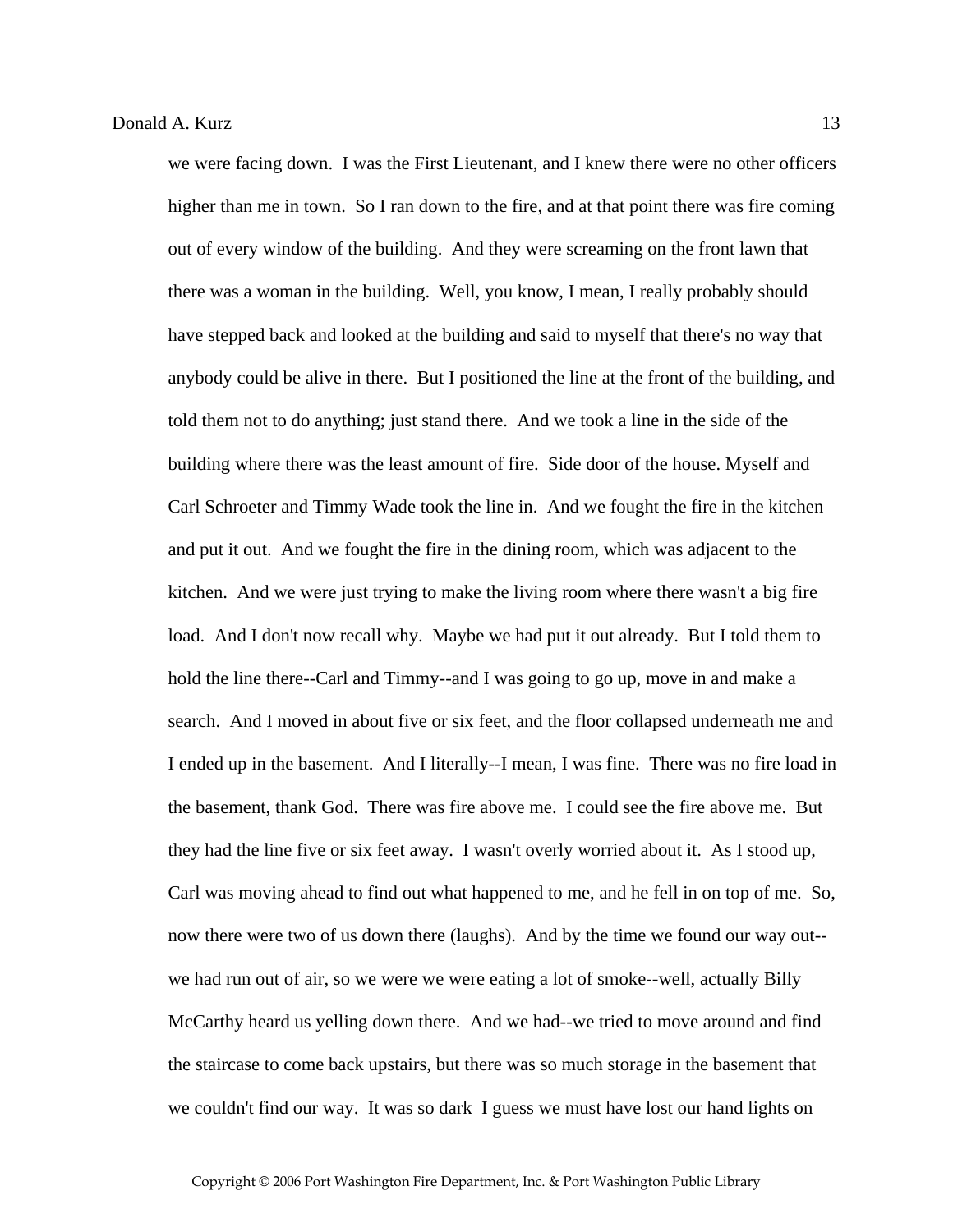the way. We always had hand lights with us in those days. But we couldn't find the staircase to go the stairs. So Billy McCarthy had come in the front of the building, and I heard them and we yelled and said we were in the basement trapped. And he went out and got a ladder and pushed the ladder down to us. We were probably in the basement about twenty minutes, twenty-five minutes maybe. Something like that. There was a [picture of Carl coming out of the--out of the--crawling out of the front door of the house](http://www.pwfdhistory.com/trans/kurzd_trans/pnews_771208_hw.pdf)  on the front page of the *Port Washington News*. And my wife said to me, "Where were you?" I said, "I was still in the basement" (laughs). But I kind of saw my life pass in front of me on the way down. My daughter was only a couple of months old at the time. And so you see your life pass in front of you, because you don't know what's going to happen to you when you hit. But when I hit, I was--you know, I realized I was fine and there was no fire load in the basement. So we got out; we were fine.

- Q: Well, what were you thinking at that point?
- DAK: Well, you know what? I mean, I didn't want to leave where I knew they would find us, you know. And I didn't know what the rest of the basement, you know, entailed. What was involved in the rest of the basement. I knew there was no fire where we were. I didn't know the condition of the ceilings and the floors above us. So, there was open space above where we were, so there wasn't anything going to fall on us, unless the second floor fell in, and I didn't think that was going to happen. So, I didn't want to move around too much. And we did move around to try to find the staircase and didn't find it right away, and I said to Carl, I said, "Let's get back to where we were, and, you know,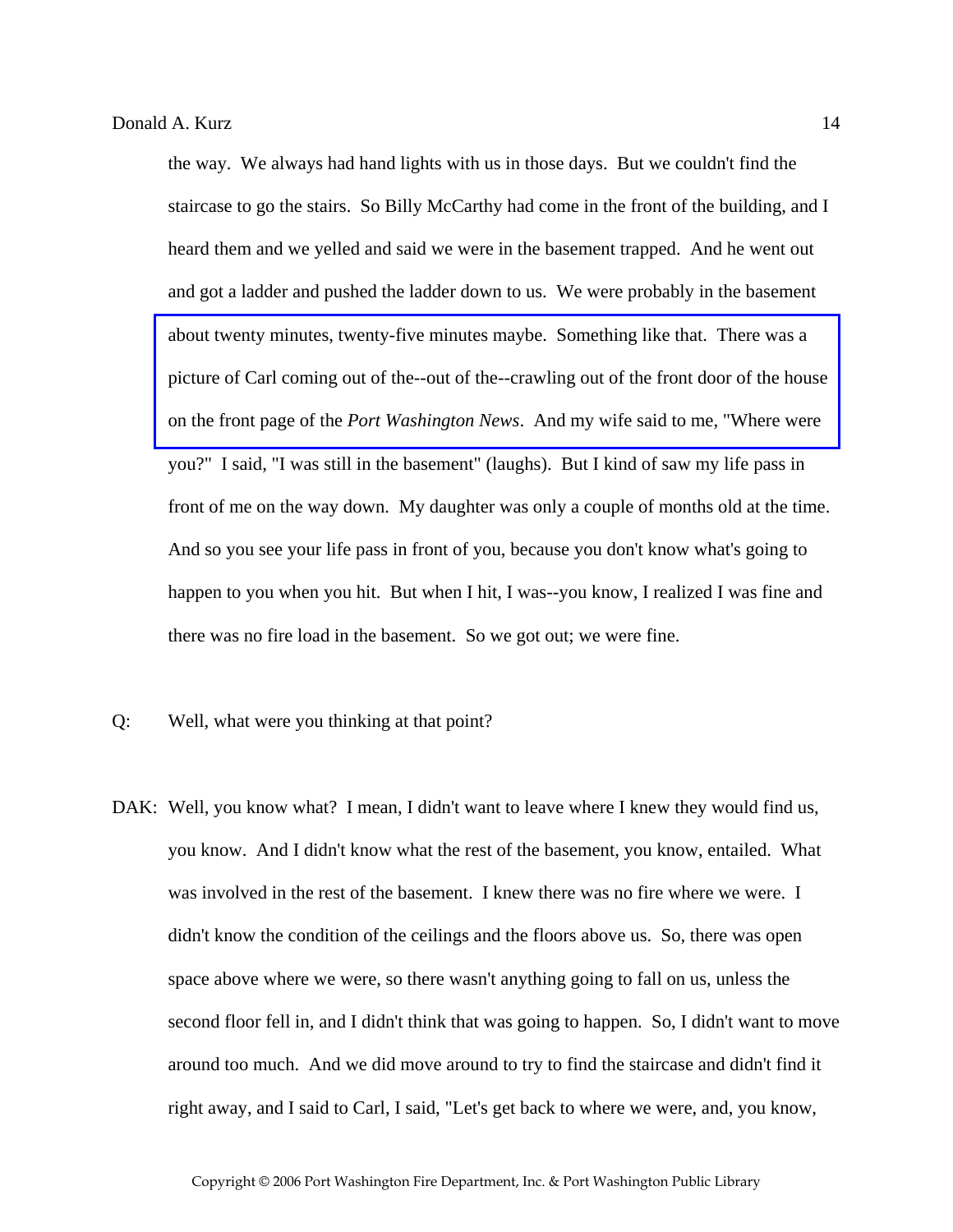they'll find us." And they did. So, and we were running--and we ran out of air. He ran out of air first. I shared the rest of my air with him. And then we were both out of air. So, they had taught us in fire school that you pick your coat up and you breathe the air that was in your coat. So, you know, we got a lot--we took a lot of smoke. But, at the same time, we were still fine. We coughed up the black; then we walked outside and we went up to the ambulance and took a couple of hits of oxygen. And, then I came back down to the truck; I put another Scott bottle on, and went right back into the fire. So, you know, it was very--it didn't seem like a big deal at the time. Today it seems like maybe a little bigger deal.

Q: Did you get any medical help after that?

DAK: No. No.

- Q: What's the term "fire load" mean?
- DAK: Fire load means, you know, how much in the building is burnable and how much is burning. You know, I mean, in this room, there's not a lot of fire load. Whatever's wood will burn. But chances are the ceiling tiles are not flammable, or not combustible. The tables wouldn't burn, unless you really get a major fire in here. The fire load in here is small. If the building or the room were on fire, well, how much of the room is on fire is the fire load.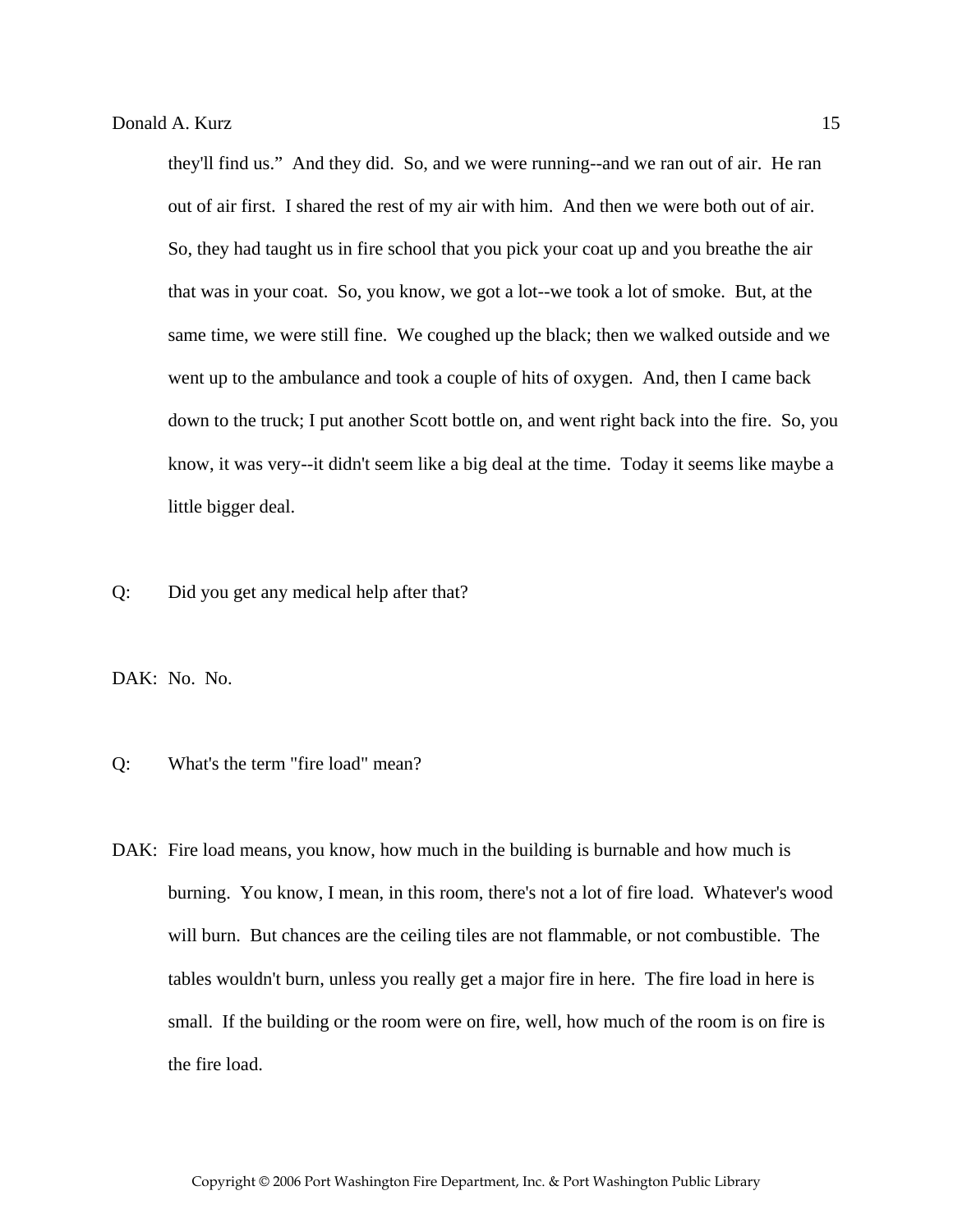## Donald A. Kurz 16

- Q: Now, you said that there was a lot of storage down in that basement. Was that a problem in terms of your finding the stairs?
- DAK: Well, it was good that we--yeah, it was good that there was storage in the basement, because when we fell, we really didn't fall, you know, the full eight or nine foot, because of the storage underneath us. It was bad--I mean, we could have fallen on something that could have hurt us, too. Luckily, we didn't. As I recall, I kind of glanced off of something as I fell, that pushed me off. And then there were some other things that I fell on, and I kind of had trouble standing up, because there were so many things in the way. When I did eventually stand up, as I said, Carl fell right on top of me, and I kind of broke his fall. So the fall didn't hurt either one of us. Scared us, without a doubt; but it didn't really hurt us. Unless, yeah, of course, the, you know, being in the midst of somebody's storage where you can't see literally your hand in front of your face. You know, you don't know where you're walking. So, I didn't want to walk too far from where we started in order to find--because you become disoriented very quickly. And especially when you run out of air. And at that point, you're breathing smoke, and you become disoriented even faster. So, I made the decision, and Carl was not an officer at the time, although he had been a Captain, as well; and I made the decision we were going to stand right where we were. We knew that there was fresh air above us--or some fresh air above us. We knew we could communicate from there. If we moved away from where we were, who knows what would have happened. We probably would have been fine. We may have walked five or six feet--seven or eight feet--and found the staircase and walked up and walked up and nobody would even know we'd fallen in. But then again, we may have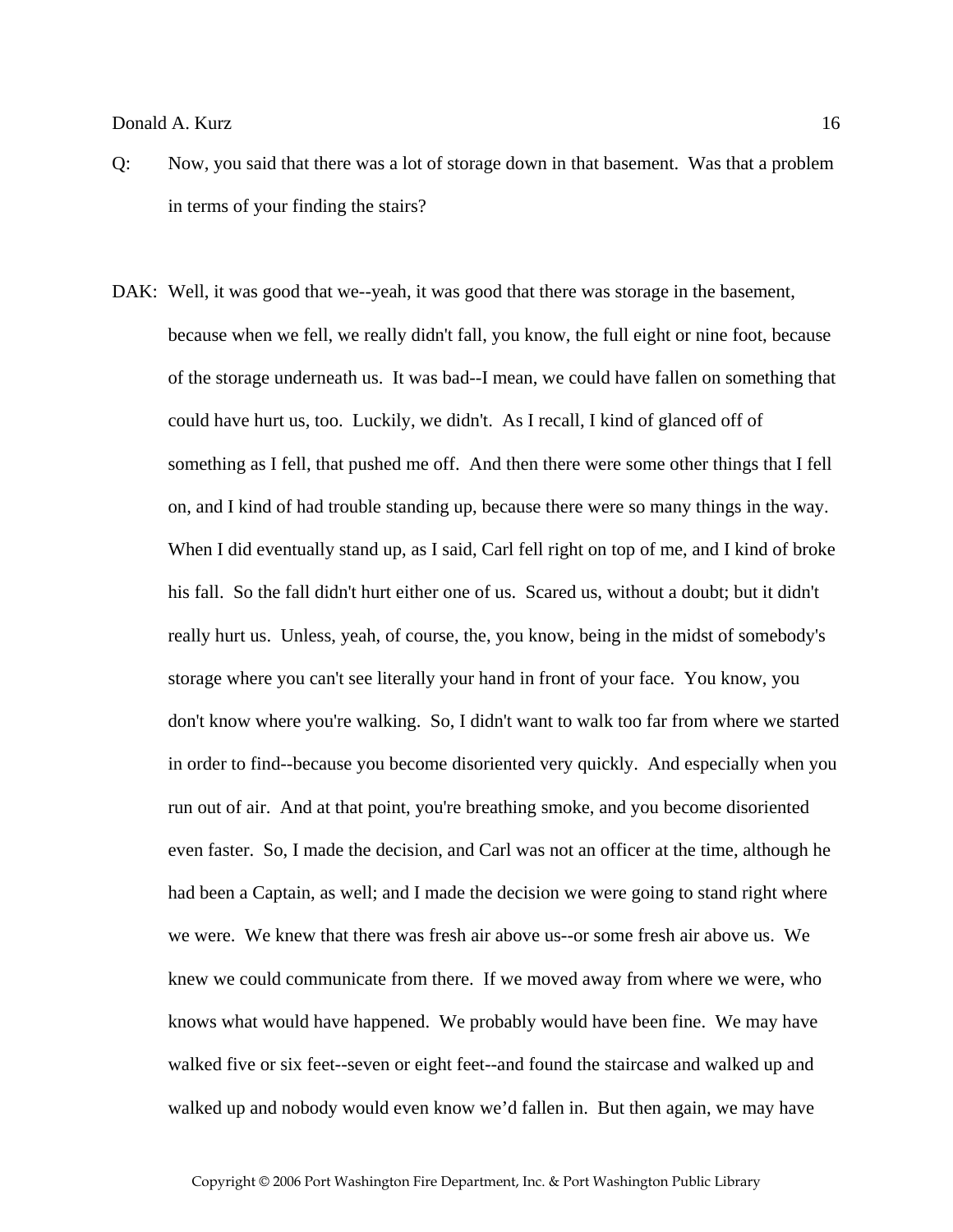run into some other problem, and, you know, gotten, you know, mixed up or something. And you never know. So, we stayed where we were. They put a ladder in for us. We crawled up the ladder, and we were out of there.

- Q: That's a big problem in fires, though, isn't it? Becoming disoriented ...
- DAK: Positively. Once the smoke gets to you--once you start breathing smoke and the carbon monoxide gets down into your brain, you become disoriented. And then panic sets in, and then you become more disoriented. And that's a major problem. That's the cause of many deaths. Panic, and then you don't know what you're doing. You know, you run around, you know. You just--you try to do things quickly, and that's not what you want.
- Q: What kind of safeguards do you have against that now?
- DAK: Oh, we still wear the same bottles that they--same air masks that we wore in those days. They're just a little bigger now, and they have a little more air. They graduated from literally a demand situation with the air--when you breathe in you get air--to a positive pressure mask that pushes air into your mask at all times. Makes it easier to breathe. And if there were loose-fitting masks or whatever, the air blows out rather than being able to suck the smoke in. That really would not have had a bearing on us today. I mean, maybe we would have--the air would have lasted a little longer, of course, because the bottles are bigger today. Although I think I had a small mask on. In those days, we used to have thirty-minute masks and fifteen-minute masks. The advantage of the fifteen-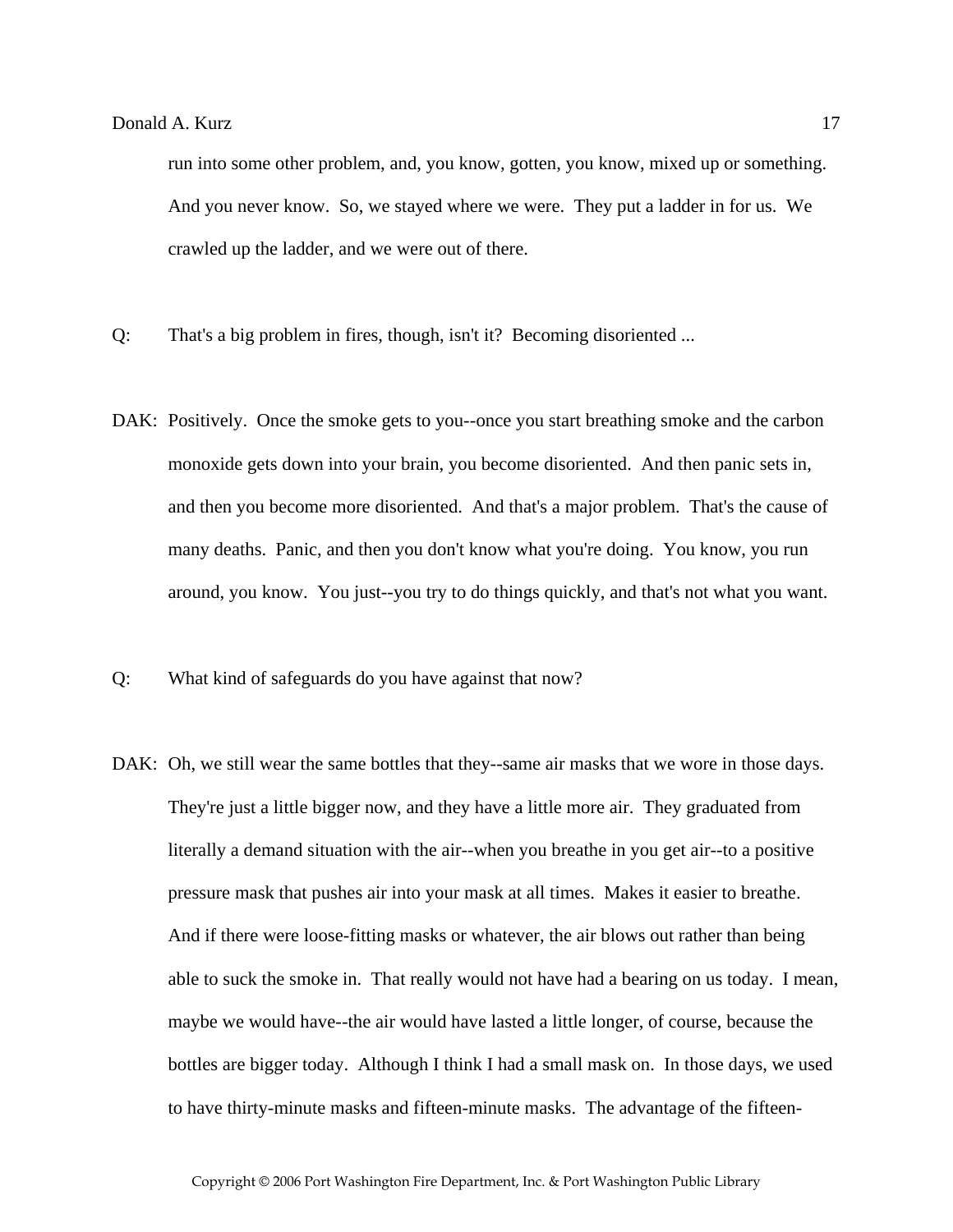minute mask was it was quicker to put on, and that's generally what I wore. And I used to pride myself on being able to get twenty to twenty-two minutes out of a fifteen-minute mask. Whereas a lot of people would come in and suck up a thirty-minute mask in twelve or fifteen minutes. Depends upon how well you work, how nervous you get. How used to working with the mask on you are, and how much--you know, it's really a head thing also. How, obviously, your mind controls what's going on, and if you get nervous and you get scared, then you're going to breathe air faster. So ...

Q: What about body size?

DAK: Yeah, that also ...

Q: Does a bigger person ...

DAK: Yeah.

Q: ... takes in air faster?

DAK: Oh, sure. Positively, yeah. Yeah, I went into a fire with Jim Gallagher, who was a lot bigger man than I am. I wasn't as big in those days as I am today. I was thinner. But- and I'm not sure how long a thirty-minute mask would last me today. I haven't been in a fire in a few years now. But, Jimmy and I went in at the same time, and I had a--I had what is known as a Sack Pack on my back. It was about a fifteen or a twenty-minute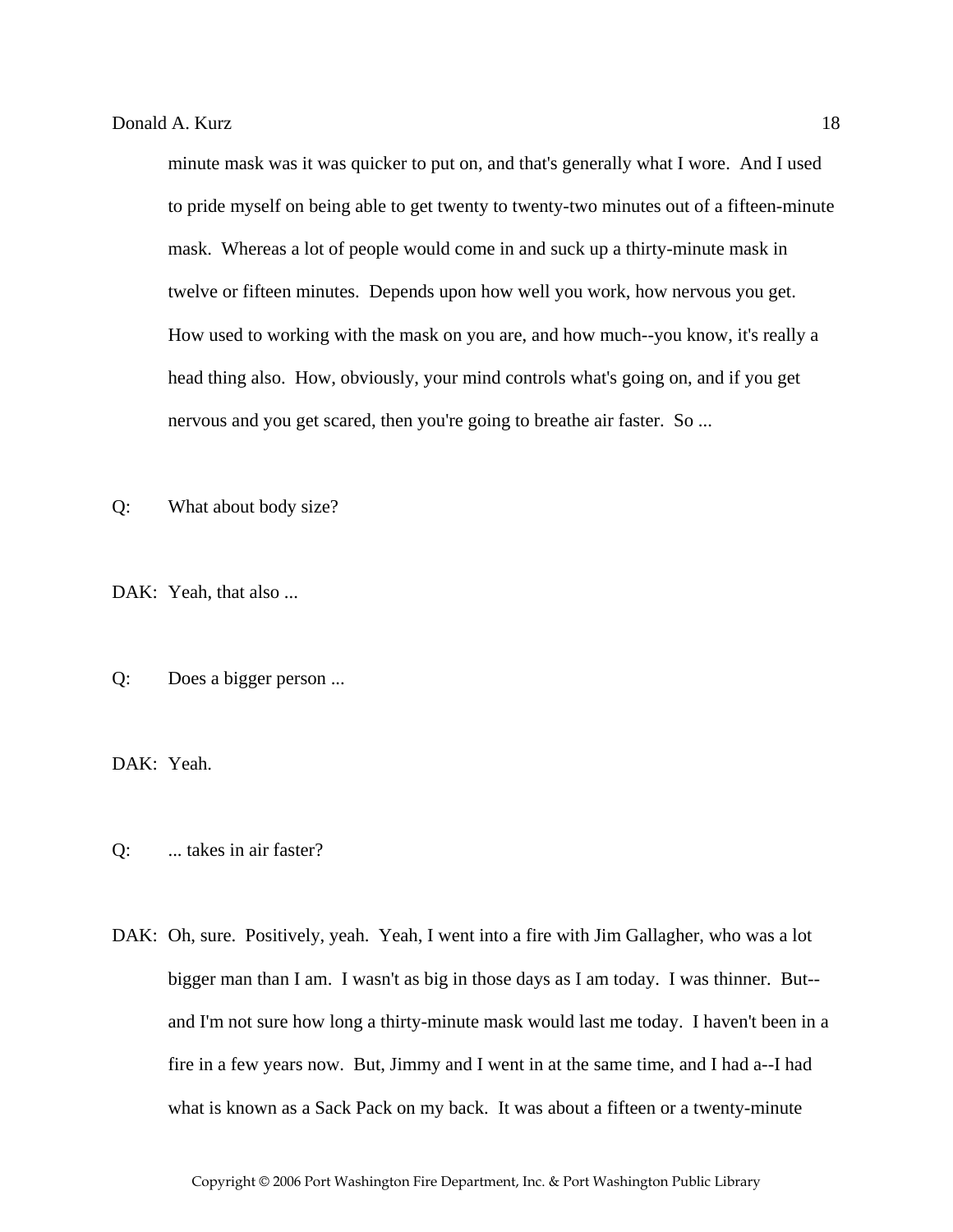mask set-up. It had two small sonar [?] bottles as opposed to one big one. And it all came in like a knapsack. And you're supposed to put it on and we used to keep them in the front of the truck, and the officers wore them. I was an officer at that time. But anyway, I went in--we both went in at the same time. He had a thirty-minute mask on; I had a fifteen-minute mask on. And he was out of there, and I was still in there working. But he was a big man, and he got out of breath quickly, and he wasn't used toworking in confined spaces. Not that I was--you know, you never get used to that. But I was probably more familiar it than he was. So, he went out, and he got another mask on, and he was right back at the door. When I went came out, he was there at the door waiting to get in. But that's the way it is at all--most fires. There's more people than you need to work inside the fire. So, they wait at the door, and when somebody comes out, the next person goes in to take his place.

- Q: And you still have that situation, where you have more people than you need?
- DAK: Well, no. I shouldn't have said that. In those days, we had more people than we need. Today, they have a problem getting guys out to go to fires. I mean, they even ask old guys like me to go to fires. And not that I wouldn't like--love to go out and put out fires today, but I've gotten so busy that I just really can't keep up with the work I'm doing. So, I don't make as many fires as I used to. I still make my points, and that's about it. So, but would I like to get reinvolved again? I would. Someday I will. I will. But right now, I'm in the middle of building a house and running a business, and so I'm not as active as I used to be.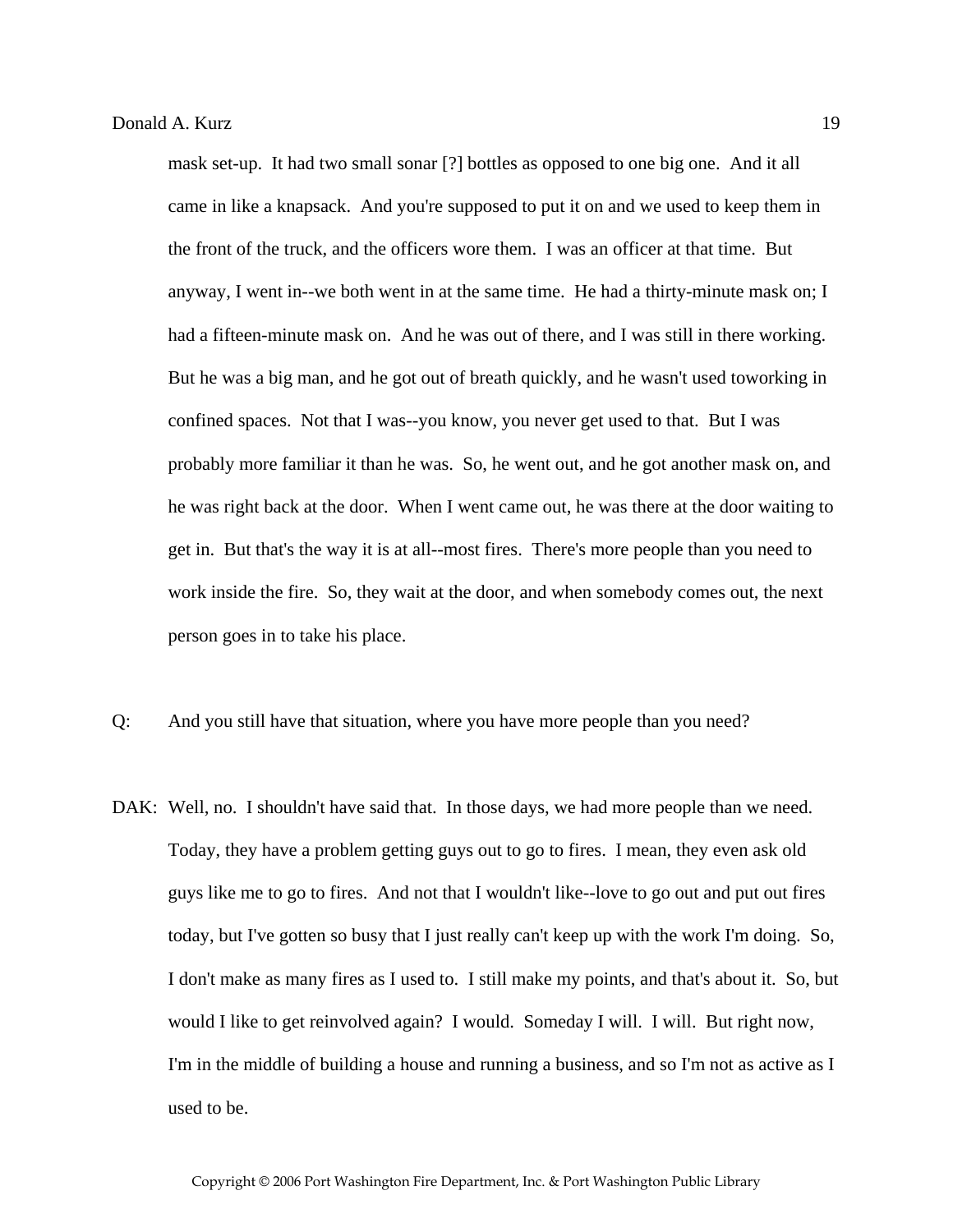## Donald A. Kurz 20

Q: Well, can you tell me about the business and how you were able to integrate your firefighter duties with running a major business.

DAK: Well ...

- Q: And the name of the business.
- DAK: Well, when I joined the Fire Department, I was--my father was still alive. And it was really still his business at that point. But shortly thereafter, it became my business. The name of the business was Kurz Oil. And we were a retail home heating oil delivery and oil burner service company. And when I first joined the Fire Department, we started to expand--or shortly after I joined the Fire Department -- we started to expand Kurz Oil, to some degree. And so I joined the Fire Department in '72. We hired our first employee, aside from myself and my father, in '77. And after that, we hired a number of employees and expanded fairly rapidly over the next four or five years. But, literally, if the fire whistle happened to blow when all our employees were at the office--which was on Evergreen Avenue--most of our employees were firemen. So we would run out of the office and provide the driver, the crew, and the officer. And frequently it was a completely Kurz Oil crew on the fire truck. But, you know what? I--my father being a fireman, I always felt that we needed to provide that service for the community. And, although it cost Kurz Oil money to pay these guys to go to fires, you know what, we did it anyway. And, of course, if we were real busy and we had made commitments, well,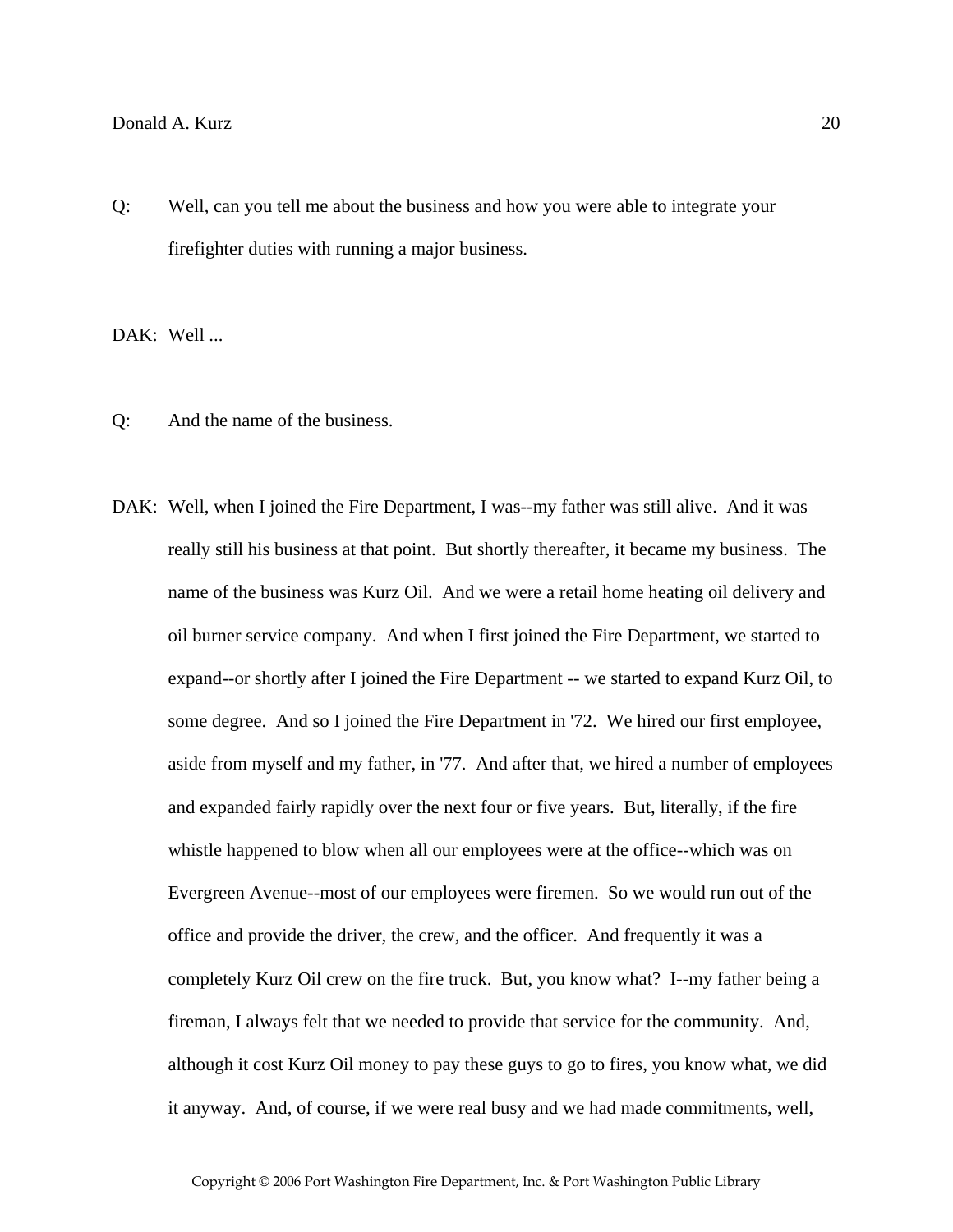you know, sometimes we couldn't go to the fire. But more times than not, we went to the fire, though. And then, when we were done fighting the fire, we'd come back and take care of whatever responsibilities we had to do. And if we had to work overtime, well, we would work the overtime. And my father would pay us for that (laughs). But it worked out fine. And we moved the business from Evergreen to Manorhaven on Sintsink Drive East in 1983. So, that was the end of Kurz Oil providing the crew for the fire truck during the day. However, I still lived in the area, so I still used to go out at night to go to the fires. And I would respond during the day, as well.

- Q: What was your specific job with Kurz Oil?
- DAK: Well, after probably 1974--'74, '75--I ran Kurz Oil. My father was, in '75, he was seventy-three years old, and so he was winding things down and didn't want to take an active part and really couldn't take a physically active part. He was there to give me advice, but didn't take much of a physically active part after about '72. And I ran Kurz Oil. And as we got bigger and bigger, we hired more people, and got to the point where we had about sixteen or seventeen employees, I guess, when we sold Kurz Oil in 19-- 2001. And, over the years, I had many firemen working there. Mostly firemen. But those days are over (laughs).
- Q: So, you don't work with the company anymore?

DAK: No, I sold Kurz Oil to Lewis Oil in 2001, and I'm not allowed to work on oil burners or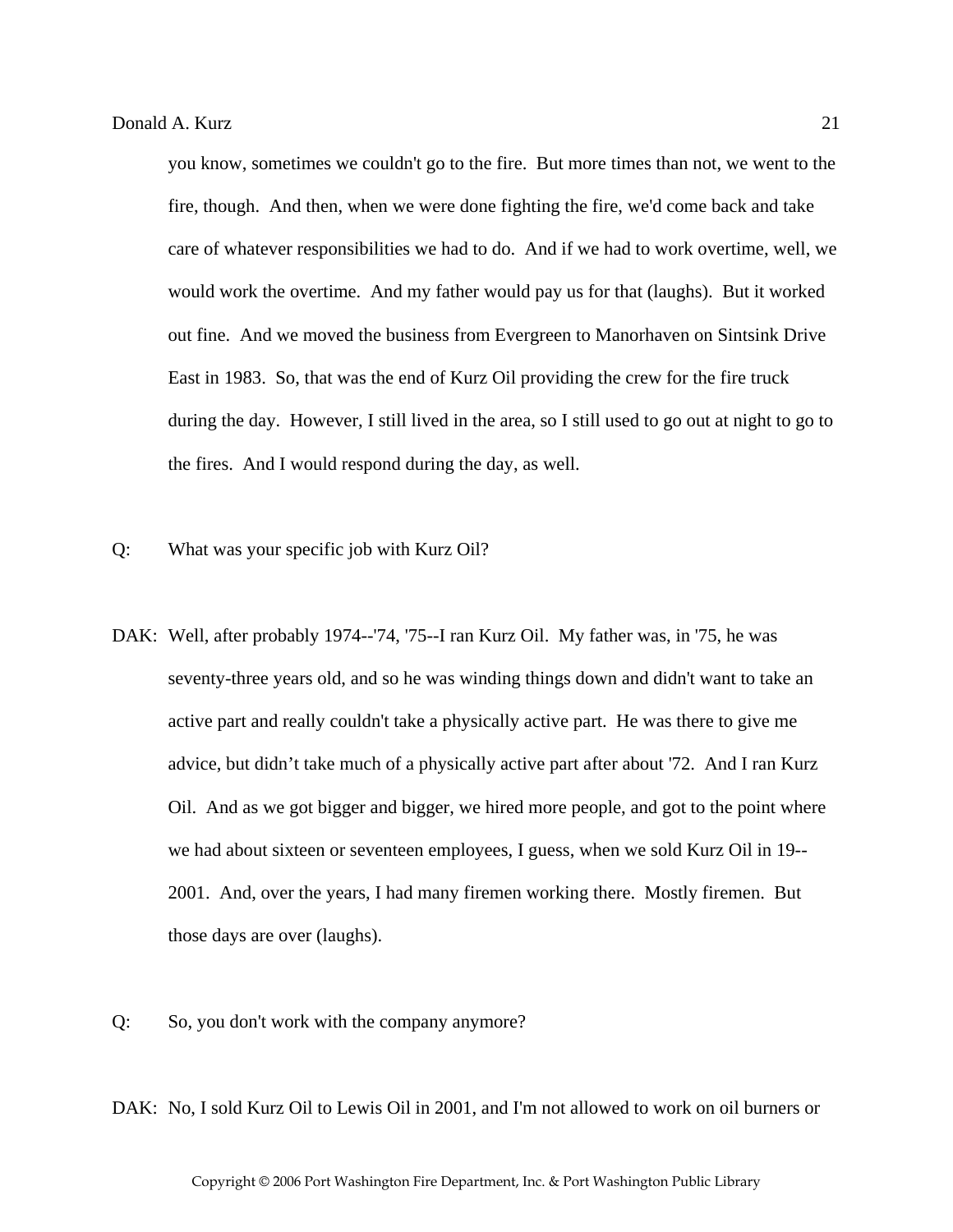sell fuel oil for two years. But, if I wanted to be in the oil business, I would have stayed in the oil business. It was a very lucrative business. I did very well in the oil business. But, it became--became very difficult to find the kind of the employees that I needed to run my business. And it became very difficult, with the oil markets the way they are today, to decide when to buy and when not to buy. And you have to be literally a banker to be in the oil business. And I lost money a couple of years, and that's not the reason you're in business. So I decided to get out while the getting was good. But it was a good one.

- Q: Are you then retired now?
- DAK: Oh, well, still when I ran Kurz Oil, I also ran a plumbing--small plumbing business, Plumbing Pro. And when I sold the oil business, I retained the plumbing business. And, so I have a partner in the plumbing business who ran the business --ran the day-to-day operations in the business while I was running Kurz Oil. So, when I sold Kurz Oil, he suddenly had an active part in the plumbing business. So--but we get along very well, and we have six plumbers working now. So that's--it's a growing business also.
- Q: Do you go out to any fires these days?
- DAK: Yeah, every once in a while, I still make a fire. I haven't made one in a while now, but I'm still a driver on the trucks, and I'm still an interior firefighter. So I don't know how much longer I will be, but I'm trying to lose some weight right now so I could do it if I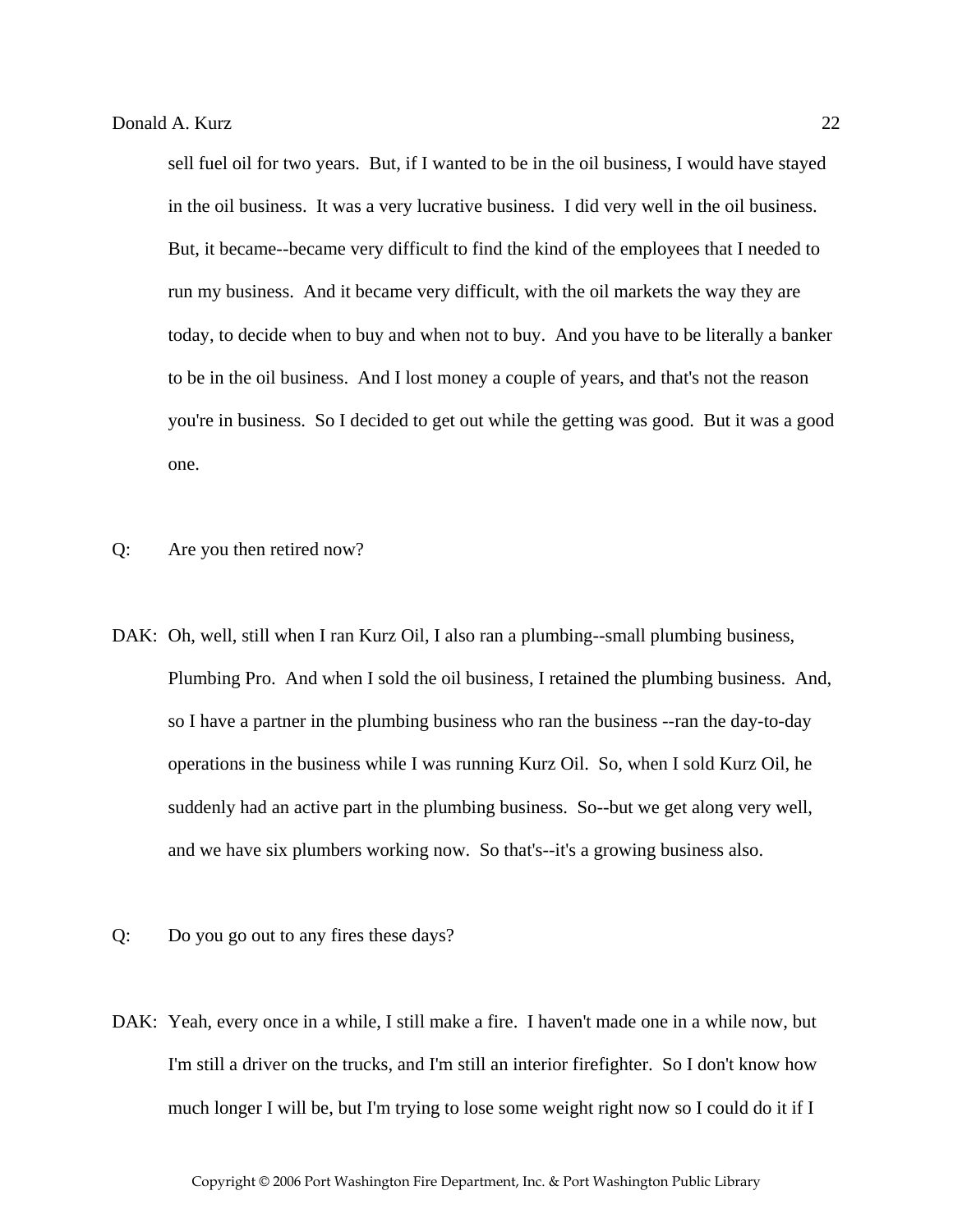had to. But I'm still an active firefighter. I consider myself an active firefighter. And I would, if there were a fire across the street, I wouldn't hesitate to--to go into the building if I had to.

- Q: Do you have to keep up with training?
- DAK: Oh, yeah, sure. Positively. They require you to pass a test every year to be an interior firefighter, and they also require you to stay active on the pumpers, driving them and pumping them. And re-qualify firematically as well. So, they keep you--keep you abreast of what's going on.
- Q: So that must be pretty hard physical work.
- DAK: Being an interior firefighter is very difficult physical work. You know, you put a--you strap an air bottle to your back and you put all the gear on, and you get on the turnout pants and the boots and the turnout coat. And the helmets and the masks. And the tank on your back. And literally, you probably weigh forty or fifty pounds more than you weighed when you started out putting all that stuff on. Now you try crawling around in a hot building in a situation where you can't see where you're going and coming, it's not easy work. It's a young man's job. Unless you stay, you know, attuned to it, which I haven't. So I try not to do that. If I had to do it, I would do it.
- Q: Can you tell me about the award you got as Fireman of the Year?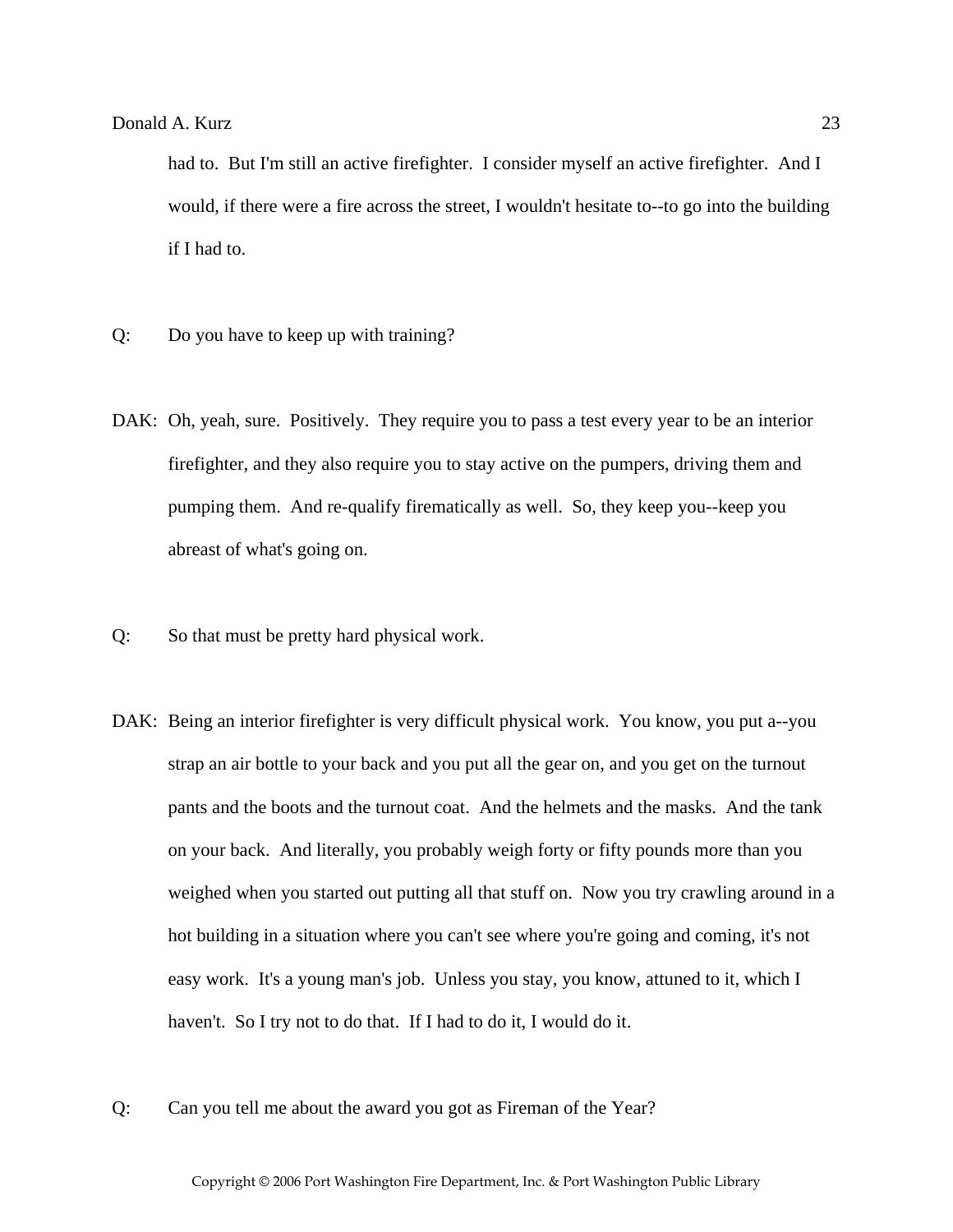- DAK: I got that when I was Captain. I believe. It was 1979. I was Captain in '79 and '80. I was a very, very active Captain and took a big part of the Department operations. I always believed that, as opposed to there being four companies--and in those days, there were only three companies--but, as opposed to there being three companies--three separate companies--it should be one fire department. And I always pushed that issue. So, I did take an active part in the Department operations there. At that time, Joe Fico was Chief, and I can't recall the Deputy Chief's name. Probably Tommy Murray and--let's see, Tom Murray and Bill Zwerlein, I would guess. But, I was--I took a very active part in Department operations. And I think that the Chiefs at that time felt that I was the next in line, even though there were senior Captains above me, I was the next in line. Because I was active, and I worked hard, and I knew what was going on. And when they needed help, they looked for me, and I would help them. So, being as active as I was, they felt that I was probably the guy to give the award to. I don't know how--but they recommended me for it--the two Chiefs. And they discussed it with the Fire Department Board of--Fire Board, they called it, in those days--passed it back. They put my name in as Fireman of the Year. And Joe Fico and I went to an awards ceremony, and they gave me a little mirror that said "Donald Kurz, Fireman of the Year." It was nice. A nice thing. Doesn't mean anything.
- Q: And who issued the award?

DAK: F&M Schaefer Brewing Company--a beer company, in those days. They used to hand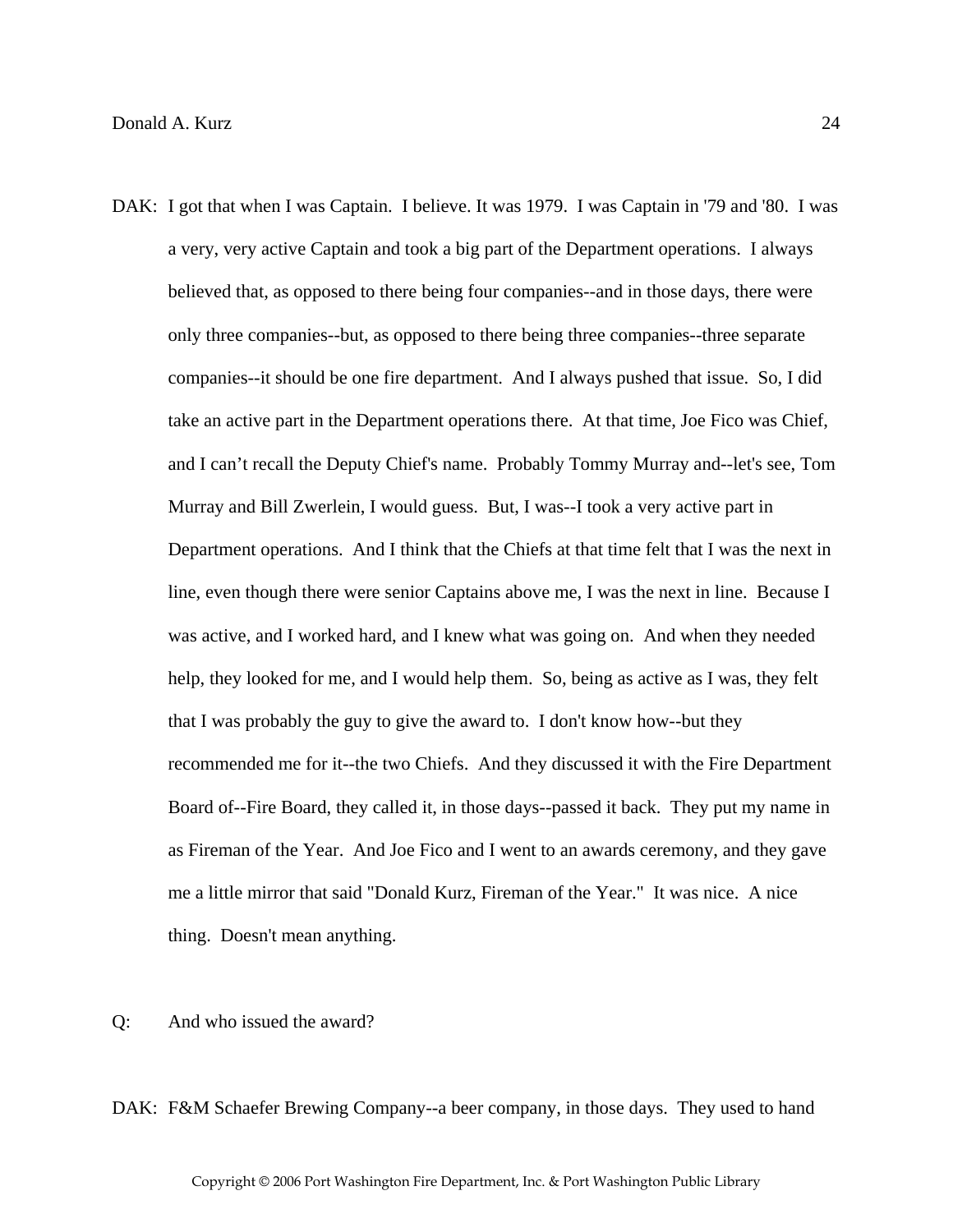# Donald A. Kurz 25

them out every year to every fire company.

- Q: So, you got it as a member of your fire company, not ...
- DAK: As a member of the Fire Department.
- Q: ... the Department.
- DAK: As a member of the Fire Department. Yeah, it was a Fire Department award. Each department was allowed to present one fellow--one person as the Fireman of the Year.
- Q: And you had just said about bringing the different companies together. Was that what was known as consolidation?

DAK: Exactly.

- Q: Okay. Can you tell me what the challenges were with that and how you met them?
- DAK: Well, the challenges were, and still are--still exist--not as volatile as they used to be. But the challenges were, in those days, that the older fellows had been members of, for instance, Flower Hill Hose Company, Protection Engine Company, and Atlantic Hook and Ladder Company, for years. And they never--they worked as a company as opposed to working together as a department. And the Chiefs, when you're Chief of the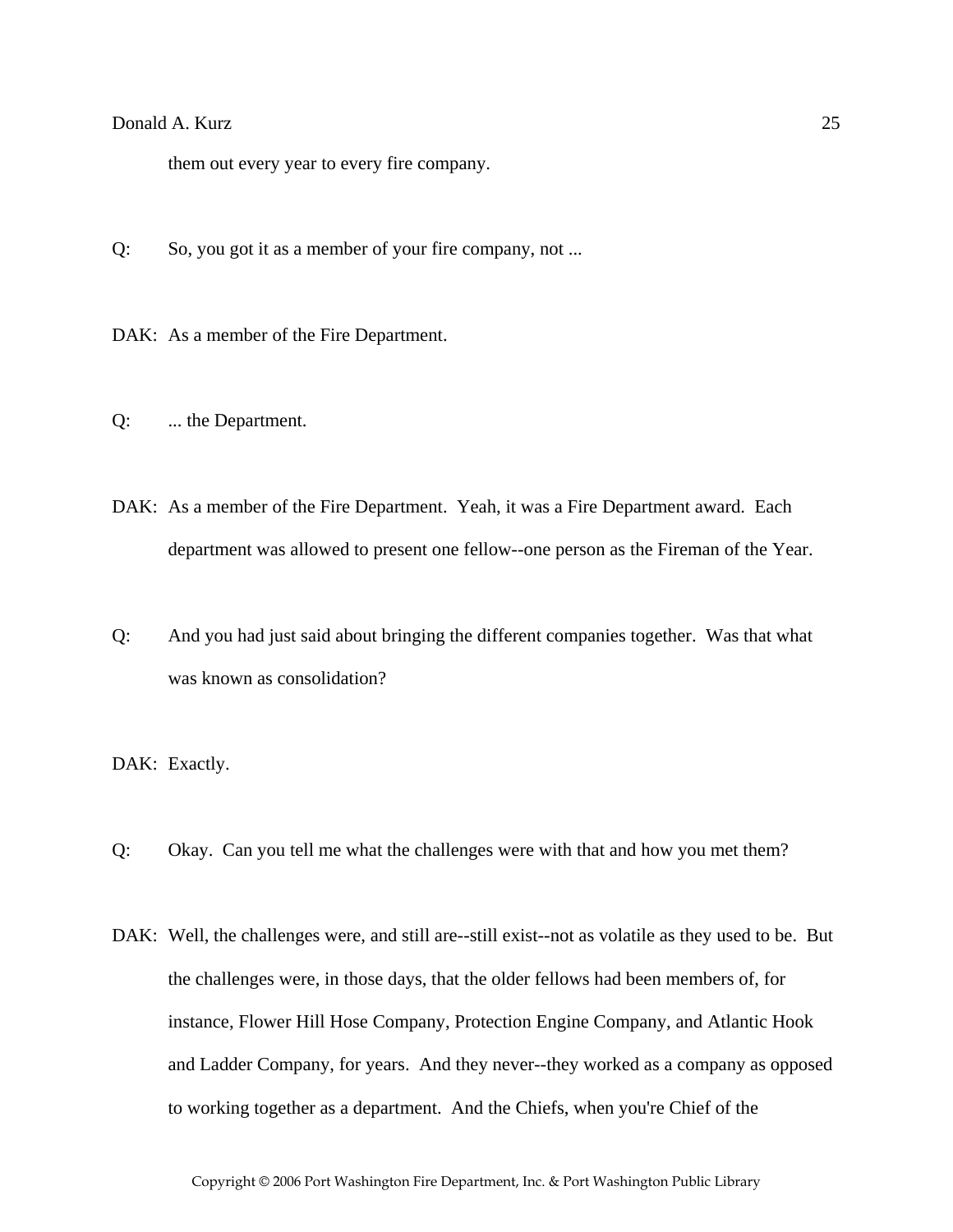Department and you go to a fire, and then you get the three companies to work together. In those days, there were only three. And--but we used to--we tried to continue that cooperation outside of the fire scene. And frequently it was very difficult. For instance, getting all the companies to fold their coats the same way, so if I took a coat off Atlantic's truck or Protection's truck, I knew how to fold it when I put it back. It just seemed like a very difficult task to accomplish. "We want to fold them this way." "No, I want to fold them that way." So, the three--I mean, maybe First Lieutenants, when I was First Lieutenant, got together and decided, you know what? We came up with a different way to fold the coats and presented it to all the companies and they all liked it, and that's the way everybody folded their coats from that time forward. And we used to have to go around and give schools at the individual work nights that this is the way we're going to fold our coats from now on. Okay. And that was one of the first steps. One of the other steps that we accomplished--myself and Peter Zwerlein and Bill Zwerlein, both members of Protection, both ex-Chiefs. You know Peter very well, I'm sure--was the way to lay out the hose. The hose lays. The hydrant packages. They were different on Protection's trucks than they were on Flower Hill's trucks. And Flower Hill felt very strong that their way was the best, and Protection felt very strongly that their way was the best. And in years gone by, prior to myself and Peter and Bill working on it together, nobody wanted to get involved in it. "We're going to do it our way, and we're going to do it their way," and that was the way it was. So when you went to a fire, if you happened to be riding on Protection's truck, which you were allowed to do--you were allowed to ride on the different companies' trucks--but if you happened to ride on Protection's truck, you didn't know how to hit the hydrant the way they hit it, if you weren't used to the way they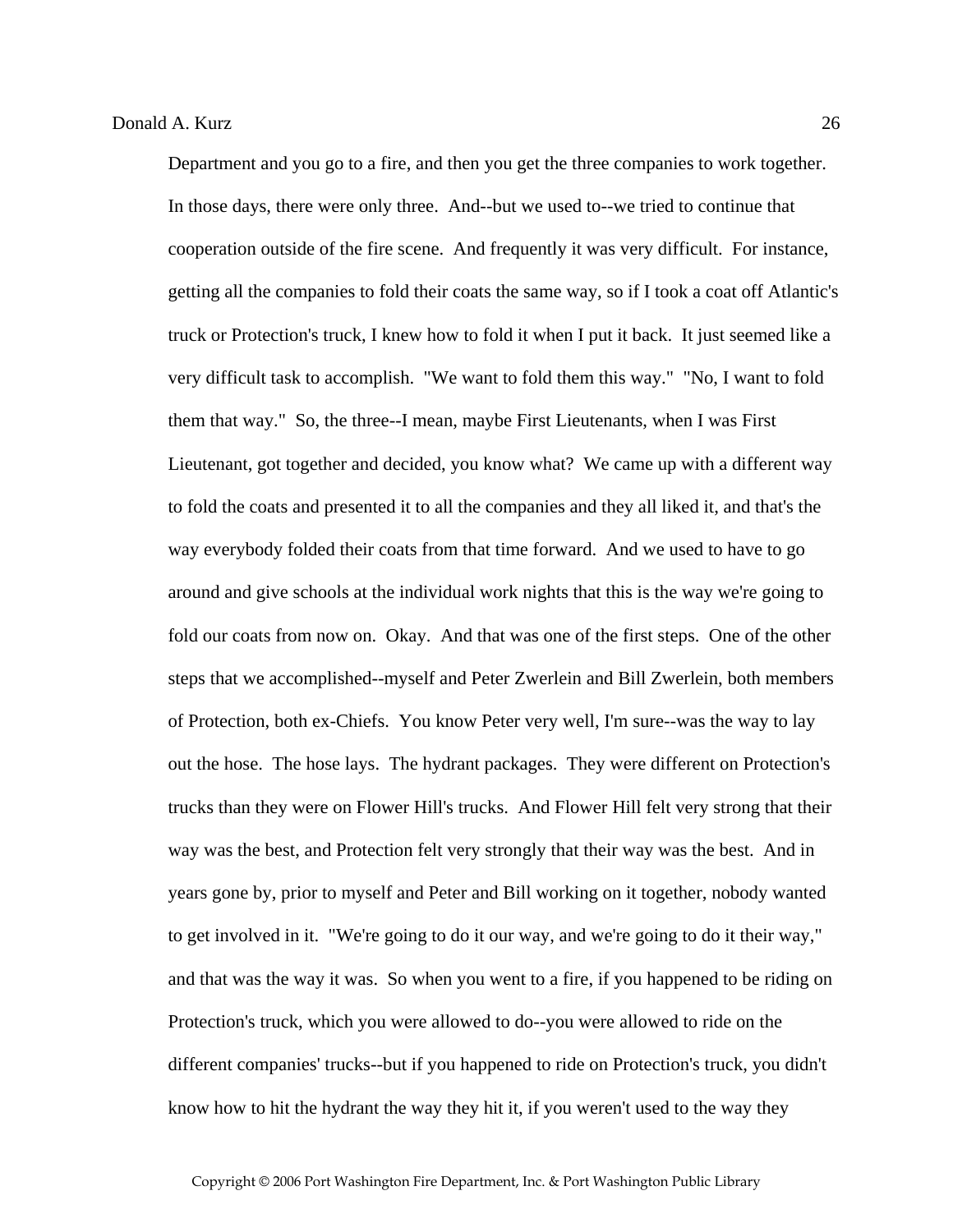operated. So, we eventually got together, and we went down to Channel Drive, and myself and Jim Duncan, who was the Captain of Flower Hill at the time I was a First Lieutenant--we hit the hydrant our way. And then, Protection came down and hit it their way. And we timed it, and their way was just faster. And then, when we looked at it, their way was easier. And we said, "You know what? This is the way Flower Hill is going to do it from now on." And that was a big step in those days. And it's come a long way since then. But it's a very gradual turnaround. Just, you know, as the older fellows, unfortunately, die off, the younger fellows are not as entombed and entrenched in their company's ways of doing things, and they look--they look more openly at a way that the whole Department can get it, and things are coming together. Consolidation is happening. But it's still a very slow procedure.

- Q: What kinds of things do you think you'll be working on in the future for consolidation?
- DAK: Well, you know, this Department needs to consolidate, and we have gotten to the point where we roll only trucks out of one building during the day. We don't need the number of buildings that we do have. We could--and these are my opinions, you know, strictly my opinion. As to whether they'll ever happen, I have no clue. But ...
- Q: Excuse me. I have to turn the tape over ... [END OF SIDE A; BEGIN SIDE B] ... Okay. So, you were talking about the fact that you need to consolidate.
- DAK: Right. The Department does not need as many buildings as they have. We've got so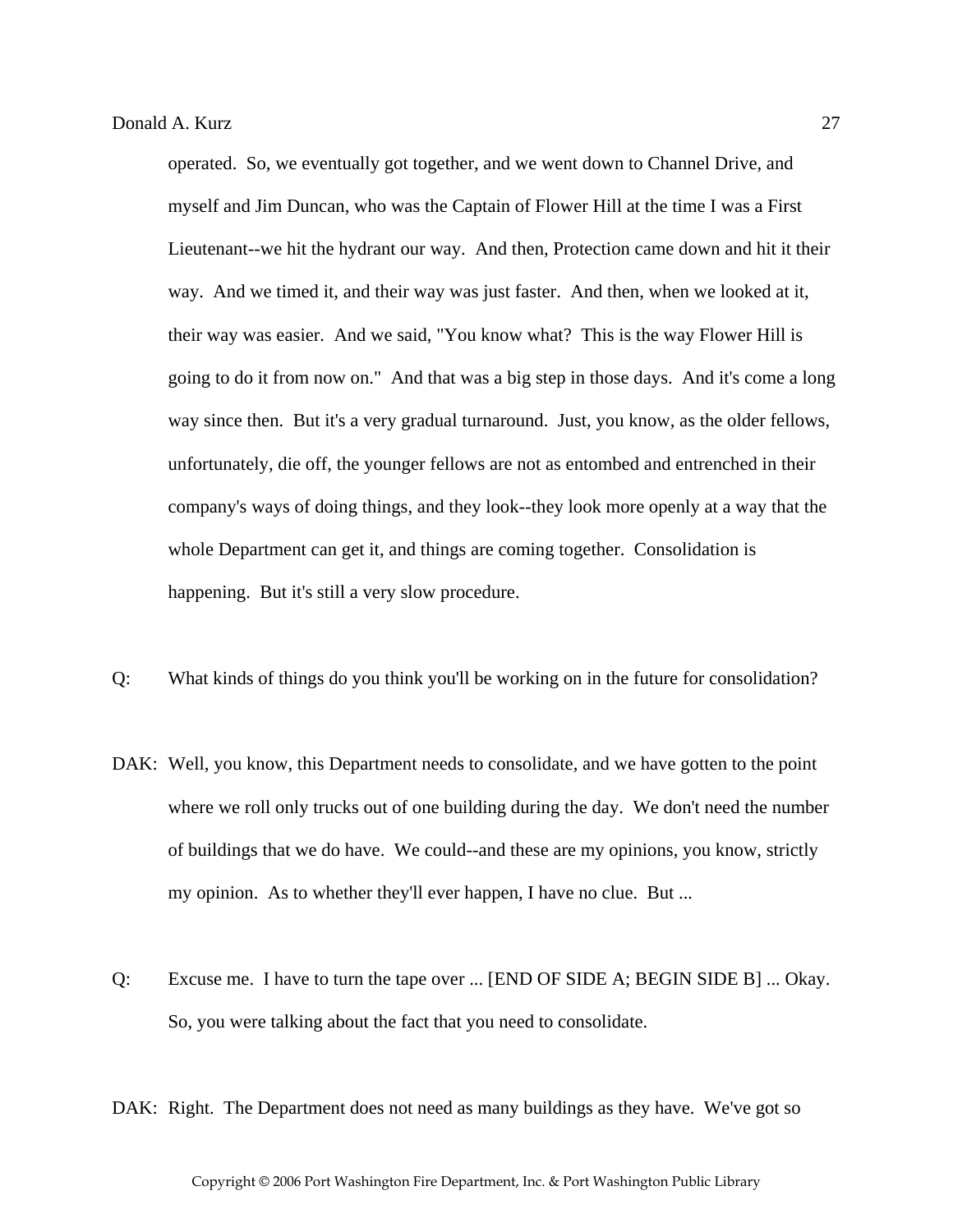much duplication of facilities. You know, each company, aside from the Fire Medic Company, I mean, the Fire Medic Company is twenty-five years old now. I was on the committee that started the Fire Medic Company. But, aside from the Fire Medic Company, the three other companies each have buildings with big meeting rooms and big kitchens and truck rooms. Some of the truck rooms are used to capacity. Some of the truck rooms aren't used to capacity. So, you know, I mean, if a little thought had been given to this fifty or sixty years ago, or seventy years ago, or a hundred years ago when Flower Hill was incorporated in 1905, maybe we wouldn't have three separate companies, or four separate companies today. Maybe we would have one fire department. Unfortunately, that's not what happened. They need to do that, but that's come a long way since I was Captain and since I was involved in running the operations. I'm not involved anymore. I don't have any major say-so. But they will--they are bringing it around and they have done major pushes forward in the last ten years, I'd say. It's made a big difference.

Q: If you were going to eliminate one of the duplicated buildings, which one do you think?

DAK: Well, I mean, the ideal scenario in my eyes, would be to, you know, Protection and Atlantic's are back-to-back firehouses. One on Carlton Avenue and one on South Washington Street. Atlantic's owns a lot of property around their firehouse, as well. They own one house, they have a big parking lot. There's one small building in between the two. There is a house adjacent to Atlantic's. I'm not saying to do away with the original companies. I think the companies should remain, or at least, you know, could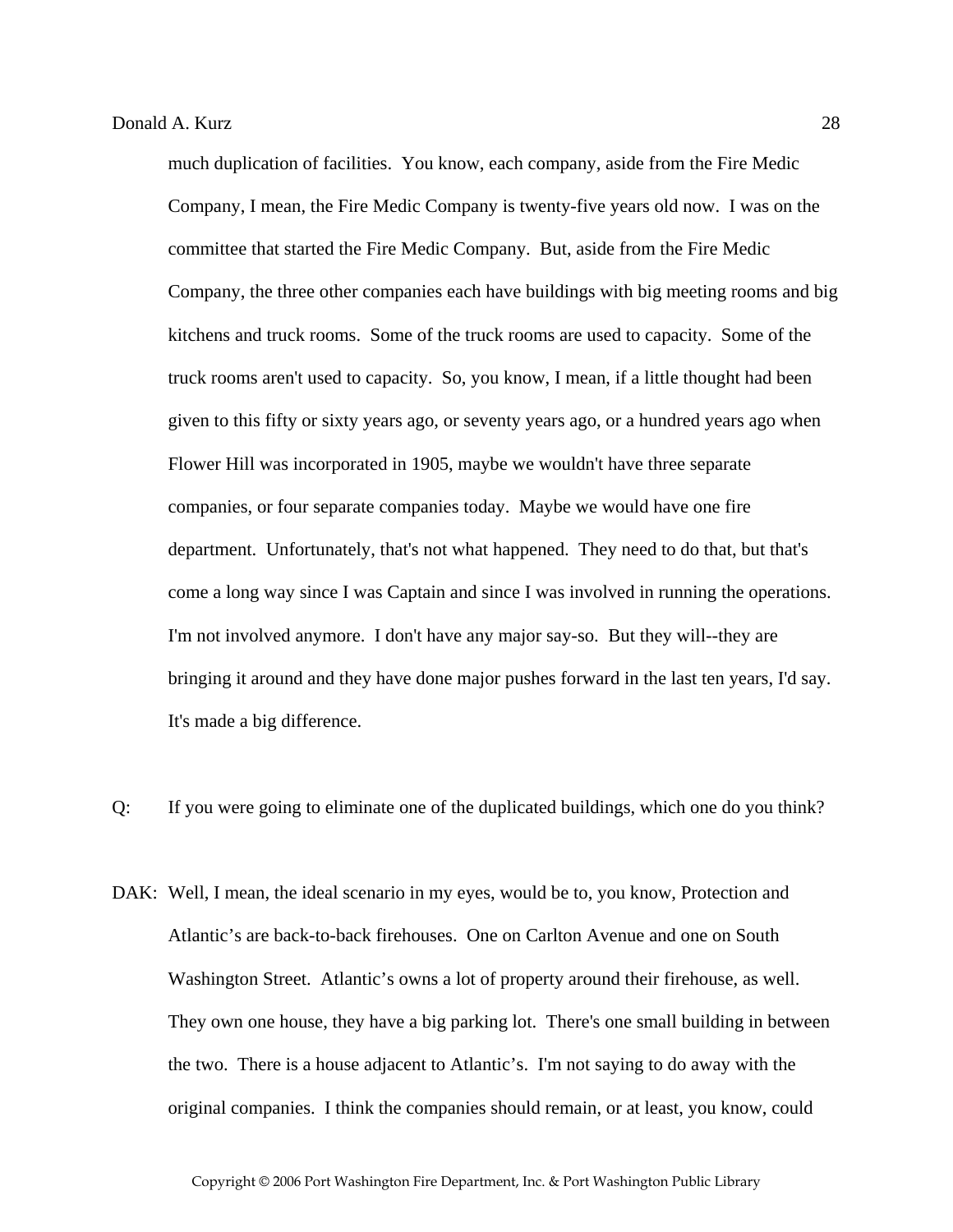remain. And we could still operate as a department. And we do operate as a department. But it could operate as a department and still have the identity of the four companies. We do need trucks around different areas of Port Washington, in case you get caught in situations you need to get trucks down on Channel Drive, and that building would need to stay. I think that Avenue A is a good building to keep, because it's in a remote area of town. I think you could eliminate Flower Hill Hose Company's building on Haven Avenue, perhaps make that an ambulance headquarters. Eliminate the Fire Medic headquarters on Harbor Road. You could centrally locate it. Flower Hill Hose Company is the most centrally located; right next to the railroad station. But it's a small building and has room for maybe two trucks--three trucks the size of the trucks that we have to day. But you could put a Department headquarters building--headquarters in there, eliminate the building on Port Washington Boulevard. Eliminate the building on Harbor Road--Fire Medic headquarters. And do all of that out of Flower Hill Hose Company. And move Flower Hill Hose Company down to share space with Atlantic Hook and Ladder Company. Perhaps you would have to expand Atlantic Hook and Ladder Company, to some degree. But you could expand that building and put a couple of extra bays on it, outside of the house next door, with the proceeds from selling the other two buildings. And put two or three bays out--truck room bays out on the side of that building and allow Flower Hill to share the meeting room space with Atlantic's. That was my idea--my idea fifteen years ago. It never flew, because people laughed at me.

#### Q: Is it still being discussed?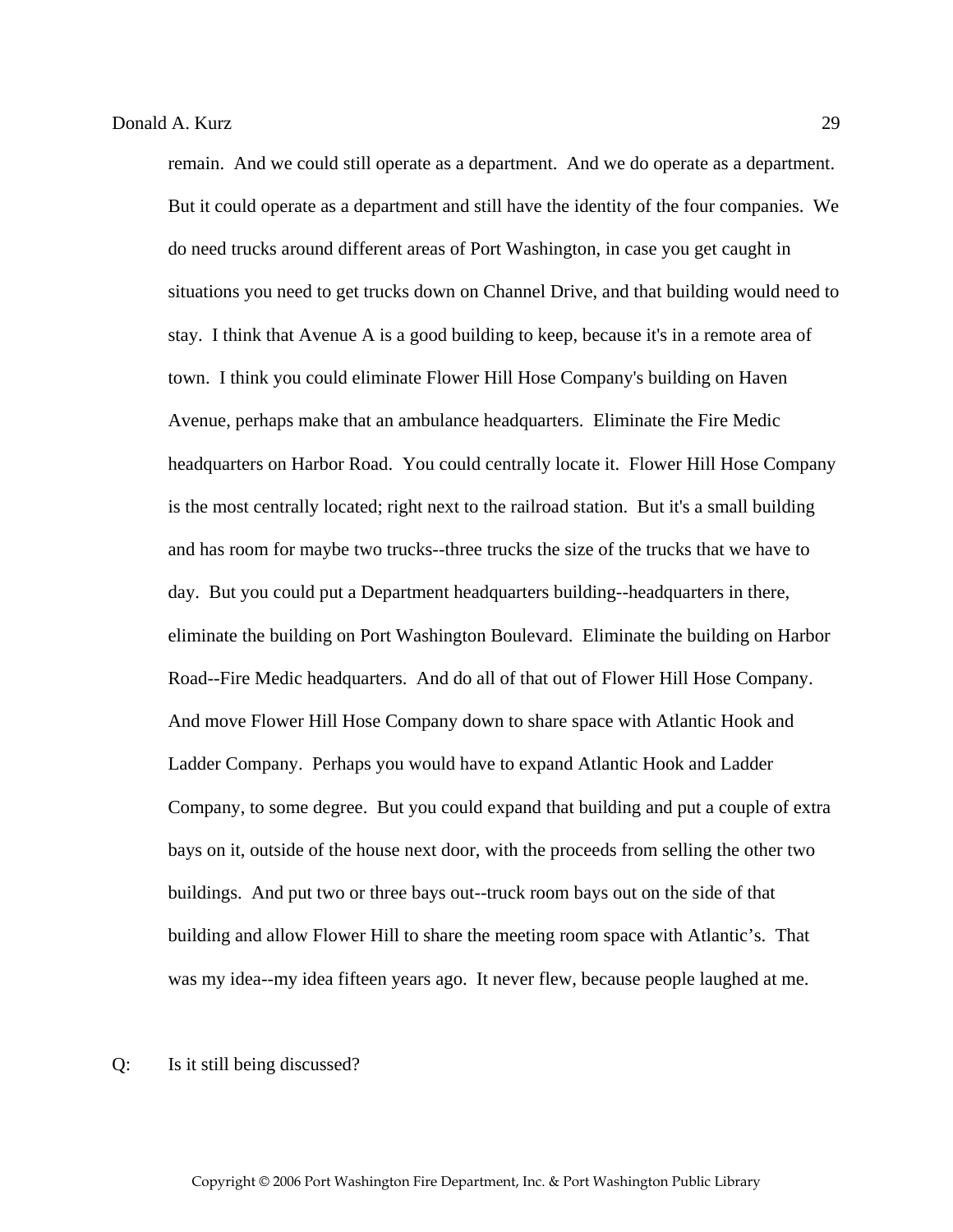- DAK: Oh, yeah, you hear all kinds of, you know, ideas. But to try to put those ideas into action is very difficult. Flower Hill expanded their building, it wasn't six or seven, eight years ago--ten years ago. Atlantic's built a new building fifteen years ago. Protection renovated their building twenty years ago. It's unfortunate that they don't sit down as a department and say, "Listen, this is the community's needs. It's not *our* needs. It's the community's needs. And maybe we could save some tax dollars." You know, the Fire Department doesn't have a huge budget, and every little bit helps.
- Q: How do you think the community perceives the Fire Department?
- DAK: I think generally good. I think that there are--there are people that do have issues with the Fire Department and issues in that the Fire Department is not a taxing authority, as a special district would be or a fire district would be, if it was a fire district. Port Washington Fire Department i's a fire protection district, meaning that we govern ourselves. We are not subjected to bidding laws, and we don't have to go out for multiple bids if we're buying something. We can literally buy and purchase what we want. Port Washington has, you know, does a good job at keeping costs down. I know that Flower Hill--we just purchased new truck, and we went to bid on it. Not an actual sealed bid situation, but we got prices from two different fire apparatus companies, and we selected the price that was the lowest. And it was the best truck for the money.
- Q: How much did it cost?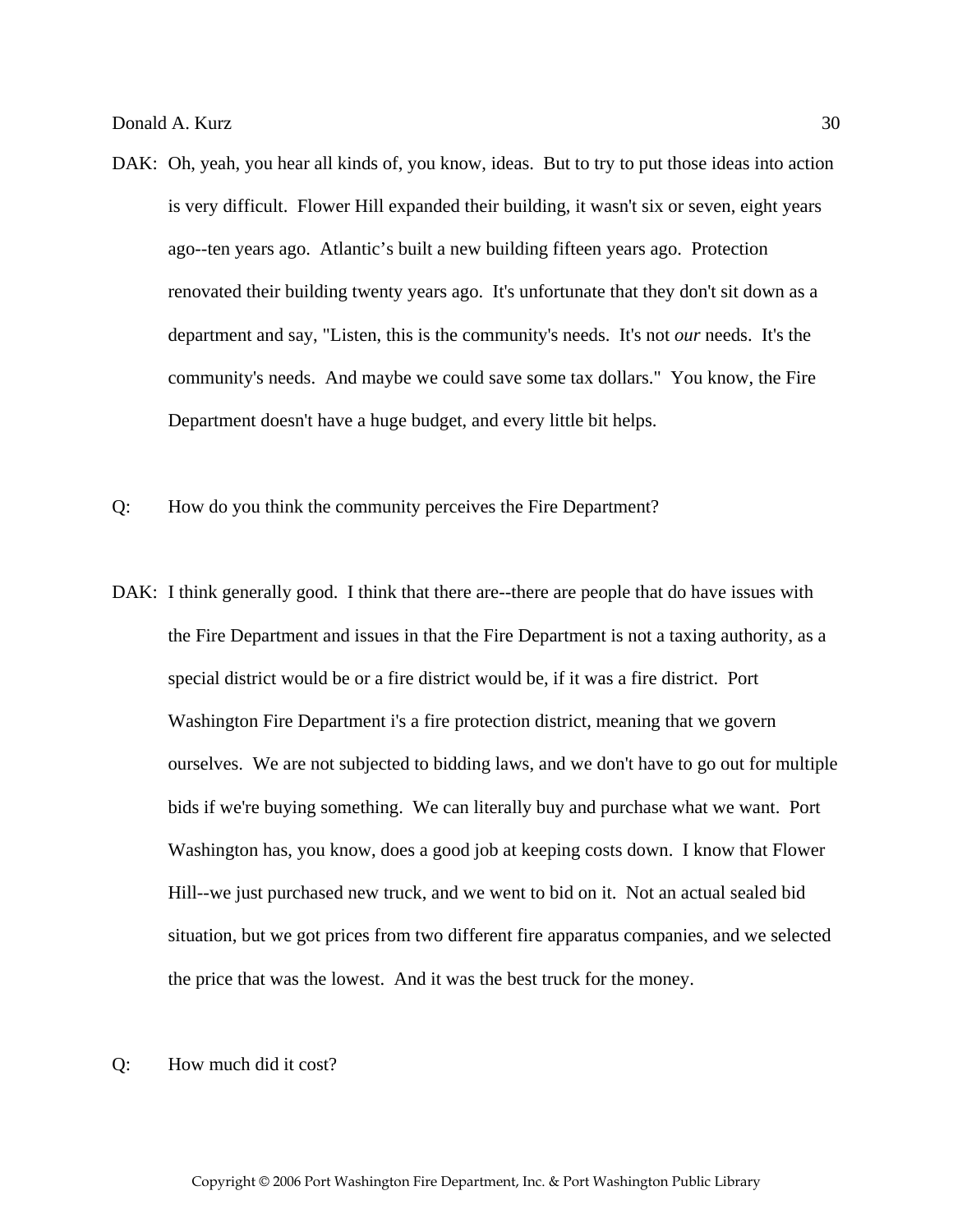DAK: I don't even know, to tell you the truth. Pretty close to four hundred thousand dollars, though. And it was about sixty or seventy thousand dollars less than the other bid. So I think we got a good truck for the money that we spent. But, the community, I believe, perceives the Fire Department in a good, good light. Of course, in Port Washington, there's a lot of apathy as well. People come to Port Washington, they live in Port Washington, they pay their taxes. And most people don't get involved in the community at all, unfortunately. And so, I don't think, of the few people that have an opinion of the Fire Department, I don't really--aside from firemen--I don't really think has any bearing on, you know, the community at all. You know, there are some people whowant to see the budget every year, and that's good, because it keeps the Fire Department honest. And we have to present our budget to the town and to the villages. So it gets some scrutiny. You know, every year when the four companies provide--prepare their budget, along with the Department, and the Department prepares their budget, and they put it all together, then they have to present it to the town. And then you go to a hearing at the town, and the Fire Department's budget is reviewed by the town councilmen. If anybody has any questions about it, they're allowed to go to the town hearing and ask questions. That same budget is presented to the villages that we contract with, and those village mayors and village boards have the opportunity to review that budget and have an opportunity to say, "No, we don't like the budget, and, you know what, we're not going to sign our contract with you." Not that they have a whole lot of choice, because nobody else is going to provide fire service for them--fire protection for them. So, you know, they can push it. The Fire Department usually looks at it and says, "You know what? Maybe you have a point." And "No, maybe you don't have a point," It explains the situation to the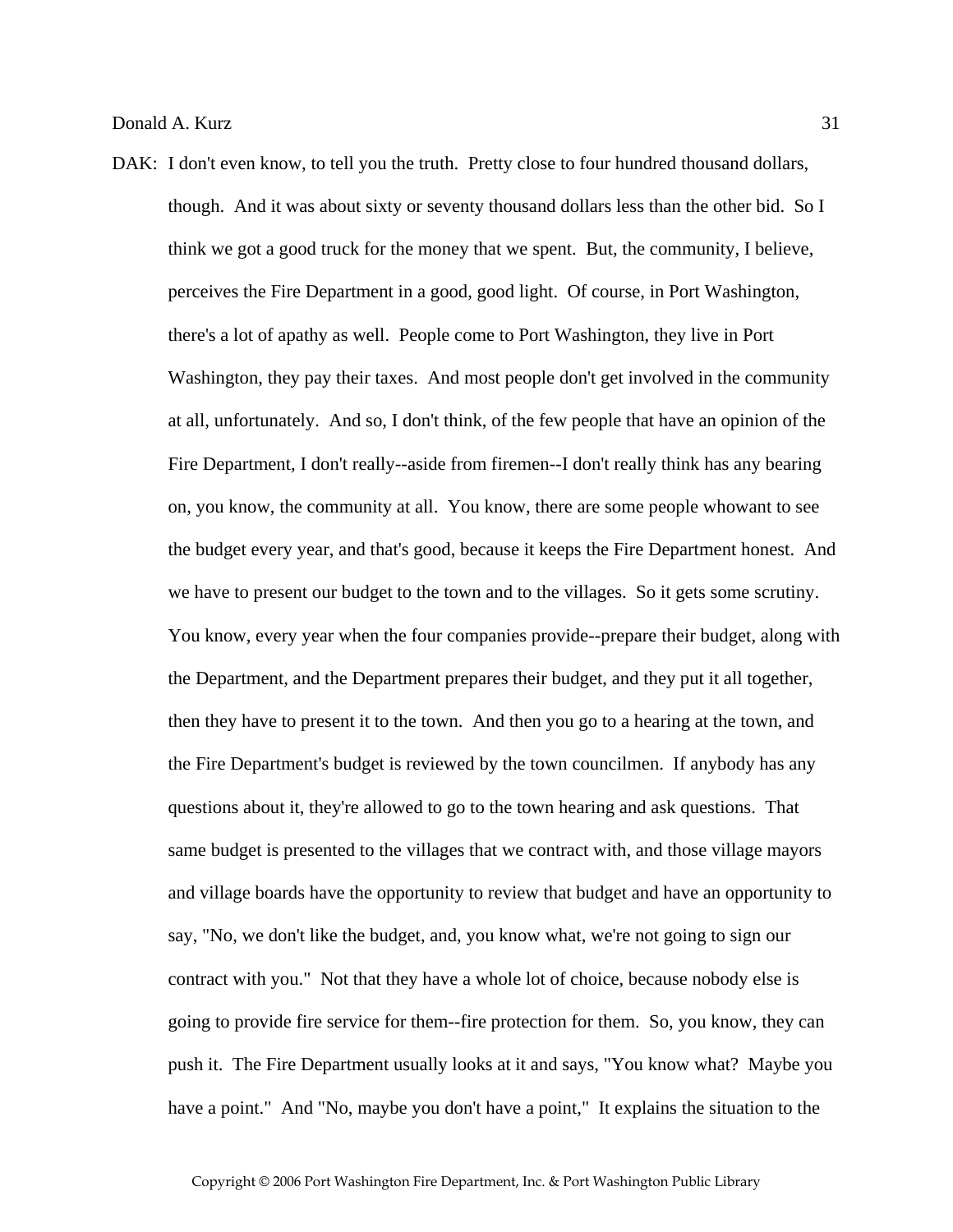village, and in years gone by we've had a couple of, I guess, minor issues with a couple of the villages--Baxter Estates, Sands Point, and Manorhaven. But, then the Fire Department's been able to explain why the budget is where it is to the satisfaction of the villages, and the villages have always signed their contract. And, as I said, they really don't have a whole lot of choice, aside from starting their own fire company or contracting with Plandome or Roslyn or Manhasset, which would, I'm sure, drive the insurance rates in Sands Point or Manorhaven or Baxter Estates right through the roof. And then, they'd have their whole community up in arms. So ...

Q: Can you tell me about some of the committees, which you've served on?

DAK: Well, I've been on a number of truck committees. The truck committee to buy--Flower Hill had, in 1980, bought a new truck. I was on that truck committee. And the truck that we're selling now, I was on that truck committee. It was an E-1 [brand of fire truck]. Fifteen hundred gallon pumper, I believe. I was on that truck committee. I can't recall the year. That's probably about '90 or '91. I was also on the truck committee for our existing 8-5-6, which is another E-1. I was not on this last truck committee, because I'm not as involved as I was. I was on the building committee when--I was co-chairman of [the building committee when we expanded our building at Flower Hill, which I was not a](http://www.pwfdhistory.com/trans/kurzd_trans/pnews_970220_hw.pdf)  hundred percent in favor of, but the company decided to expand it, so we did what the company decided to do. I was on the-- I've lost the words here.--the committee to bring [in the retirement program for the fire company. What was the name? I can't recall what](http://www.pwfdhistory.com/trans/kurzd_trans/losap.pdf)  it is.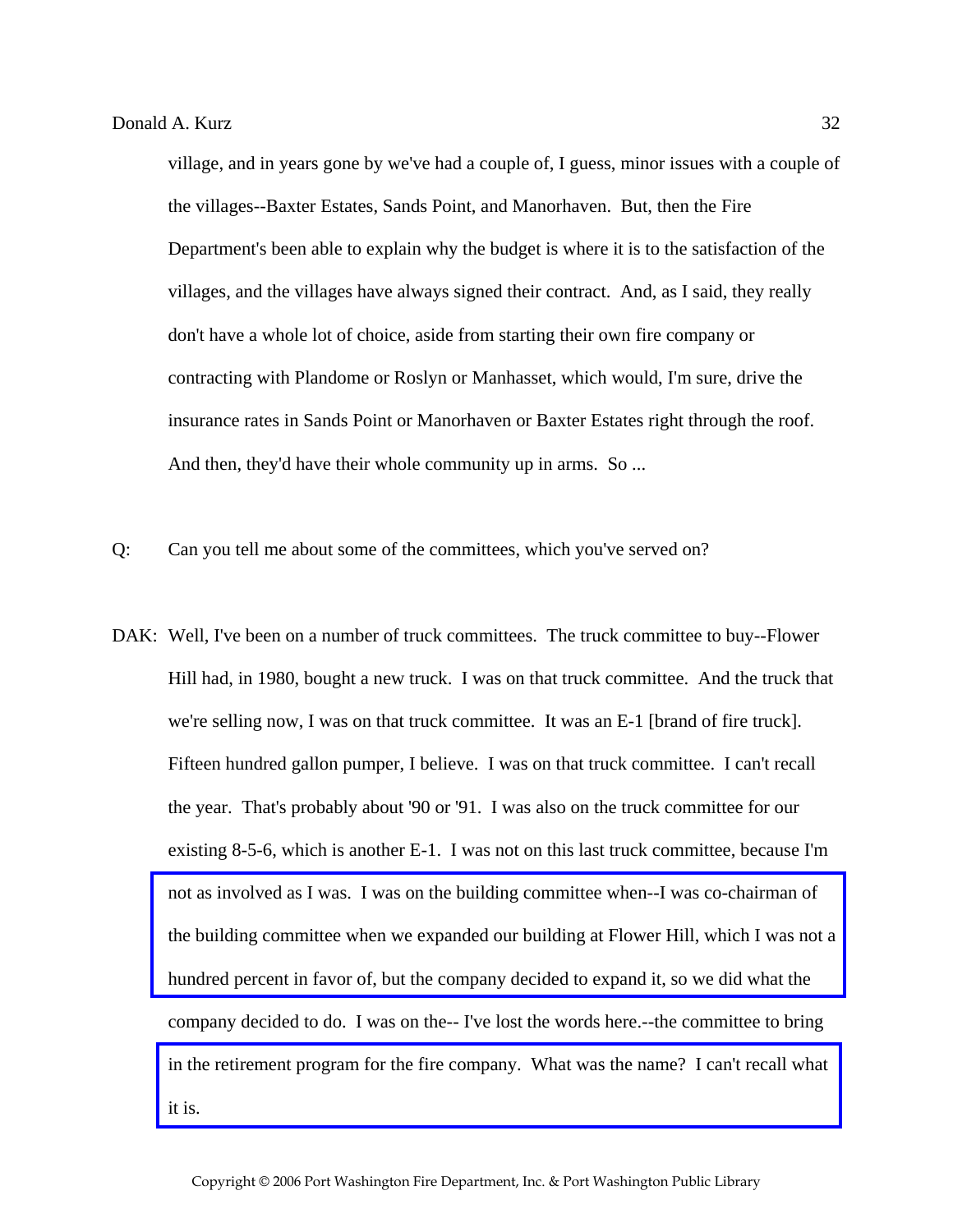## Donald A. Kurz 33

Q: Is that the Firemen's Exempt Committee?

DAK: No, no, no. I'm on that, as well.

Q: Can you tell me about that?

DAK: The Exempt Benevolent Association? Well, Exempt Benevolent Association was begun in 1938 for the benefit of indigent firemen. [PAGER INTERRUPTION] The Benevolent Association consists of members of the Fire Department who have attained five years of fire service. They get what's —known as the Exempt Benevolent Certificate from the State once you've attained five years of fire service. At that time, you have the opportunity to join the Port Washington Exempt Firemen's Benevolent Association. And when you join that, it really doesn't entitle you to anything. It allows the trustees of the organization--there are thirteen trustees of that organization--allows the thirteen trustees to help you if you need help. So, on occasion, we have firemen that come to us and say that they've lost their job, and they're required to provide proof that the need help. That they don't have monies available to help themselves, that they've used up--we don't expect people to use up all their life savings. But if they, you know, exhausted their ready cash funds, and at that point, money is given to them to pay their mortgage payments, to pay their car payments, to provide, you know, food on the table, until they get their feet back on the ground. And sometimes there's giveaways that are a lot, and sometimes a couple of bucks.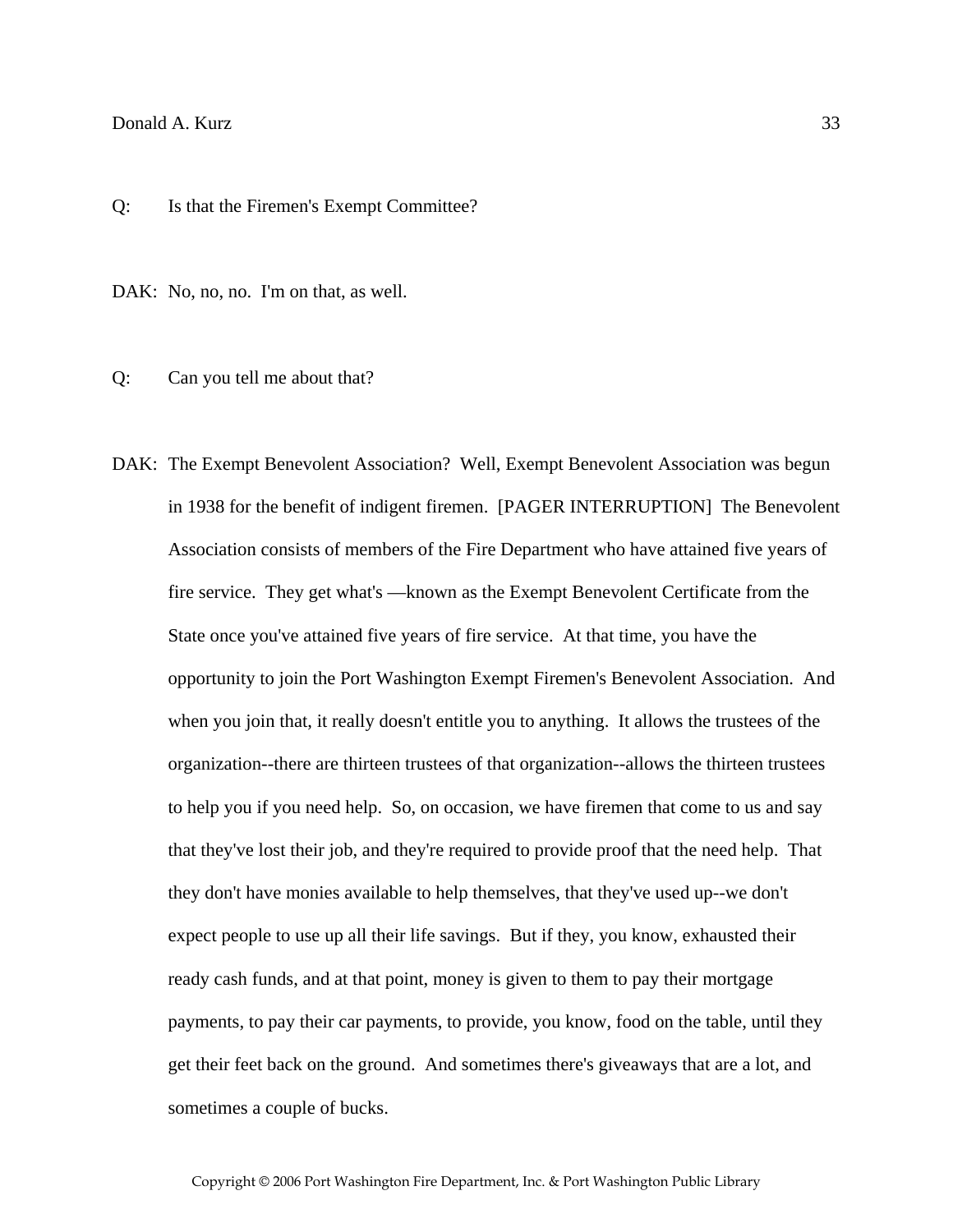- DAK: New York State provides--compels insurance companies that insure fire insurance in New York State that are not based in New York State--they call them foreign insurance benefits. Not foreign, out of country; foreign, out of the state. To provide to a fund in New York State two percent of their premiums. So, two percent of the premiums that are written by out-of-state fire insurance companies every year are put into a fund. And those funds are distributed to most of the fire departments in New York State. They call that two percent money.
- Q: And do the people who join the Benevolent Association, do they have to pay dues or any fee for joining?
- DAK: Well, there's a small fee for joining. If you join within--I believe it's within five years of when you attain your five year membership in the fire department--so within ten years of joining the Fire Department, if you join then, their membership fee is twelve dollars. Ten dollars for a membership fee and two dollars for you first year's dues. Once it goes beyond that ten year period, then the initiation fee is--goes up a little bit. It steps up a little bit each four or five years to the point that it costs you a hundred dollars to join. It's--the Benevolent Association provides some services to its members. We have an annual meeting every year where we give them a run-down of what the Association has done with its money and what it--what kind of money it has invested. And also, we run a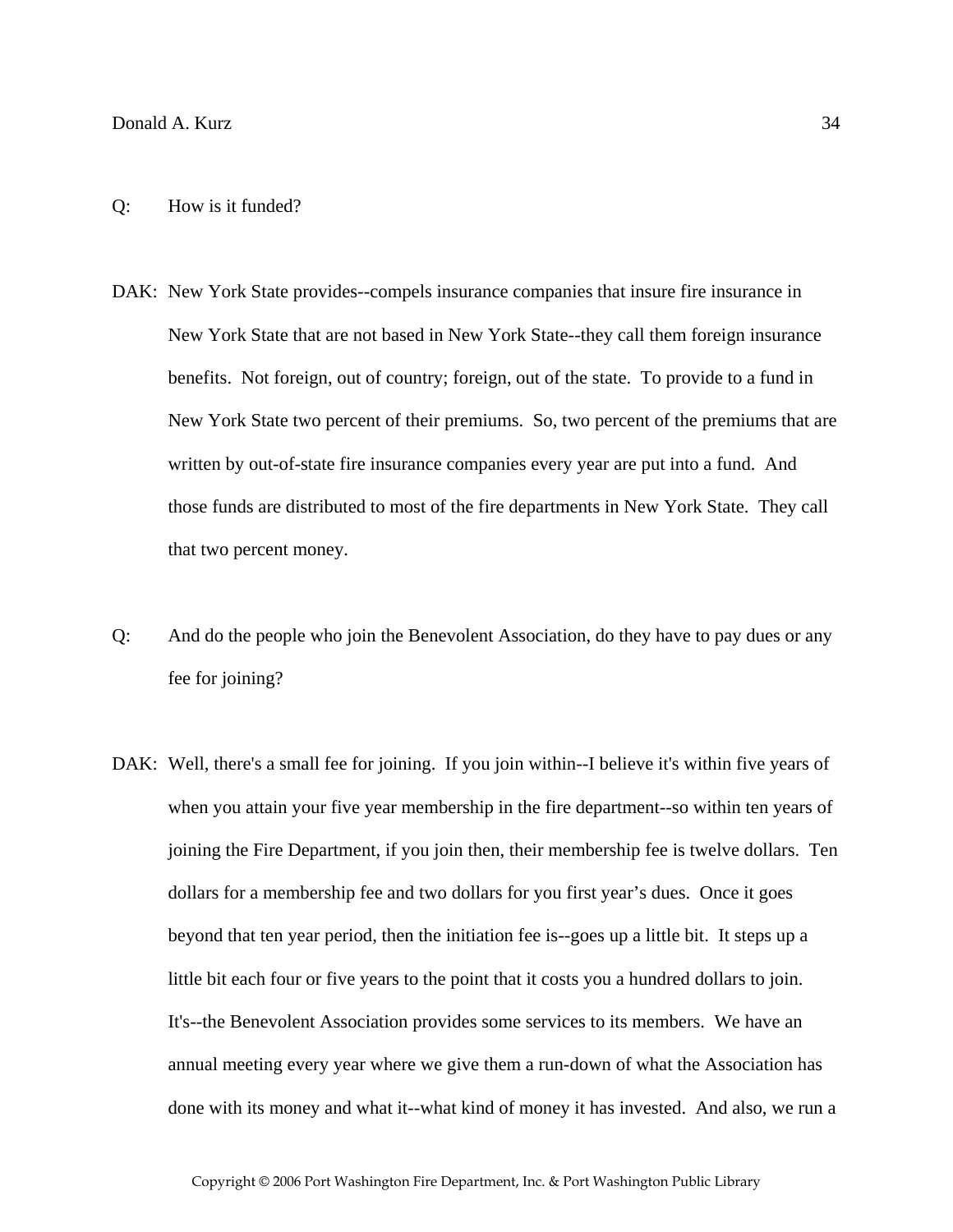couple of golf tournaments during the course of the year. We run a fishing tournament during the year. We run a bus trip to the firemen's home on the Hudson once a year. So we provide some services, and we always have an open mind as to if somebody wants to do something. If somebody comes to us with a good idea, we will usually fund it.

- Q: And if somebody wants help, how do they contact you?
- DAK: Well, each company has a representative from the Exempt Board of Trustees. There are four from Flower Hill; there are three from the other three companies. And that fourth member rotates amongst the companies. As a member of Flower Hill resigns or passes away, then it rotates to the next company, that fourth member. And the idea is to have an odd number of trustees on the Board so you can't have a tie vote. If the person really needs help in Flower Hill, he would contact myself or Tom Murray or Fred Falconer, or John Murray, and say "Listen, I'm down and out," and this is all kept very secret. It's not for public knowledge, or for knowledge in the Fire Department. A person doesn't come, you know, come to you and say "I need help" for you to go down the street and tell everybody that--everybody that he's on, you know, having a problem financially. But if he needs help, he comes to us and says, "Listen, I'm having a problem paying my rent." And this is the reason I'm having problems paying the rent, and if we--if that Trustee feels that it's a reasonable request, he will bring that to the President and ask for a special meeting of the Trustees. And he will also hook up with another Trustee from the company, or a Trustee from one of the other companies, and go and meet with that individual. And determine that he definitely does need help and these are his financial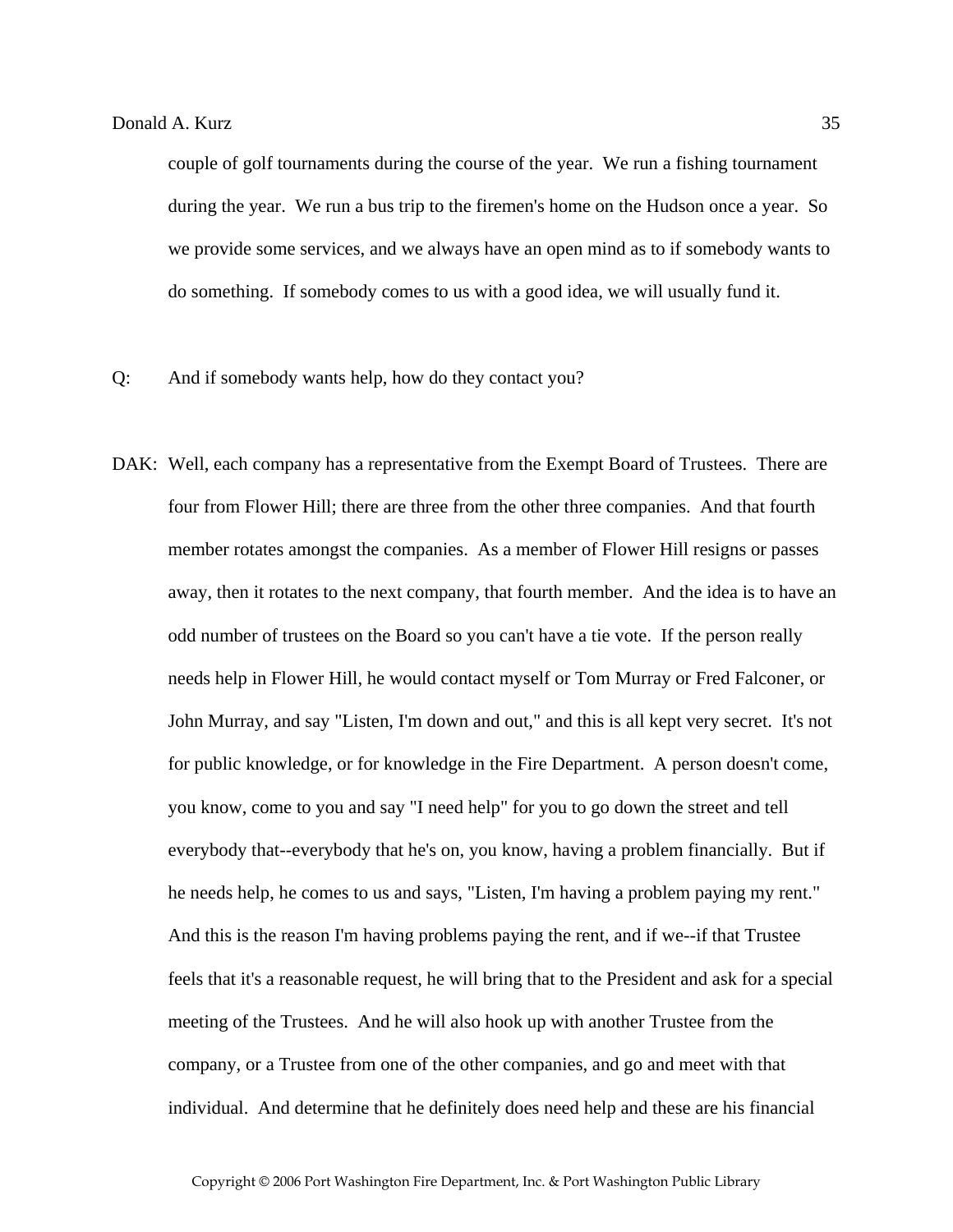requirements for each month, and this is his income for each month. These are his assets; these are his, you know, mortgages, or whatever, and present that to the Board. The Board will ask those Trustees that did the interview questions. And if the Board is satisfied, they'll vote on it, and somebody will make a motion that we need to give this individual this many dollars a month or this many dollars a week, or this many dollars as a lump sum. Or we need to pay this bill for the individual. Depending on the situation. And they will usually pay it. And if they require more information, then, they call the individual up and they ask him to come to the meeting, we may just ask him some questions on the phone, then they send the interviewers back out to re-interview him. And they may send the same interviewer back out to do some research on the situation and have another discussion.

- Q: And how do the individuals usually respond?
- DAK: Well, if we decide to help them, then usually they're very happy. If we decide not to help them, we usually give them a very good reason why not, and that doesn't--it rarely happens. But nobody comes to the Exempts for help unless they really need it. And, so, we usually help the person and, until the person doesn't need help anymore. Some people, we have ongoing cases. Every three months, we meet quarterly. And that person's case is presented again every three months, and if the situation has or has not changed, if it has changed, we will adjust, and if it hasn't changed, we'll adjust the other way.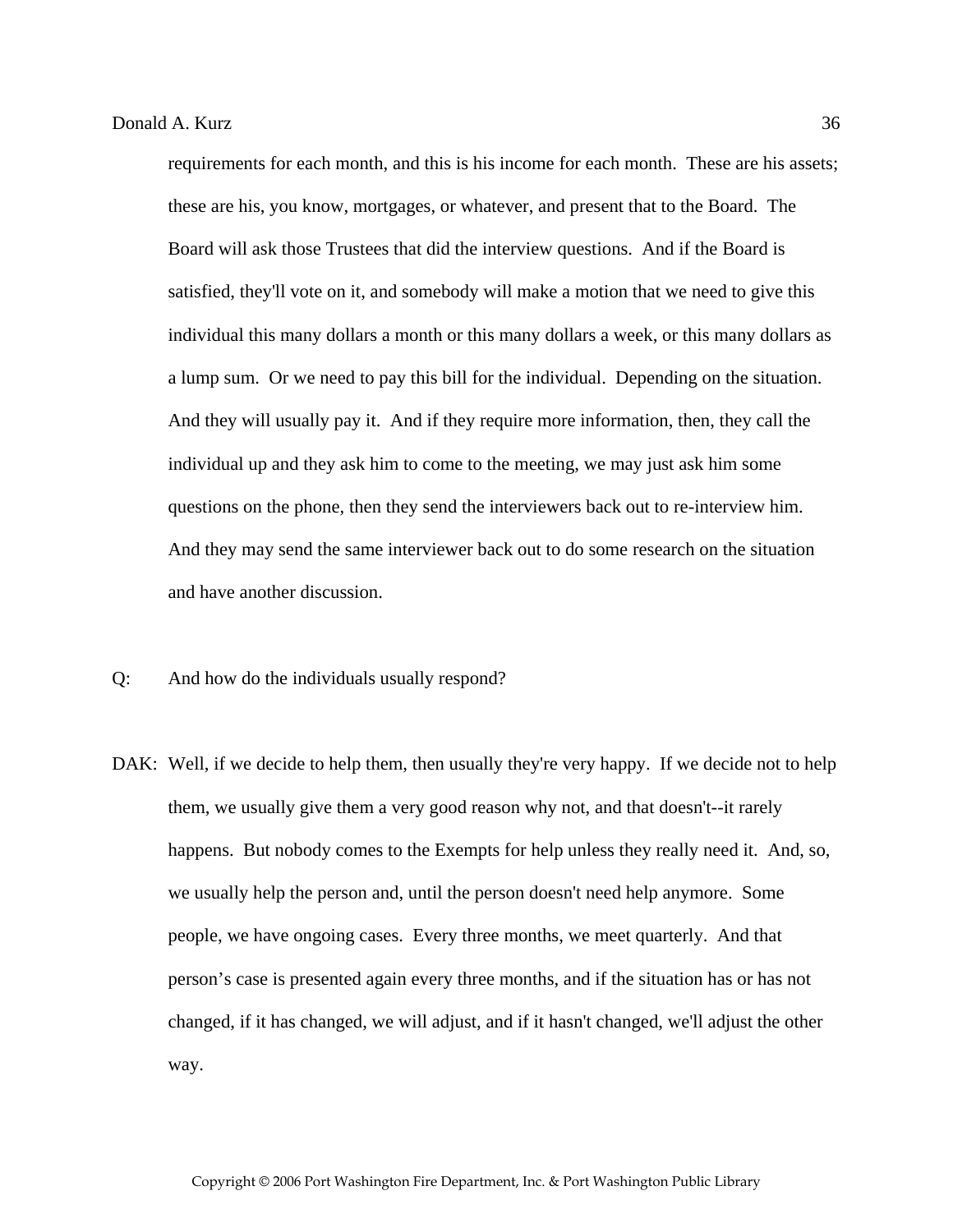#### Donald A. Kurz 37

- Q: Do you have a nickname in the Department?
- DAK: I have a nickname generally. People call me "Kurzy." Most people call me Kurzy. Some people call me Don, and some people call me Donny.
- DAK: When I call somebody on the telephone, or when I introduce myself, I usually say, "I'm Donny Kurz." Because saying two one-syllable words right after the other--Don Kurz- people, you know, they don't understand which is the first and which is the last. Or maybe I speak too quickly; I'm not sure. But, so some--but most people call me "Kurzy" though.
- Q: And I know that there are a lot of humorous things that go on in the Department, too. Can you think of some of the funny things that have happened? Some of the in-jokes?
- DAK: Oh, well, there are always a lot of funny things going on. And there's always a lot of, you know, guys and girls breaking each other's shoes. You know, giving each other a hard time. Well, I'll tell you one thing. I'm sure you're familiar with Geoff Cole. When Geoff joined the Fire Department, I mean, you couldn't help but notice he had a big nose. So, I mean, he took a lot of abuse for the size of his nose, over the years. And that since has gone away. Geoff has been Chief twice. He's--you know, he's done an unbelievable job for the Fire Department, and he still continues to do an unbelievable job for the Fire Department. He's the chairman at this point. He seems tireless, and that's great. The fact that he's unemployed right now doesn't keep him away from the Fire Department. It just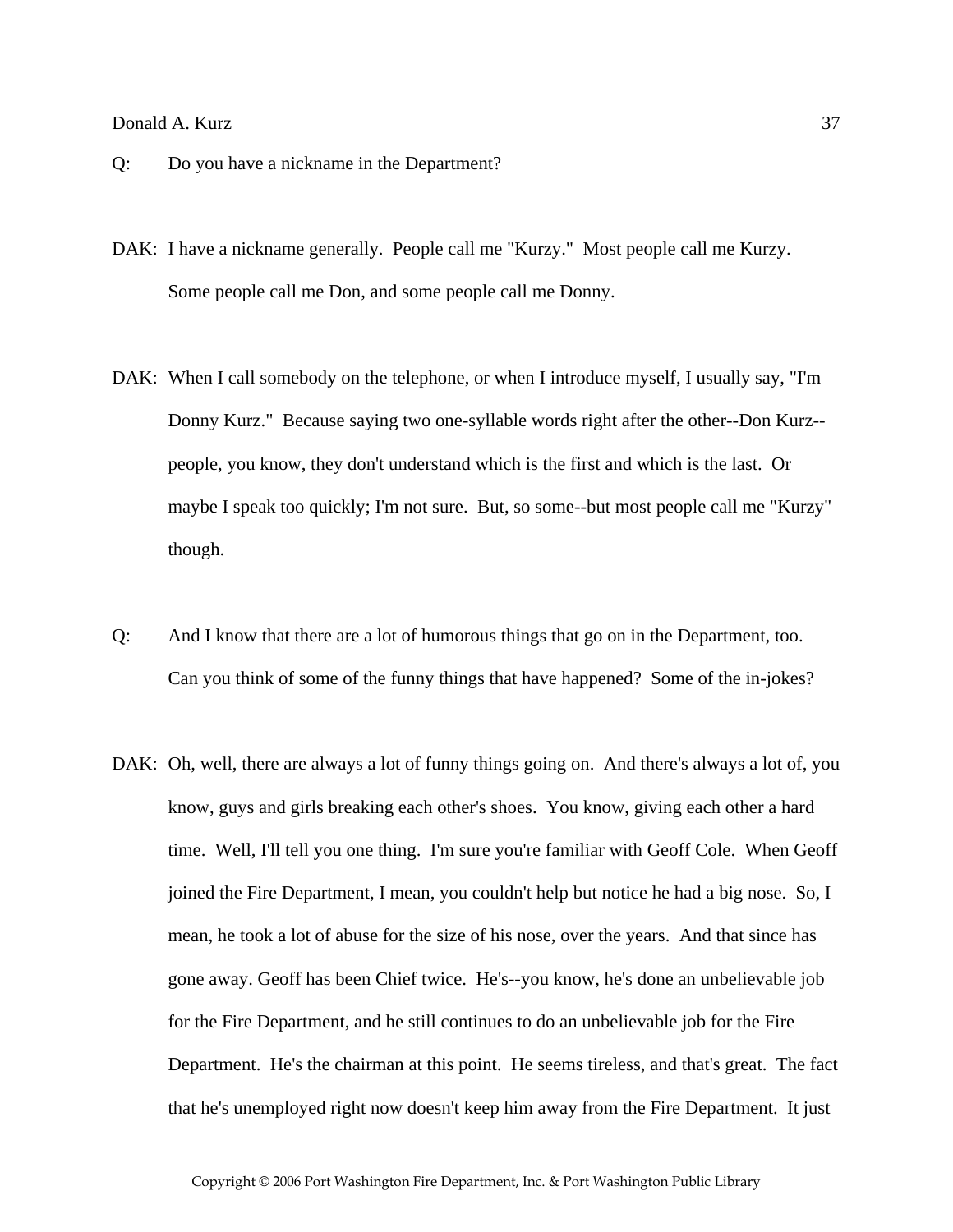allows him to spend more time there. Unfortunately, he's unemployed. However, when he was employed, he worked very hard. And he still works hard for the Fire Department. So--but one evening myself and Fred Falconer and Geoff went to Manhattan, Little Italy. I guess it was actually early evening, yeah. And we were there to buy some fireworks, which were illegal, but we were going to buy some fireworks anyway. And Geoff and Fred Falconer and I both have homes out on the island and beaches where we can safely set fireworks off. And, so we went there to buy fireworks, and Geoff was going to be at one of our homes--I'm not sure which one out on the island that fourth of July or one of the weekends around fourth of July. So we went in there, and we were sitting at a sidewalk cafe there having dinner or maybe just coffee--I'm not sure which. And a fellow walked by with a parrot on his shoulder, and he was having people take pictures with his parrot. And I caught him out of the corner of my eye, and I said, "Hey! Come back here." And he came back and he had the parrot. I said to him, "Just put that parrot on Geoff's shoulder and have him sit there, and let us look at the profile." And Fred and I looked at the profile of this parrot's nose and Geoff's nose. There was a big -- maybe it wasn't a parrot. It was some kind of a big bird, though. And it was very similar. So we had him take pictures of this parrot and Geoff's nose. And that picture got circulated in the Fire Department for quite some time afterwards, and everybody got a kick out of that.

Q: Even Geoff?

DAK: Oh, yeah. Geoff always took everything very lightly. And he never got peeved about any of that kind of thing. No, he was always very--very good guy to talk to and that's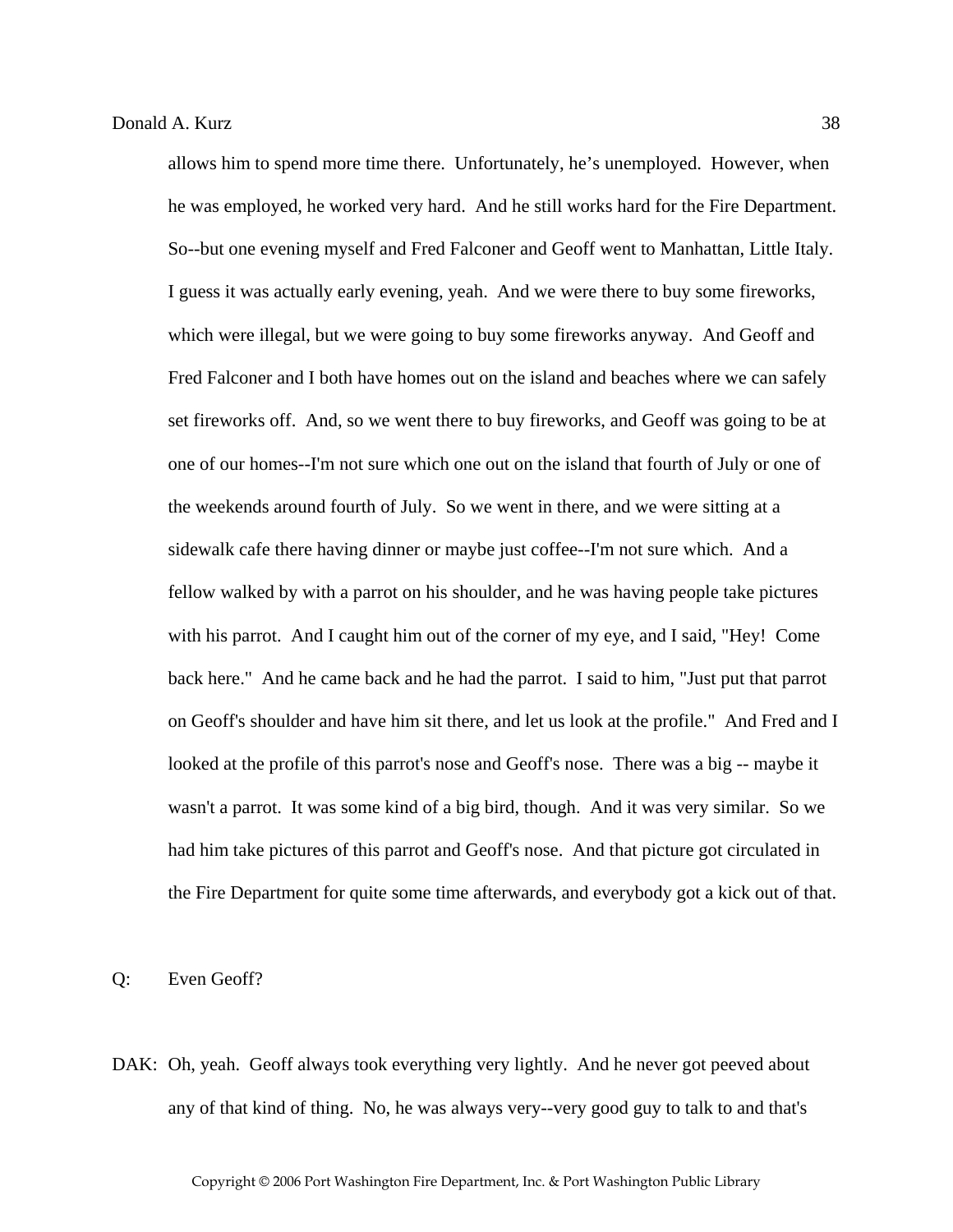perhaps why people used to give him a hard time about it, because he took it so well (laughs). But, and he, you know, we would compare ourselves, you know, obviously, there are lots of people with big noses--myself included. But we used to--when he first became a member, we would actually measure his nose as compared to other people's noses. So, that was one (laughs). When he comes in for his interview, you can tell him that little story (laughs).

- Q: The *Reader's Digest* used to have this feature, "My Most Unforgettable Character." Would you say anybody in the Fire Department would qualify for that?
- DAK: Well, there's a lot of characters, and characters in different lights. But, Charlie Lang who is my very good friend, is probably the most unforgettable character in the Fire Department. He's always liking to joke, always had a joke. Always happy to laugh at himself as well as everybody else. So, he always makes the situation light and makes the party a fun party.
- Q: Can you think of any specific times, or examples?
- DAK: Well, not right off the top of my head, honestly. His wife just passed away, unfortunately, about two weeks ago, so it's a little difficult to think about all the good times with him. So, I'm sure there are lots of good times to remember. I just have a difficult time remembering them right now.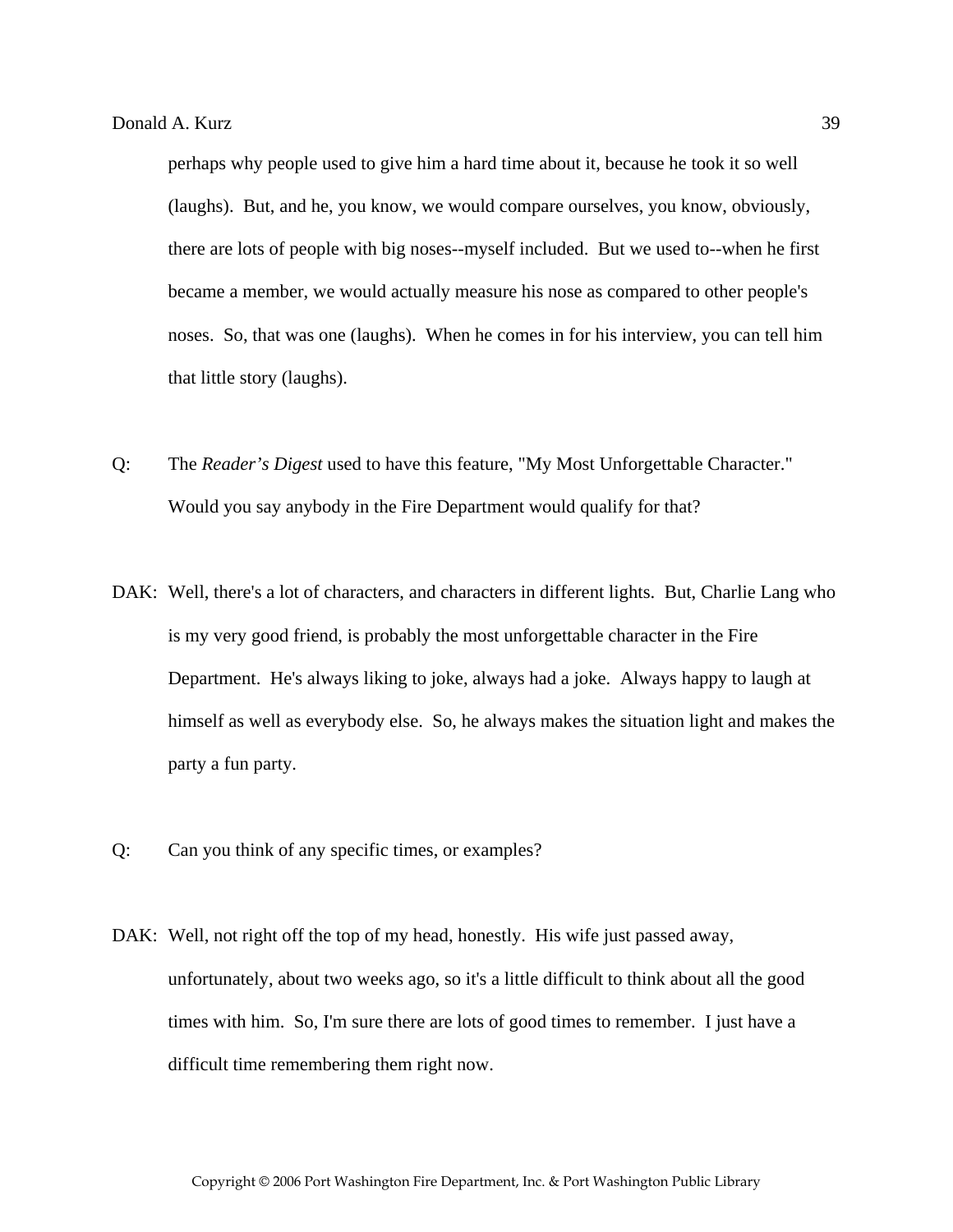- Q: What are you proudest of, in terms of your firefighting service?
- DAK: Well, you know, I was never the type of person to take--I took pride in the fact that I always worked hard, I guess, being a fireman. And doing the right job. That's probably it.
- Q: What would you say was your best day as a firefighter?
- DAK: You know, I get emotional, unfortunately. Probably when my father made fifty years. I was very proud of that. And, unfortunately, he's passed away now. But that was when I [was First Lieutenant. And I got the opportunity to make the presentations to him, and his](http://www.pwfdhistory.com/trans/kurzd_trans/kurz_family_web.jpg)  brother who also made fifty years on the same night, as well as--as well as Michael Chester. The three of them all got in the fire company in 1928, and in 1978--it wasn't '79--and in '78, they all made their fifty years. So, Jim Duncan was Captain at that time and I was First Lieutenant. And maybe Jim's father, John Duncan--no, Ray Liotti was President. So, the three of us had arranged the party for the three fifty-year members. And Flower Hill always recognizes their fifty-year members with some kind of a party, whether it be just a Sunday afternoon brunch or a full-fledged dinner. There were three of them at that time, so we had a full-fledged dinner, and each fifty-year member was allowed to bring a table of his guests. So, yeah, that was fun.
- Q: What was your uncle's name?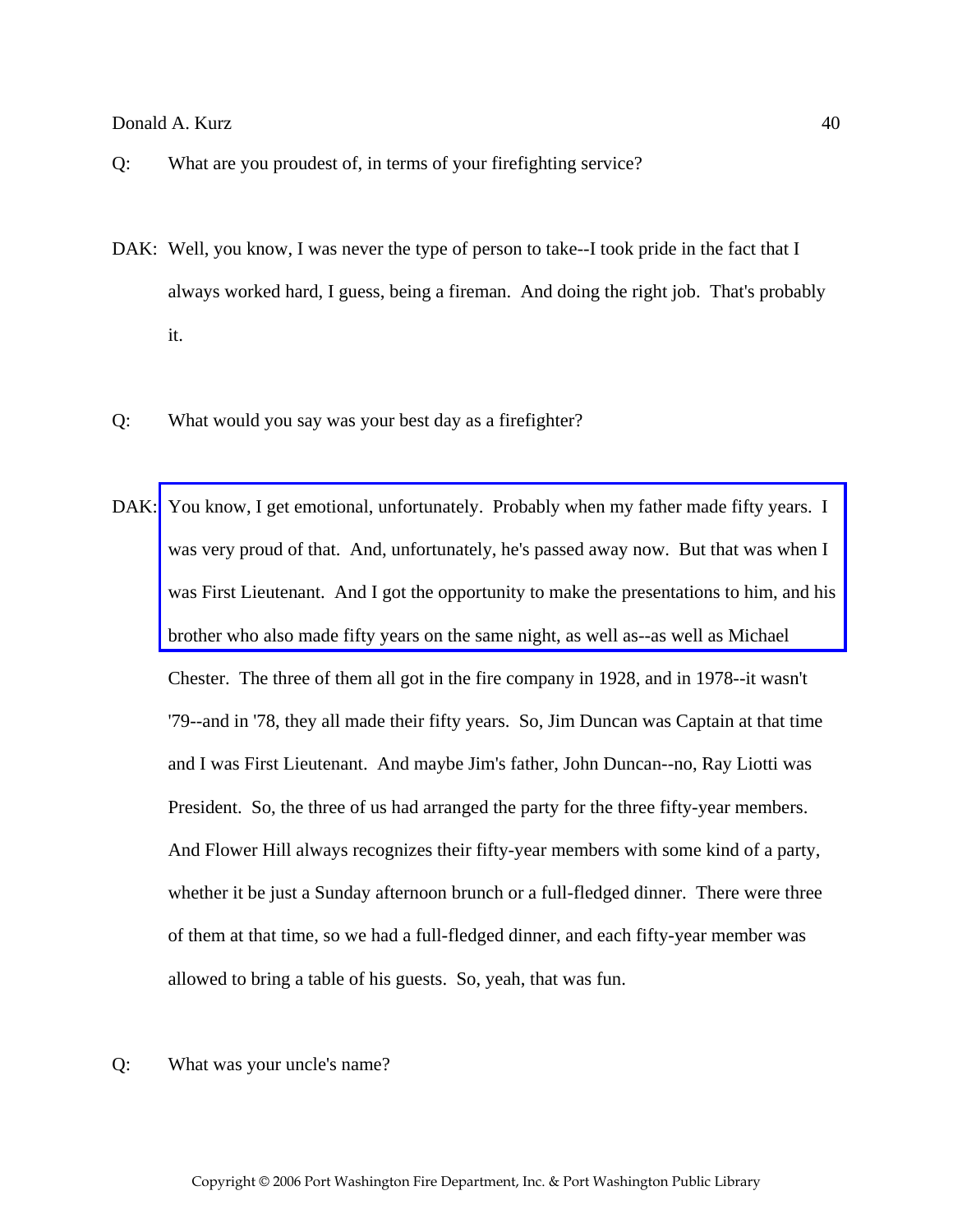Donald A. Kurz 41

DAK: George Kurz.

Q: And where was the dinner held?

DAK: At Flower Hill, at the firehouse.

Q: Who cooked?

- DAK: I think we brought in a caterer, as I recall. In those days, we did a lot of the cooking ourselves. I don't recall, to tell you the truth now. You know, you we have had a lot of good stewards over the years. But in those days, we could have--we may have done all the cooking ourselves. I'm not sure.
- Q: What would the program have been like?
- DAK: Well, the program that night was--we had a small music group of some kind or other. Probably four people. But those parties always start out with a small cocktail hour and give everybody an opportunity to get there. And then the President would have been the emcee probably at that point--Ray Liotti. And he recognized each of the three fifty-year members and the fact that my father and his brother were brothers, and that they'd been firemen for fifty years together. And would introduce all the other fifty-year members, and in those days we had five or six still alive. And then they brought them each individually up and each fellow had an opportunity to relate to the company, one of the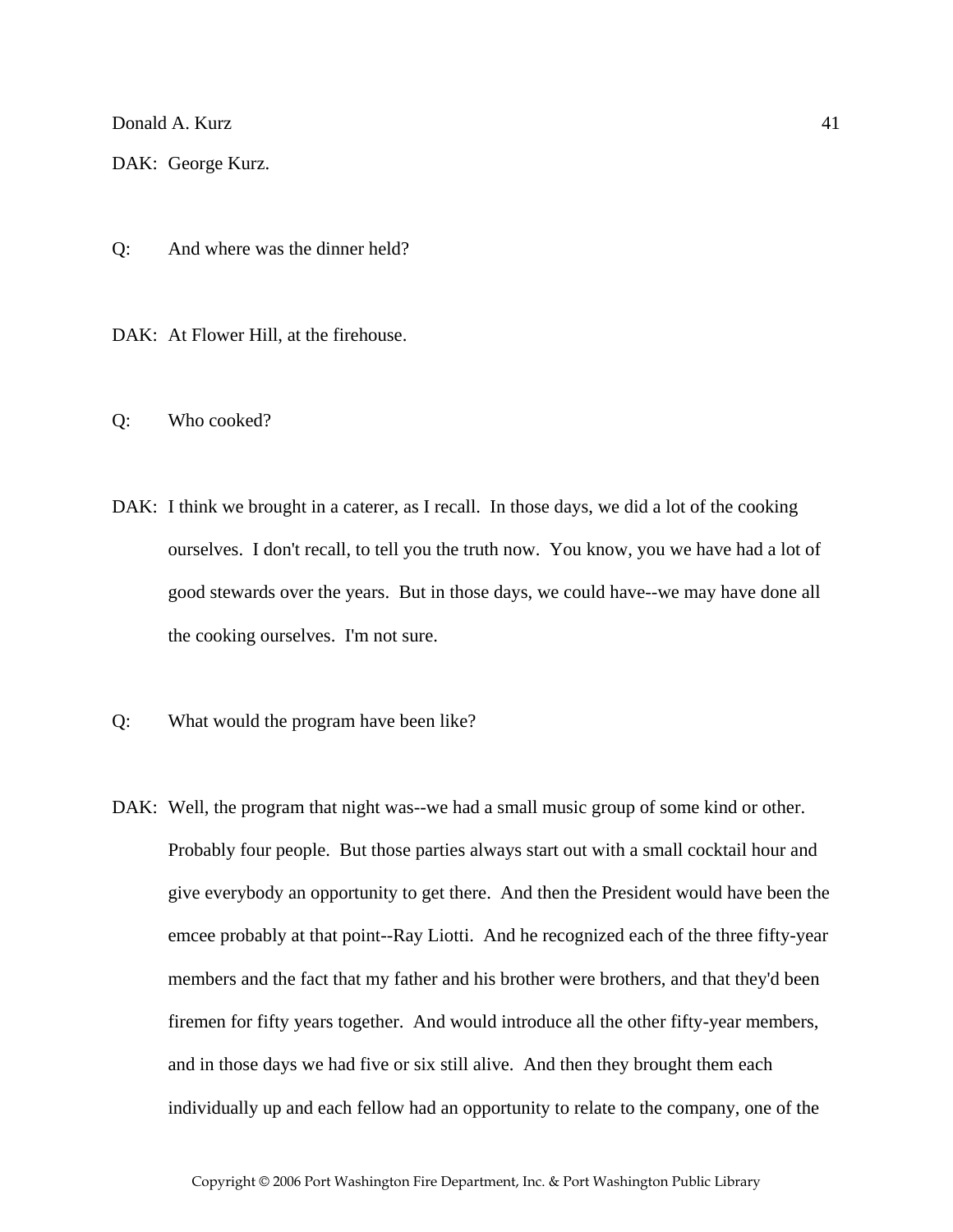times in his history that he remembered best. And then they usually do something like that. And each member--each of the fifty-year members gets a small gift. I'm not sure what it was at that time, to tell you the truth. I don't remember. Some kind of a small gift, probably worth a couple hundred bucks. And a jacket from the Fire Department that said "Fifty Year Member" on the back of it. So, and then they would have politicians there, and they'd have proclamations from everybody from the President on down, to give to each one of the fifty-year members. So there was a lot of reading of proclamations and presentations and proclamations. And by the time the evening was over, each one of them had an armload of gifts and proclamations to take home with them and hang on the wall. Which is nice.

- Q: How has this affected your family? Well, your mother, when your father and you were both in the Department, and then your own wife and children?
- DAK: Well, the Fire Department is really an extended family by itself. And your own family becomes part of that extended family. You know, firemen and they all consider themselves brothers and sisters, to some degree, at least. And obviously, there's an age situation there and some company discrimination as well there. People in the Fire Medic company may not even know me as a fireman, you know, to look at. Most--most people know the old names in the fire companies, like my name and the Salernos and the Zwerleins. Because we were always active over the years, and people just talk about those old names. But, you know, I mean, growing up, when my kids were growing up, [we went to the firemen's picnics,](http://www.pwfdhistory.com/trans/kurzd_trans/fhh_picnic001_web.jpg) and, you know, they got to know the other firemen's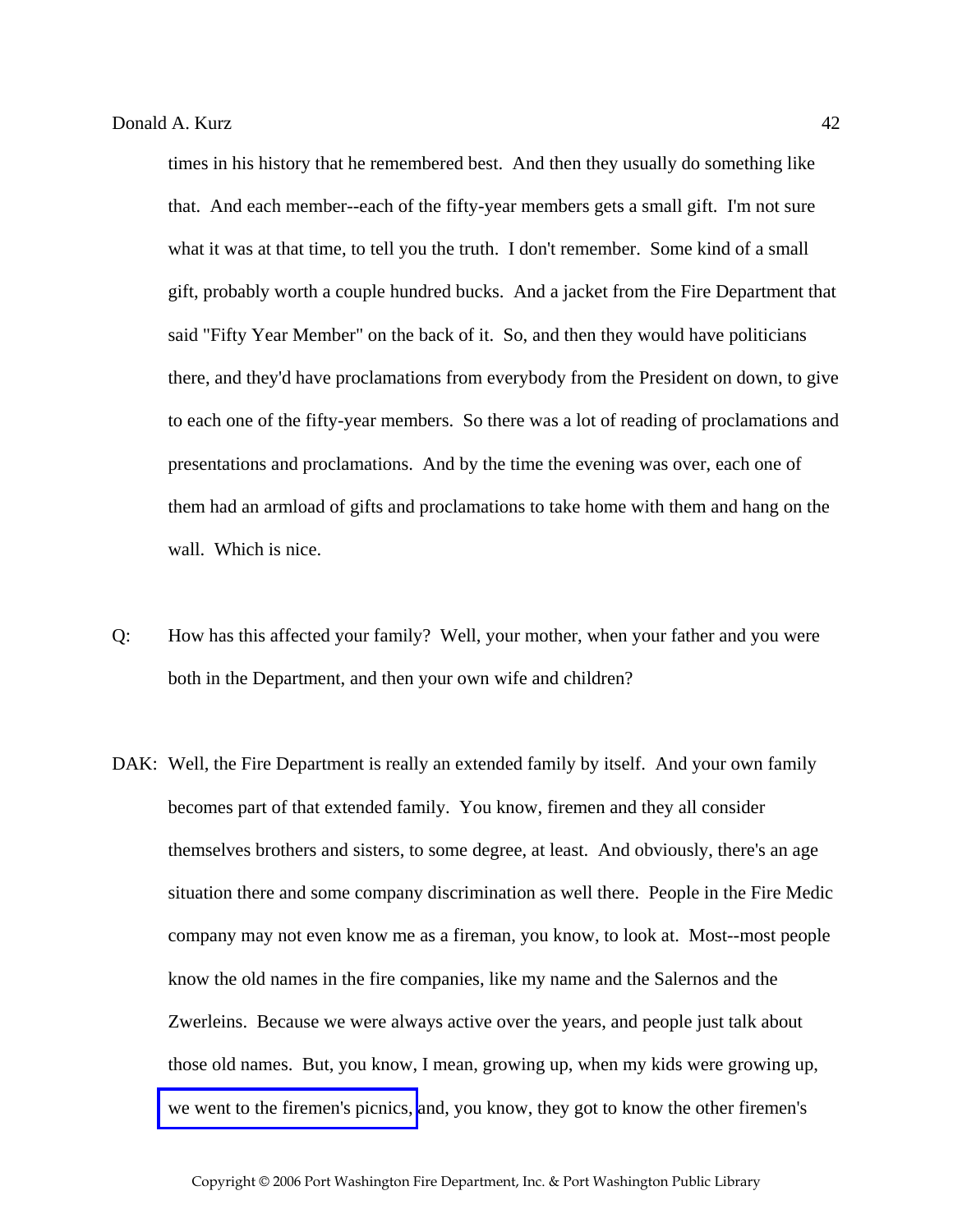children and, you know, those kind of things. And I stayed pretty active in that kind of thing until probably about, well, maybe fifteen years ago or thereabouts. I don't usually go to those things anymore. Number one, my children have grown since then. But we bought a home out on the Island near the water, on the water right around 1986. So weekends were pretty much dedicated to that place. And so, you know, trying to stay involved in the Fire Department socially as well as actively was difficult. So I still go to the social affairs that I can. But frequently, I'm out of town.

Q: How many children do you have?

DAK: My wife and I have two children--Tracie, born in 1977, and Brandon was born in 1980. So, unfortunately, Tracie passed away in 2001. December 31st, 2001. But Brandon is still with us, and he works in Manhattan now. Graduated college just almost two years ago now. Brandon was a baseball player all through school. High school, he was the pitcher on the baseball team and the quarterback on the football team. And then when he went to college, they gave him a scholarship to go to New York Tech in Westbury to play baseball, which is a very nice baseball program. An independent Division I baseball school, which puts them--pits them against some very big schools. The Miami Hurricanes and Georgia Southern, and Clemson Tigers. And so he had a huge opportunity to play some very good baseball there in his four years of college. And that's a big opportunity, but the fact that they paid for the majority of his college career. So, we had a good time for those four years following him all over the East Coast to watch him play ball. I think that was the best time of my life.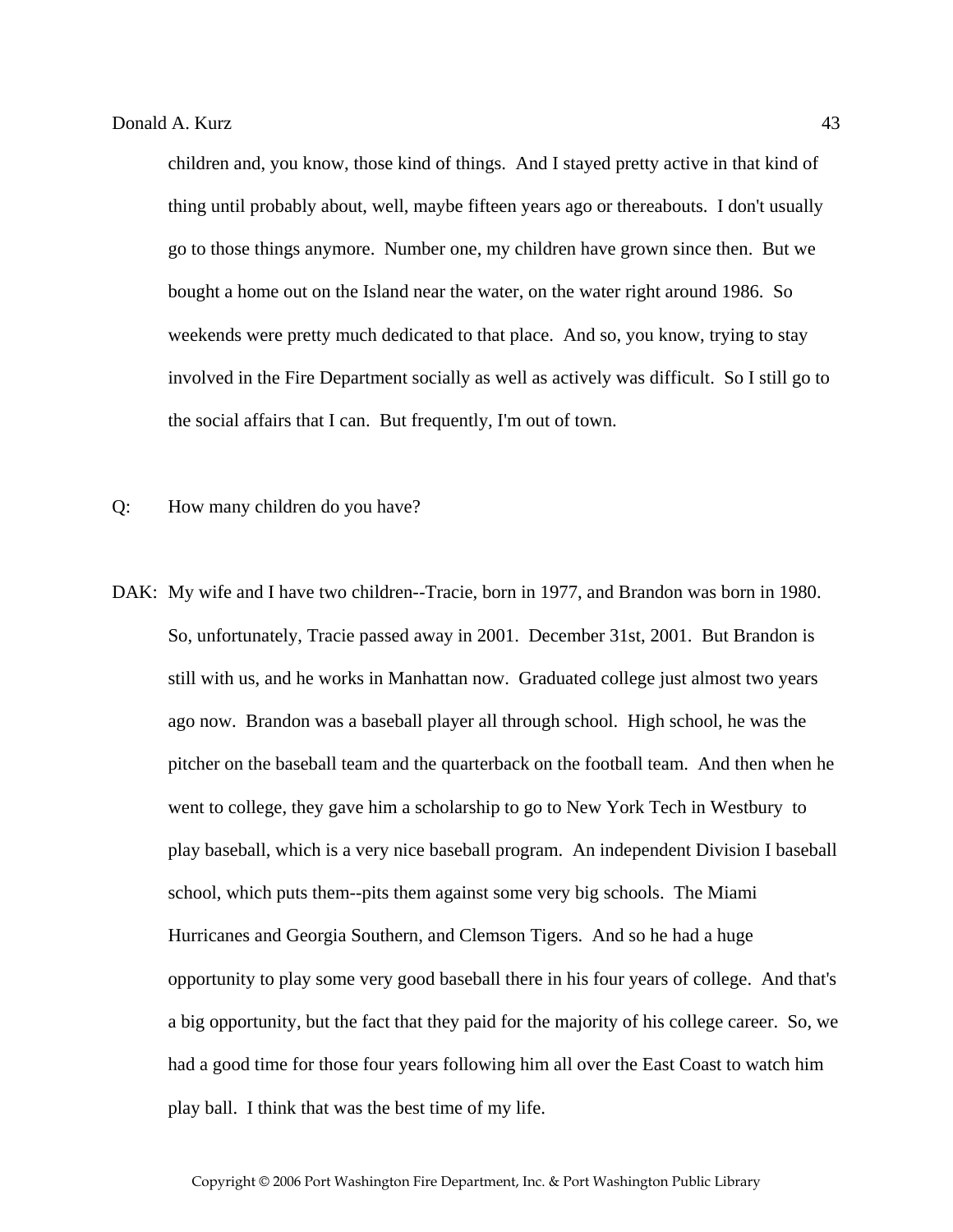## Donald A. Kurz 44

- Q: Was he at all involved with the Fire Department?
- DAK: Well, he had thoughts of joining the Fire Department when he was in high school, when he turned seventeen, he talked to me about it. And I said, "You know what, Brandon," I said, "you should do the same thing that I did, you know, not allow the Fire Department to interfere with your education." And I ended up not finishing my college degree, but it wasn't because of the Fire Department. I didn't quit college to join the Fire Department. I quit college to go to work. My father was older, and if we were going to be able to keep Kurz Oil, I had to either quit college or lose Kurz Oil. So, I quit college.
- Q: Where did you go to college?
- DAK: Post--C.W. Post. So I detracted Brandon from joining the Fire Department at seventeen, when a lot of kids do. I said, "You know what? When you finish college, if you still have the idea that you want to join the Fire Department, I would not have a problem with that. I would encourage it. But let's get your education out of the way first." But that was it, though. And now he has--I wouldn't say he has *no* interest in the Fire Department, but he works in Manhattan. He lives here in Port Washington. But to work in Manhattan and live in Port Washington and join the Fire Department is a very difficult thing to do. You know, the Fire Department's requirements on the younger, as a probationary member, are pretty stringent. You need to be there, and to be able to work in Manhattan and commute, you know, every day and put in your twelve hours it takes to get to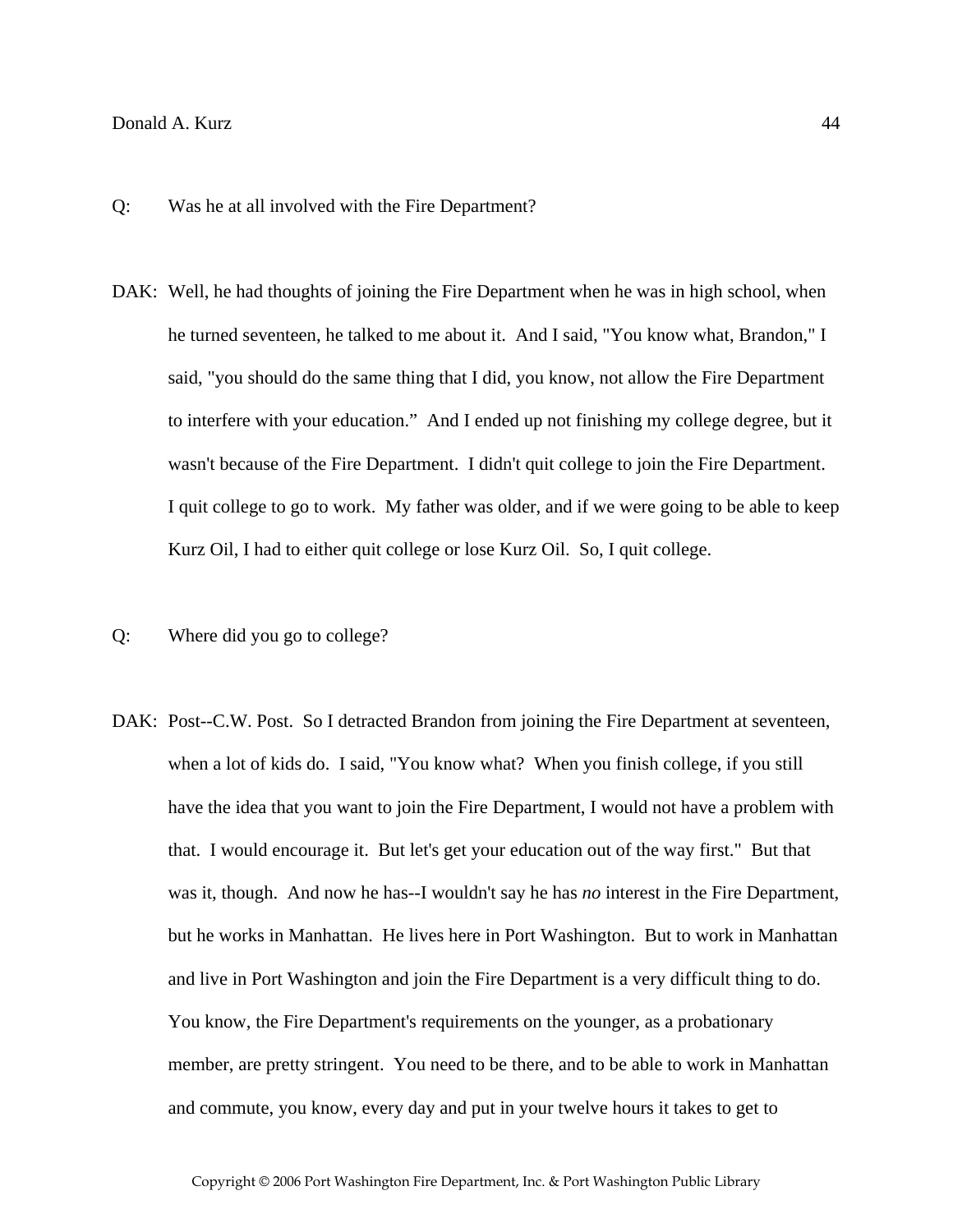Manhattan and back and still work eight or nine hours a day is difficult and still have a lifestyle as well. So, I really don't think he has any interest in joining.

- Q: What do you think the Fire Department has done for you in terms of your own personal and professional life?
- DAK: I think it allowed me to open up, to become more social at a young age. I wasn't overly outgoing as a youngster. So, when I joined the Fire Department, it introduced me to people that I didn't know or people that I did know but really was not friendly with. It allowed you to socialize and communicate with people of different age groups. So, it allowed you to become better versed and more able to communicate. Socially, you know, that helped. Professionally? Being that I'm in the Fire Department introduced me to people that I didn't know and our reputation probably spread in Port Washington more quickly because I was a member of the Fire Department. And other social organizations in Port Washington--fraternal organizations in Port Washington I've been a member of over the years. But it certainly was a stepping stone, as far as pushing my name around Port Washington. So it helped. It positively helped. And I enjoyed it. So ...
- Q: What do you think the value of this project is--the oral history?
- DAK: Well, you know what I think history is, it's wonderful. I think it should be documented. It's the first time I've been involved in an oral history, and I think it's an excellent idea. Let's get some of the older folks involved and get their ideas and their thoughts, and their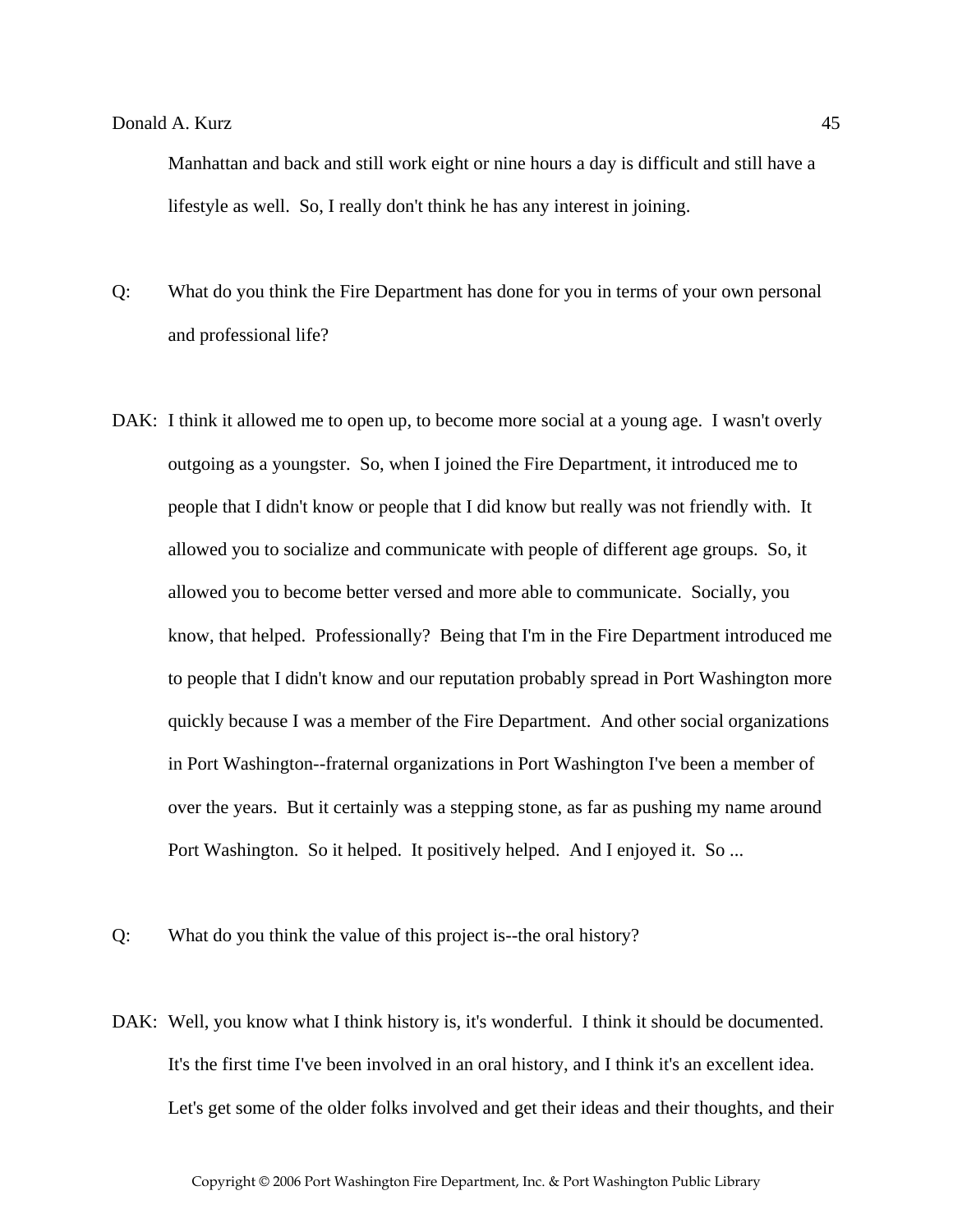voice, if nothing else, recorded. So that they're--so that we can, you know, people down the road can listen to us. I remember speaking--I mean, my father and mom were substantially older than most of my peers' father and mom, as I told you. So they had a lot of older friends. One of the things my father did as at the owner of Kurz Oil, was to send out a calendar every year. And he always put an old picture of Port Washington on it. And he had an old friend who was an artist--his name was Bill Galloway. A very popular individual in Port Washington, you know, back in the '50s. And my father used to have him do a pen and ink sketching of some old building or old view of Port Washington, ranging from Sands Point Lighthouse, to Execution Lighthouse, to Sands [Point Hotel to The Anchorage, to old firehouses, to the train station. And we used to put](http://www.pwfdhistory.com/trans/kurzd_trans/news_cocks028a_web.jpg)  a pen-and-ink sketching on our calendar every year from 1954 until when I sold the business in 2001. So I've spent some time over the years researching these pictures, and after Bill Galloway, unfortunately, passed away, I brought another artist in to do these pictures for us. And sometimes we wouldn't use his original art. Sometimes we would use somebody else's original art or get permission to use their art. But I've spent many hours speaking with older people. I can remember speaking to a lady, her name was Lillian Seaman. And she used to own a plumbing and hardware store up here on Main Street where Finn McCool's is today. And I spent hours with her talking about old places in Port Washington and trying to learn about these places and trying to--that was the most difficult part of making this calendar every year was deciding on a picture to put on it and then doing the research on that place, after we'd decided on a place that we wanted to draw, doing the research on that place and finding pictures and things of that place so that we can--so we could prepare a picture. But I can remember--and then, I always